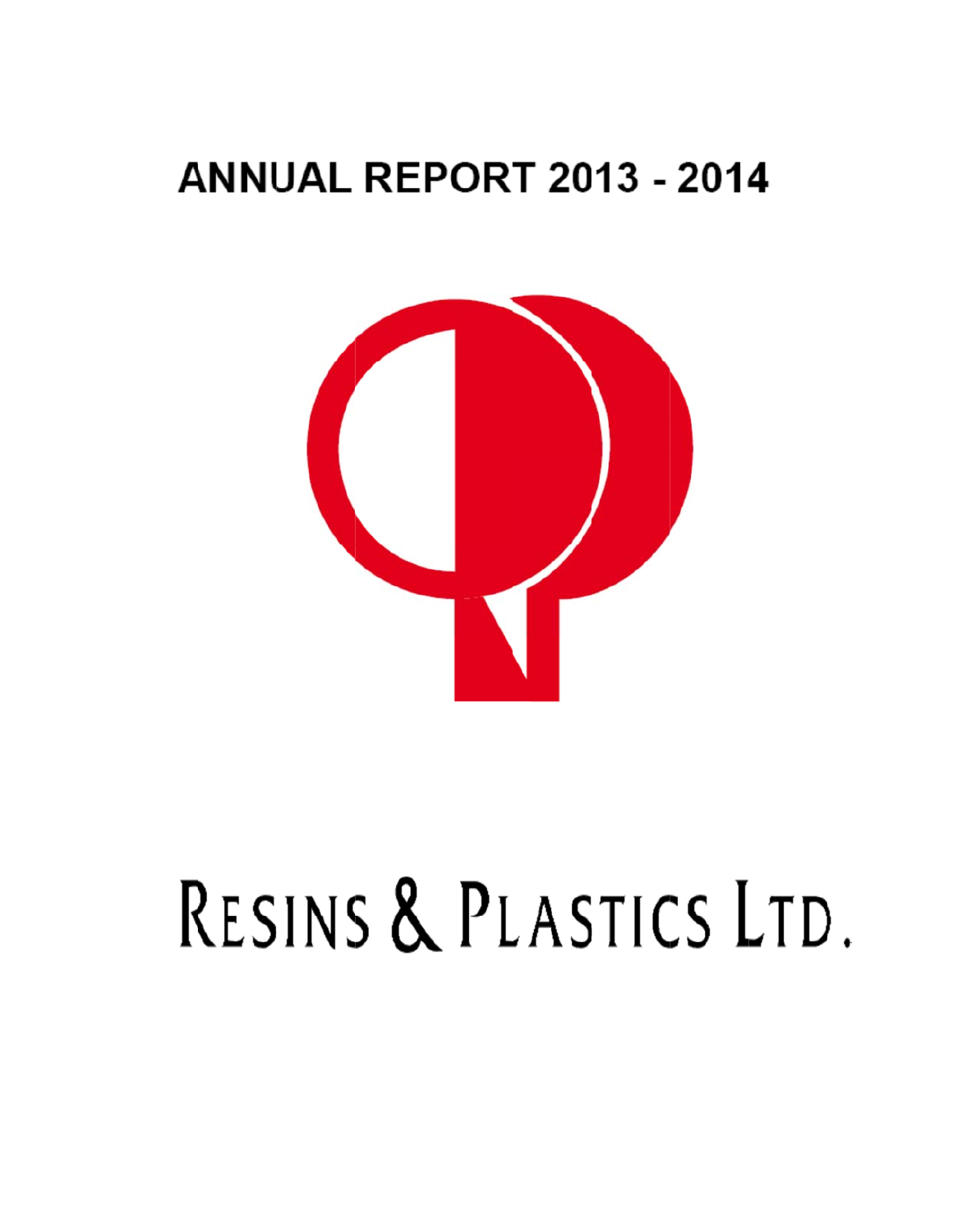### **SUMMARY RESULTS**

|                                                                                                                                                      |            |            |            |            | $($ ₹ in lacs) |
|------------------------------------------------------------------------------------------------------------------------------------------------------|------------|------------|------------|------------|----------------|
| <b>DESCRIPTION</b>                                                                                                                                   | FY 2013-14 | FY 2012-13 | FY 2011-12 | FY 2010-11 | FY 2009-10     |
| <b>SUMMARISED</b>                                                                                                                                    |            |            |            |            |                |
| <b>BALANCE SHEET</b>                                                                                                                                 |            |            |            |            |                |
| Net Fixed Asset                                                                                                                                      | 570.45     | 558.25     | 536.67     | 498.13     | 475.67         |
| Investments                                                                                                                                          | 0.02       | 0.02       | 0.02       | 0.02       | 0.02           |
| Long term loans and advances *                                                                                                                       | 13.62      | 15.85      | 30.23      | 21.80      |                |
| Other non- current assets *                                                                                                                          |            |            | 2.74       |            |                |
| <b>Net Current Assets</b>                                                                                                                            |            |            |            |            |                |
| (Working Capital)                                                                                                                                    | 2,354.94   | 2,117.92   | 1,831.40   | 1,698.94   | 1,483.50       |
|                                                                                                                                                      | 2,939.02   | 2,692.04   | 2,401.07   | 2,218.89   | 1,959.20       |
| Represented by:                                                                                                                                      |            |            |            |            |                |
| Deferred Tax Liability                                                                                                                               | 87.07      | 92.76      | 98.03      | 94.68      | 103.61         |
| Other long term liabilities *                                                                                                                        | 1.00       | 1.00       | 1.00       | 1.00       |                |
| Long term provisions *                                                                                                                               | 33.56      | 30.69      | 17.82      | 17.97      |                |
| Long term borrowings **                                                                                                                              |            | 55.65      | 8.85       | 34.35      | 41.15          |
| Share Capital                                                                                                                                        | 357.23     | 357.23     | 357.23     | 357.23     | 357.23         |
| Reserves                                                                                                                                             | 2,460.16   | 2,154.70   | 1,918.14   | 1,713.66   | 1,457.20       |
|                                                                                                                                                      | 2,939.02   | 2,692.04   | 2,401.07   | 2,218.89   | 1,959.20       |
| <b>SUMMARISED PROFIT</b>                                                                                                                             |            |            |            |            |                |
| <b>AND LOSS ACCOUNT</b>                                                                                                                              |            |            |            |            |                |
| <b>INCOME</b>                                                                                                                                        |            |            |            |            |                |
| Sales                                                                                                                                                | 11,496.62  | 10,729.06  | 9,539.40   | 6,713.85   | 6,448.80       |
| (Excluding Central Excise)                                                                                                                           |            |            |            |            |                |
| Processing Charges                                                                                                                                   |            |            |            |            | 23.09          |
| Misc. Income                                                                                                                                         | 12.64      | 6.30       | 28.50      | 21.59      | 25.43          |
| <b>TOTAL INCOME</b>                                                                                                                                  | 11,509.26  | 10,735.36  | 9,567.90   | 6,735.44   | 6,497.33       |
|                                                                                                                                                      |            |            |            |            |                |
| <b>EXPENDITURE</b>                                                                                                                                   |            |            |            |            |                |
| <b>Material Consumed</b>                                                                                                                             | 9,383.12   | 8,845.42   | 7,861.45   | 5,170.08   | 5,002.55       |
| Overheads                                                                                                                                            | 1,456.81   | 1,297.34   | 1,194.87   | 994.07     | 859.84         |
| Depreciation                                                                                                                                         | 44.20      | 47.13      | 34.94      | 36.77      | 36.17          |
| Interest                                                                                                                                             | 13.57      | 24.79      | 23.10      | 8.13       | 2.47           |
| <b>TOTAL EXPENDITURE</b>                                                                                                                             | 10,897.71  | 10,214.68  | 9,114.35   | 6,209.06   | 5,901.02       |
|                                                                                                                                                      |            |            |            |            |                |
| <b>PROFIT BEFORE TAX</b>                                                                                                                             | 611.55     | 520.68     | 453.55     | 526.38     | 596.30         |
| Operating Profit as % to sales revenue                                                                                                               | 5.21       | 4.79       | 4.46       | 7.52       | 8.82           |
| Taxes                                                                                                                                                | 180.71     | 158.74     | 145.26     | 166.13     | 206.03         |
| PROFIT AFTER TAX                                                                                                                                     | 430.84     | 361.94     | 308.29     | 360.25     | 390.27         |
| Dividend incl. Dividend Tax                                                                                                                          | 125.38     | 125.38     | 103.80     | 103.80     | 104.14         |
| Dividend Percentage<br>* Figures have been arouned under not current assets for the EV 2000-10 as ner old Schedule VI prescribed under the Companies | 30.00      | 30.00      | 25.00      | 25.00      | 25.00          |

Figures have been grouped under net current assets for the FY 2009-10 as per old Schedule VI prescribed under the Companies Act, 1956.

\*\* Includes both short term and long term for the FY 2009-10.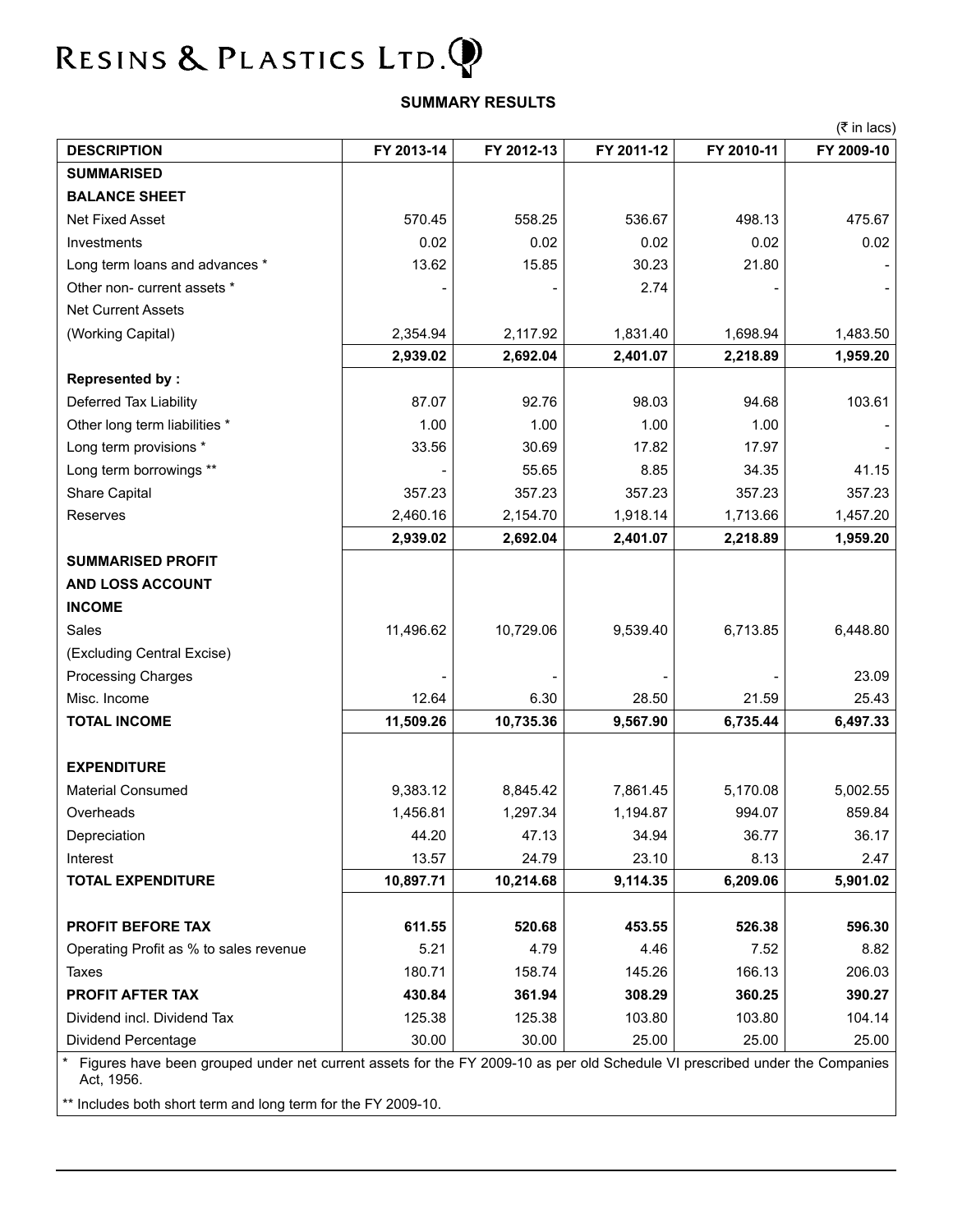### **Board of Directors (as at March 31, 2014)**

Shri Abhay A. Vakil **Chairman** 

- 
- 
- Shri Ashwin S. Dani **Director Contract Contract Contract Contract Contract Contract Contract Contract Contract Contract Contract Contract Contract Contract Contract Contract Contract Contract Contract Contract Contract C**
- Shri Bharat B. Chovatia Director
- Shri Dhiren P. Mehta Director
- Shri Chetan S. Thakkar  **Director** Director

### **Auditors**

M/s. Shah & Co. Maker Bhavan No.2 18, New Marine Lines Mumbai 400020

### **Bankers**

HDFC Bank Limited State Bank of India

### **Registrar & Share Transfer Agent**

M/s. Sharepro Services (I) Pvt. Ltd. Samhita Warehousing Complex 2nd Floor, Warehouse Nos. 52 & 53 Plot No.13AB, Sakinaka Off Andheri Kurla Road Andheri (East) Mumbai 400 072. Tel : 022-67720300/400 Fax : 022-28591568

- Shri Gobind J. Lulla  **Managing Director** Managing Director
- Shri Rupen A. Choksi **A. Choksi 2008** Jt. Managing Director
	-
	-
	-
	-

| <b>Contents</b>                      |           |
|--------------------------------------|-----------|
| Notice                               | $2 - 7$   |
| Directors' Report                    | $8 - 18$  |
| Auditors' Report                     | $19 - 21$ |
| <b>Compliance Certificate</b>        | $22 - 25$ |
| <b>Balance Sheet</b>                 | 26        |
| Profit & Loss Account                | 27        |
| <b>Cash Flow Statement</b>           | 28        |
| <b>Notes to Financial Statements</b> | - 41      |

### **Registered Office Plants** Plants **Plants**

A-8 Marol Industrial Estate of MIDC, Taloja Industrial Estate of MIDC, Plot No.3607, Cross Road B, Street No.5, The State Post Box No.6, GIDC Ind. Estate, GIDC Ind. Estate, Andheri (East), Taloja, Taloja, Taloja, Taloja, Ankleshwar, Mumbai 400 093. Dist. Raigad- 410 208. Dist. Bharuch- 393 002. Tel : 022-61987000 Tel : 022-65517200 Tel : 02646-223262 Fax : 022-61987099

**------------------------------------------------------------------------------------------------------------------------------------------------------------------**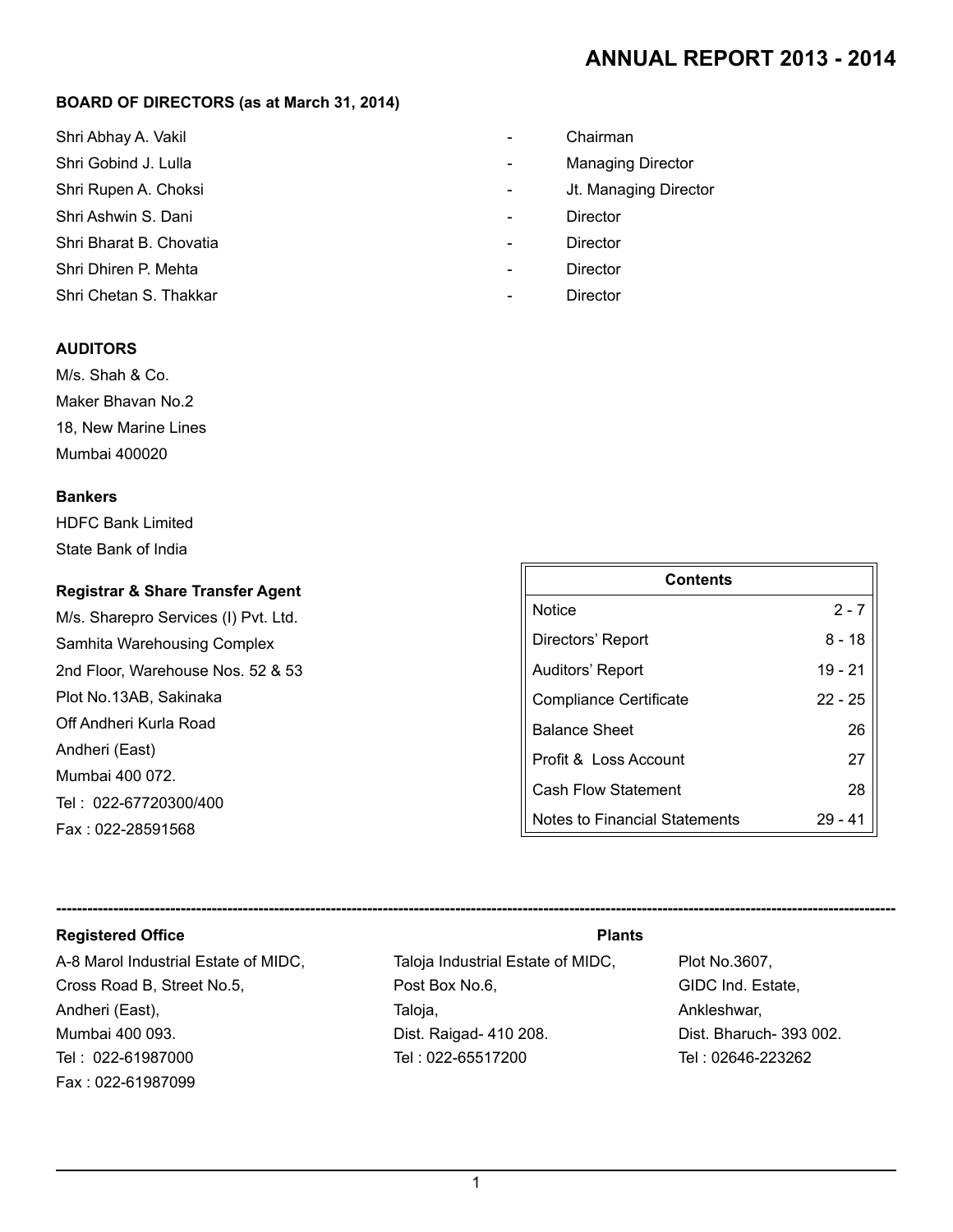### **NOTICE:**

Notice is hereby given that the 53<sup>rd</sup> Annual General Meeting of **RESINS AND PLASTICS LIMITED** will be held at M.C. Ghia Hall, Bhogilal Hargovindas Building, 4<sup>th</sup> Floor, 18/20, K Dubash Marg, Mumbai 400001 on **Tuesday**, the **29th July**, **2014** at **11 a.m**. to transact the following business –

### **Ordinary Business:**

- To receive, consider and adopt the Balance Sheet as at 31<sup>st</sup> March, 2014 and the Statement of Profit & Loss for the year ended on that date together with reports of the Board of Directors and Auditors' thereon.
- 2. To consider and declare payment of final dividend on Equity Shares.
- 3. To appoint a Director in place of Shri Abhay A Vakil (holding DIN 00009151) who retires by rotation and, being eligible, offers himself for re-appointment.
- 4. To consider and if thought fit, to pass with or without modification(s), the following resolution as an Ordinary Resolution:

**"RESOLVED THAT pursuant to the provisions of Section 139 and other applicable provisions, if any, of the Companies Act, 2013,** M/s. Manubhai & Shah, Chartered Accountants (Firm Registration no.106041W) having their office at 213, Udyog Mandir-1, Pitamber Lane, Mahim (West), Mumbai 400016 be and are hereby appointed as the Statutory Auditors of the Company to hold office for a period of five years from the conclusion of this Annual General Meeting (AGM) till the Conclusion of 58<sup>th</sup> Annual General Meeting subject to ratification of their appointment at every AGM of the Company in place of M/s. Shah & Co., Chartered Accountants, the Auditors who are unwilling to be reappointed, as Auditors of the Company and at a remuneration to be decided by the Board of Directors in consultation with the Auditors plus service tax and out of pocket expenses."

### **Special Business:**

5. To consider and if thought fit, to pass with or without modification(s), the following resolution as an Ordinary Resolution:

"**RESOLVED THAT** pursuant to the provisions of Sections 149, 152 and other applicable provisions, if any, of the Companies Act, 2013 and the rules made thereunder (including any statutory modification(s) or re-enactment thereof for the time being in force) read with Schedule IV to the Companies Act, 2013, Shri Bharat B. Chovatia (holding DIN 00271613), a non-executive Director of the Company who has submitted a declaration that he meets the criteria for independence as provided in Section 149 (6) of the Act and who is eligible for appointment be and is hereby appointed as an Independent Director of the Company for a period of 5 (Five) consecutive years, for a term up to 31<sup>st</sup> March, 2019.

6. To consider and if thought fit, to pass with or without modification(s), the following resolution as an Ordinary Resolution:

"**RESOLVED THAT** pursuant to the provisions of Sections 149, 152 and any other applicable provisions of the Companies Act, 2013 and the rules made thereunder (including any statutory modification(s) or re-enactment thereof for the time being in force) read with Schedule IV to the Companies Act, 2013, Shri Dhiren P. Mehta (holding DIN 00001471), a non-executive Director of the Company who has submitted a declaration that he meets the criteria for independence as provided in Section 149(6) of the Act and who is eligible for appointment be and is hereby appointed as an Independent Director of the Company for a period of 5 (Five) consecutive years, for a term upto 31<sup>st</sup> March, 2019."

7. To consider and if thought fit, to pass with or without modification(s), the following resolution as an Ordinary Resolution:

"**RESOLVED THAT** pursuant to the provisions of Sections 149, 152 and any other applicable provisions of the Companies Act, 2013 and the rules made thereunder (including any statutory modification(s) or re-enactment thereof for the time being in force) read with Schedule IV to the Companies Act, 2013, Shri Chetan S. Thakkar (holding DIN 03273267), a nonexecutive Director of the Company who has submitted a declaration that he meets the criteria for independence as provided in Section 149(6) of the Act and who is eligible for appointment be and is hereby appointed as an Independent Director of the Company for a period of 5 (Five) consecutive years, for a term upto 31<sup>st</sup> March, 2019. "

8. To consider and if thought fit, to pass with or without modification(s), the following resolution as a Special Resolution:

"**RESOLVED THAT** pursuant to the provisions of Sections 196, 197, 203 and any other applicable provisions of the Companies Act, 2013 and the rules made thereunder (including statutory modification(s) or re-enactment thereof for the time being in force) read with Schedule V to the Companies Act, 2013 (corresponding to Sections 198, 269, 309 and any other applicable provisions of the Companies Act, 1956 read with Schedule XIII to the Companies Act, 1956) the approval of the Company be and is hereby accorded to the re-appointment of Shri Gobind J. Lulla, as Managing Director of the Company for a period from 1st October, 2013 to 30th September, 2016 on the remuneration and perquisites as set out in the explanatory statement annexed hereto and in the draft agreement to be entered into between the Company and Shri Gobind J. Lulla, placed before the meeting and initialed by the Chairman for the purpose of identification which draft of the Agreement be and is hereby specifically approved."

9. To consider and if thought fit, to pass with or without modification(s), the following resolution as an Ordinary Resolution:

**"RESOLVED THAT** subject to the approval of the Central Government, if necessary, M/s. Kishore Bhatia & Associates, Cost Accountants, Mumbai, be and is hereby appointed as the Cost Auditor under the provisions of sub-section (3) of Section 148 and any other applicable provisions of the Companies Act, 2013 (Corresponding to Section 233B of the Companies Act, 1956) and the rules made thereunder, to carry out the audit of the Company's cost accounts relating to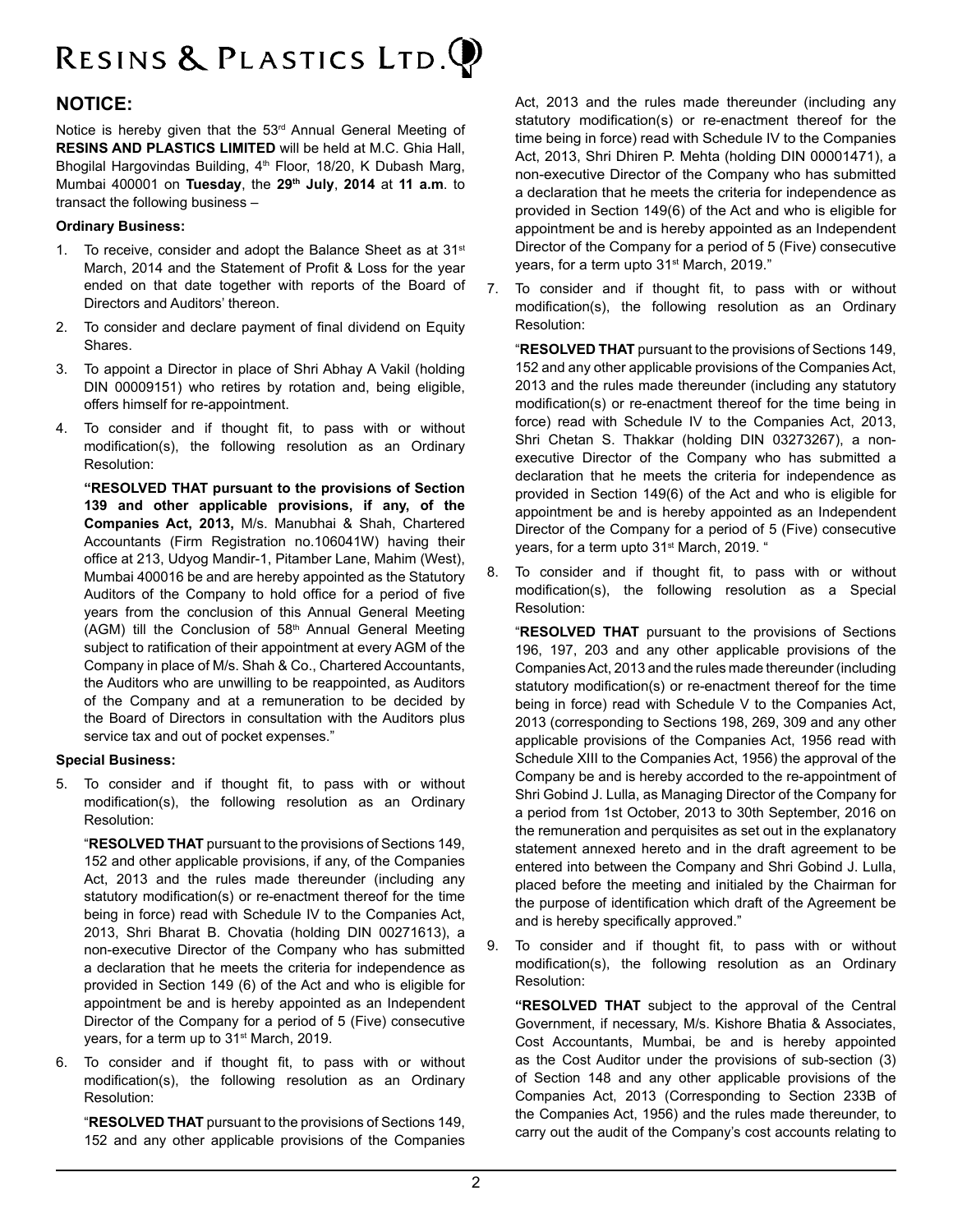"Synthetic Resins" of Company's Taloja and Ankleshwar Units, for the financial year 2014-15, on a remuneration of  $\bar{\tau}$  65,000/plus out of pocket expenses and Service Tax, as applicable."

### **By Order of the Board For RESINS AND PLASTICS LIMITED**

### **Registered Office :**

Plot No.A-8, Marol Ind. Est. of MIDC Cross Road B, Street No.5, Andheri (East), Mumbai 400 093.

### **Mumbai: 19th May 2014 CHAIRMAN**

## **(ABHAY A VAKIL)**

### **NOTES:**

- 1. Explanatory Statement pursuant to Section 102 of the Companies Act, 2013, in respect of the Special Business to be transacted at the Annual General Meeting as set out in the Notice is annexed hereto.
- 2. A MEMBER ENTITLED TO ATTEND AND VOTE AT THE MEETING IS ENTITLED TO APPOINT PROXY/PROXIES TO ATTEND AND VOTE INSTEAD OF HIMSELF/HERSELF. PROXY/PROXIES NEED NOT BE A MEMBER OF THE COMPANY. A PERSON CAN ACT AS PROXY ON BEHALF OF MEMBERS NOT EXCEEDING FIFTY (50) AND HOLDING IN AGGREGATE NOT MORE THAN TEN PERCENT (10%) OF THE TOTAL SHARE CAPITAL OF THE COMPANY. IN CASE A PROXY IS PROPOSED TO BE APPOINTED BY A MEMBER HOLDING MORE THAN 10% OF THE TOTAL SHARE CAPITAL OF THE COMPANY CARRYING VOTING RIGHTS, THEN SUCH PROXY SHALL NOT ACT AS A PROXY FOR ANY OTHER PERSON OR SHAREHOLDER. PROXIES IN ORDER TO BE EFFECTIVE MUST BE RECEIVED BY THE COMPANY AT ITS REGISTERED OFFICE NOT LATER THAN FORTY EIGHT HOURS BEFORE THE COMMENCEMENT OF THE MEETING. A PROXY FORM IS SENT HEREWITH. PROXIES SUBMITTED ON BEHALF OF THE COMPANIES, SOCIETIES ETC., MUST BE SUPPORTED BY AN APPROPRIATE RESOLUTION/ AUTHORITY, AS APPLCABLE.
- 3. The Register of Members and the Share Transfer Books of the Company will remain closed from Wednesday, the 23rd July, 2014 to Tuesday, the 29th July, 2014 (both days inclusive) for the purpose of payment of dividend.
- 4. The Company has appointed M/s Sharepro Services (I) Pvt. Ltd. as the Registrars and Transfer Agents for both physical as well as electronic transfers. The equity shares of the Company have been inducted in both National Securities Depositories Limited and Central Depositories Services (India) Limited to enable shareholders to hold and trade the securities in dematerialised / electronic form. (ISIN - INE422F01017)
- 5. Members are requested to notify changes, if any, in their address to M/s Sharepro Services (I) Pvt. Ltd., the Registrar and Transfer Agents of the Company.
- 6. Shareholders are requested to hand over the enclosed Attendance Slip, duly signed in accordance with their specimen

signature registered with the Company, for admission to the meeting hall.

- 7. Shareholders holding shares in the electronic form are requested to inform any change in address/bank mandate directly to their respective Depository Participants. The address/bank mandate as furnished to the Company by the respective Depositories viz. NSDL and CDSL will be printed on the dividend warrants.
- 8. Pursuant to the provisions of Section 205A and 205C and other applicable provisions of the Companies Act, 1956, the Company has transferred all unclaimed/unpaid dividends which remained unclaimed for a period of 7 years to the 'Investor Education and Protection Fund', established by the Central Government. Members who have not claimed dividends declared by the Company for the year ended 31st March, 2007 onwards are requested to write to the Company at its Registered Office.
- 9. Details under Clause 49 of the Listing Agreement with the Stock Exchange in respect of the Directors seeking appointment/re-appointment at the Annual General Meeting, form integral part of Notice. The Directors have furnished the requisite declarations for their appointment/re-appointment.
- 10. The Securities and Exchange Board of India (SEBI) has mandated the submission of Permanent Account Number (PAN) by every participant in security market. Shareholders holding shares in electronic form are, therefore requested to submit the PAN to their Depository Participant with whom they are maintaining their Demat accounts. Shareholders holding share in physical form can submit their PAN details to the Company or the RTA (M/s. Sharepro Services (I) Pvt. Ltd.)
- 11. The Ministry of corporate Affairs (MCA), Government of India, through its Circular nos. 17/2011 and 18/2011 dated 21st April, 2011 and 29th April, 2011 respectively, has allowed companies to send official documents to their shareholders electronically as part of its green initiatives in corporate governance. Recognizing the spirit of the circular issued by the MCA, we henceforth propose to send documents like the Notice convening the general meetings, Financial Statements, Directors' Report, Auditors' Report, etc to the email address provided by you with your depositories.

We request you to update your email address with your depository participant to ensure that the annual report and other documents reach you on your preferred email address.

- **12. Members may also note that the Notice of the 53rd Annual General meeting and the Annual report for the Financial Year 2013-14 will be also available on the Company's Website: www.resplast.com for download.**
- 13. In compliance with provisions of Section 108 of the Companies Act, 2013 read with Rule 20 of the Companies (Management and Administration) Rules, 2014, the Company is pleased to provide members facility to exercise their votes by electronic means (e-voting). Communication containing detailed instructions in this regard is being sent to Members.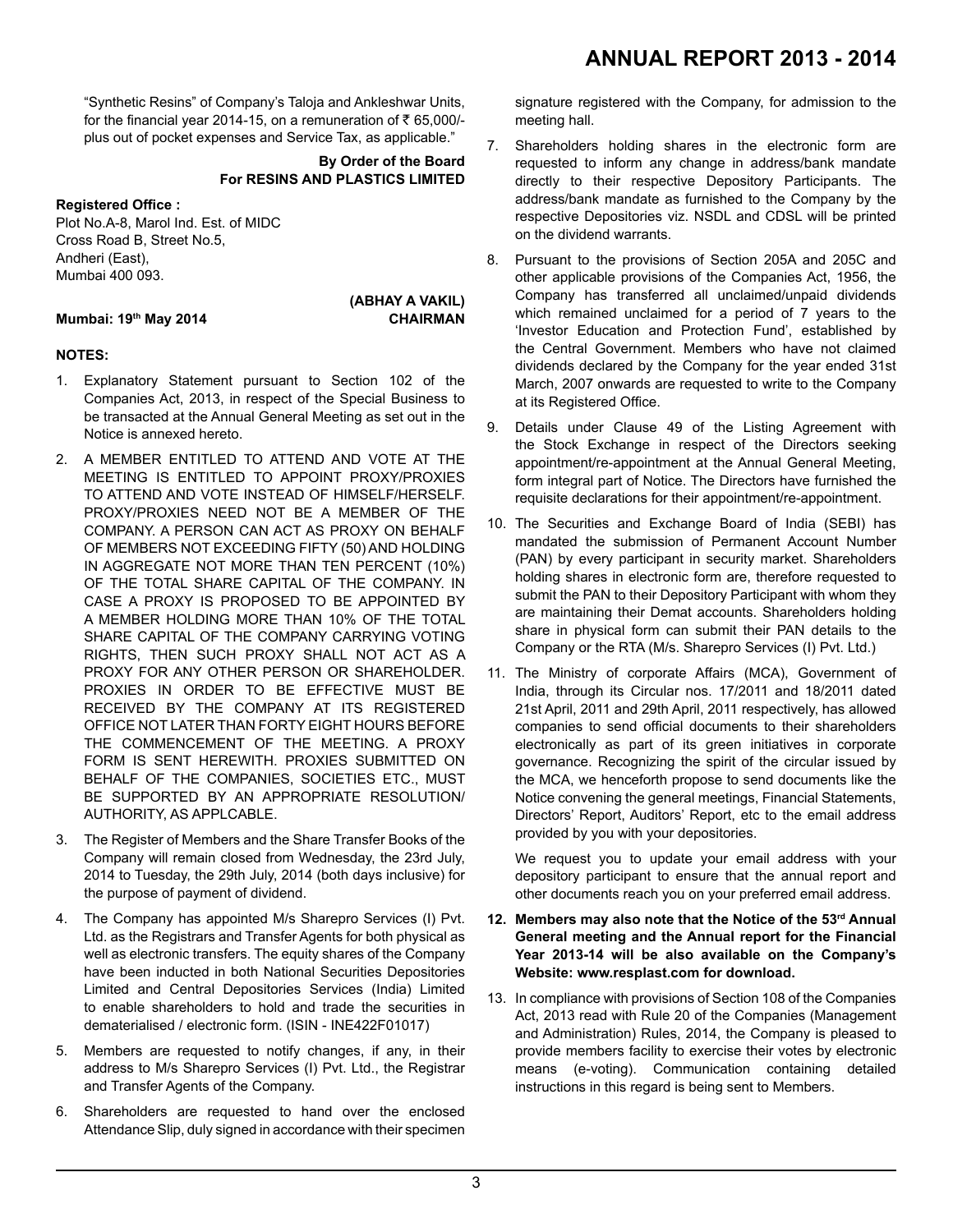### **ANNEXURE TO NOTICE:**

### **Statement pursuant to Section 102 of the Companies Act, 2013**

### **ITEM NO.5**

Shri Bharat B. Chovatia is a Non-Executive Independent Director of the Company. He joined the Board of Directors of the Company in the year 2002. Shri Bharat B. Chovatia is Chairman of the Audit Committee and Member of Nomination and Remuneration Committee, of the Board of Directors of the Company.

Shri Bharat B. Chovatia holds Bachelor's Degree in Commerce and Law from Bombay University and is a practicing Chartered Accountant. He is having rich and varied experience of more than 29 years in Audit, Direct Taxation and providing Business Consultancy Services to various Companies. He holds 400 equity shares in the Company.

Shri Bharat B. Chovatia has given a declaration to the Board that he meets the criteria of independence as provided in Section 149 (6) of the Act.

In the opinion of the Board, Shri Bharat B. Chovatia fulfills the conditions specified in the Companies Act, 2013 and Rules made thereunder for his appointment as Independent Director of the company and is independent of the management.

The Board considers that his continued association would be of immense benefit to the company and it is desirable to continue to avail services of Shri Bharat B. Chovatia as an Independent Director.

Except Shri Bharat B. Chovatia, being an appointee, none of the Directors and Key Managerial Personnel of the company and their relatives is concerned or interested in the resolution set out at item no 5. This explanatory statement may also be regarded as a disclosures under Clause 49 of the Listing Agreement with the Stock Exchange.

In accordance with the provisions of Section 149 (4) and proviso to Section 152 (5) of the Companies Act, 2013 it is proposed to appoint Shri Bharat B Chovatia as an Independent Director for five years as proposed in the resolution. A notice has been received from a member proposing the candidature of Shri Bharat B. Chovatia for the office of Director of the Company.

The terms and conditions of appointment of Shri Bharat B. Chovatia, Independent Director are open for inspection by the members at the Registered Office of the Company during normal business hours on any working day.

Your Directors recommend the resolution as item no. 5 for your approval.

### **ITEM NO. 6**

Shri Dhiren P. Mehta is a Non-Executive Independent Director of the Company. He joined the Board of Directors of the Company in the year 2009. Shri Dhiren P. Mehta is Chairman of the Nomination and Remuneration Committee and Member of Audit Committee, of the Board of Directors of the Company.

Shri Dhiren P. Mehta has done B.Com. F.C.A., A.C.S., M.F.M. and has 38 years of experience in Finance, Accounts, Taxation, Corporate Laws and in general management. He is presently working as C.E.O. and Company Secretary with Mazda Colours Limited.

He also holds directorship on the Board of the following Companies namely;

- 1. Aeonian Investments Company Ltd.
- 2. Cons Holding Ltd.
- 3. Sammelan Investment and Trading Ltd.

Shri Dhiren P. Mehta has given a declaration to the Board that he meets the criteria of independence as provided in Section 149 (6) of the Act.

In the opinion of the Board Shri Dhiren P. Mehta fulfills the conditions specified in the Companies Act, 2013 and Rules made thereunder for his appointment as Independent Director of the company and is independent of the management.

The Board considers that his continued association would be of immense benefit to the company and it is desirable to continue to avail services of Shri Dhiren P. Mehta as an Independent Director.

Except Shri Dhiren P. Mehta, being an appointee, none of the Directors and Key Managerial Personnel of the company and their relatives is concerned or interested in the resolution set out at item no 6. This explanatory statement may also be regarded as a disclosures under Clause 49 of the Listing Agreement with the Stock Exchange.

In accordance with the provisions of Section 149 (4) and proviso to Section 152 (5) of the Companies Act, 2013, it is proposed to appoint Shri Dhiren P. Mehta as an Independent Director for five years as proposed in the resolution. A notice has been received from a member proposing the candidature of Shri Dhiren P. Mehta for the office of Director of the Company.

The terms and conditions of appointment of Shri Dhiren P. Mehta, independent Director are open for inspection by the members at the Registered Office of the Company during normal business hours on any working day.

Your Directors recommend the resolution as item no. 6 for your approval.

### **ITEM NO. 7**

Shri Chetan S. Thakkar is a Non-Executive Independent Director of the Company. He joined the Board of Directors of the Company in the year 2013. Shri Chetan S. Thakkar is member of the Audit Committee and of Nomination and Remuneration Committee, of the Board of Directors of the Company.

Shri Chetan S. Thakkar has qualified as a Solicitor from Mumbai & he is a Partner of M/s. Kanga & Co., a leading firm of Advocates and Solicitors in Mumbai, established in 1890 and having a vast clientele.

Shri Chetan S. Thakkar has been practicing for over 13 years and has vast experience in matters relating to foreign collaborations, mergers & acquisitions, capital markets, private equity investments, corporate laws, banking, intellectual property rights and franchising.

He is on the Board of VanMYT Hospitality Private Limited

Shri Chetan S. Thakkar has given a declaration to the Board that he meets the criteria of independence as provided in Section 149 (6) of the Act.

In the opinion of the Board Shri Chetan S. Thakkar fulfills the conditions specified in the Companies Act, 2013 and Rules made thereunder for his appointment as Independent Director of the company and is independent of the management.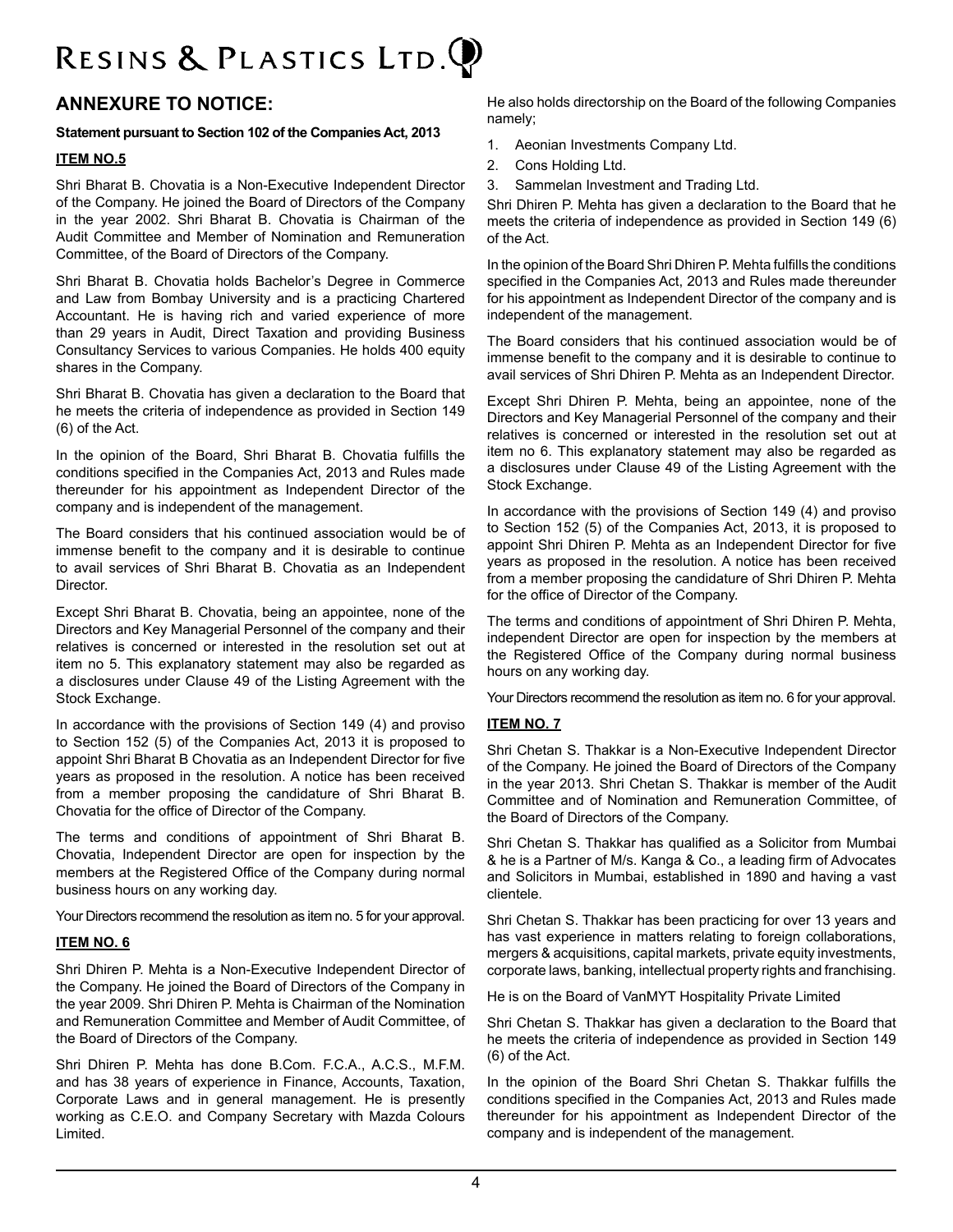The Board considers that his continued association would be of immense benefit to the company and it is desirable to continue to avail services of Shri Chetan S. Thakkar as an Independent Director.

Except Shri Chetan S. Thakkar, being an appointee, none of the Directors and Key Managerial Personnel of the company and their relatives is concerned or interested in the resolution set out at item no 7. This explanatory statement may also be regarded as a disclosures under Clause 49 of the Listing Agreement with the Stock Exchange.

In accordance with the provisions of Section 149 (4) and proviso to Section 152 (5) of the Companies Act, 2013 it is proposed to appoint Shri Chetan S. Thakkar as an Independent Director for five years as proposed in the resolution. A notice has been received from a member proposing the candidature of Shri Chetan S. Thakkar for the office of Director of the Company.

The terms and conditions of appointment of Shri Chetan S. Thakkar, Independent Director are open for inspection by the members at the Registered Office of the Company during normal business hours on any working day.

Your Directors recommend the resolution as item no. 7 for your approval.

### **ITEM NO. 8**

Shri Gobind J. Lulla has been reappointed as the Managing Director of the Company by the Board of Directors at their Meeting held on 4th September, 2013, for the period from 1<sup>st</sup> October, 2013 to 30<sup>th</sup> September, 2016, subject to the approval of the members at the Annual General Meeting upon the remuneration including perquisites set out herein and in the agreement submitted to this meeting.

Shri Gobind J. Lulla has passed B.Tech (Chemical Engg.) from I.I.T. Mumbai & PGDBM from IIM Ahmedabad. Prior to joining Resins & Plastics Ltd., he has worked at senior level positions with reputed Organisations viz; Asian Paints Ltd., VIP Industries Ltd., Syngenta India Ltd. & EMRI, Hyderabad. During his 37 years of work experience, he has handled several functions viz; Sales, Supply Chain Management, I.T. & Corporate Strategy and his re-appointment on the Board will be in the best interest of the Company.

Shri Gobind J. Lulla does not hold directorship of any companies.

The remuneration of Shri Gobind J. Lulla which is as per the provisions of Schedule V of the Companies Act, 2013 (corresponding to Schedule XIII of the Companies Act, 1956), has been approved by the Remuneration Committee. The material provisions of the same are as under:

- **1.a. Salary**: ` 3,40,000/- (Rupees Three Lakhs Forty Thousand Only) per month with effect from 1st October, 2013 to 30<sup>th</sup> September, 2014, with an annual increment in salary of ` 55,000/- per month with effect from 1st October, 2014 to 30<sup>th</sup> September, 2015 and  $\bar{\tau}$  15,000/- per month with effect from 1<sup>st</sup> October, 2015 to 30<sup>th</sup> September 2016.
- **1.b. Discretionary Allowance: ₹ 36,500/- (Rupees Thirty Six** Thousand Five Hundred Only) per month with effect from 1st October, 2013 with an annual increment of  $\bar{\tau}$  2,000/- per month with effect from 1st October, 2014 and 1<sup>st</sup> October, 2015.
- **1.c. Perquisites:** The Managing Director shall also be entitled to all the perquisites listed herein below in addition to the salary mentioned above:

### **Category A**

i. **Housing**: The Company shall provide rent free unfurnished accommodation, the rent for the same not exceeding  $\overline{\zeta}$  85,000/- p.m. for the period 1<sup>st</sup> October, 2013 to 30<sup>th</sup> September, 2014, ₹ 100,000/- p.m. for the period 1st October, 2014 till 30<sup>th</sup> September 2016.

In case no accommodation is provided by the Company, the Managing Director shall be entitled to House Rent Allowance of  $\bar{\tau}$  85,000/- p.m. for the period 1<sup>st</sup> October, 2013 to 30<sup>th</sup> September, 2014, ₹ 100,000/- p.m. for the period 1<sup>st</sup> October, 2014 till 30<sup>th</sup> September, 2016.

- ii. **Medical Reimbursement**: Reimbursement of medical expenses subject to a maximum of  $\bar{\tau}$  15,000/- (Rupees Fifteen Thousand Only) per annum, as per the Company's Scheme.
- iii. **Leave Travel Concession**: For self and family once in a year subject to a ceiling of one month's salary per annum.

### **Category B**

- i. P**rovident Fund**: The Company will contribute to the provident fund as per the scheme framed by the Company.
- ii. **Gratuity**: Gratuity payable shall be in accordance with the provisions of the Payment of Gratuity Act.

The aforesaid perquisites in Category B will not be included in the computation of ceiling on perquisites to the extent of exemption under the Income Tax Act.

### **Category C**

i. **Conveyance**: The Company will provide a chauffeur driven car for official use and he is entitled to reimbursement of petrol expenses, as per the Company's Rules.

The Company will also reimburse driver's salary of ₹ 14,500/- (Rupees Fourteen Thousand Five Hundred Only) per month with effect from 1<sup>st</sup> October, 2013 with an annual increment of  $\bar{\tau}$  1,500/- per month with effect from 1<sup>st</sup> October, 2014 and 1<sup>st</sup> October, 2015, for official use as per the rules of the Company and shall not be included in the computation of ceiling on remuneration.

ii. **Telephone bills**: The Company will provide telephone at the residence of Managing Director and mobile phone for official purpose as per the rules of the Company. However, personal STD calls will be charged to the Managing Director.

In the event of loss or inadequacy of profits in any financial year during the tenure of the Managing Director, the salary, discretionary allowance and perquisites of Managing Director shall be within the ceiling limits laid down in Section II of Part II of Schedule V to the Companies Act, 2013 (corresponding to Para I of Section II of Schedule XIII to the Companies Act, 1956) and or as approved by the Central Government and shall be paid as minimum remuneration.

The above remuneration and perquisites shall be subject to such limits as are laid down in Schedule V to the Companies Act 2013 (corresponding to Schedule XIII to the Companies Act, 1956) and / or changes / variation / substitution made / that may be made therein from time to time as approved by the Central Government where required.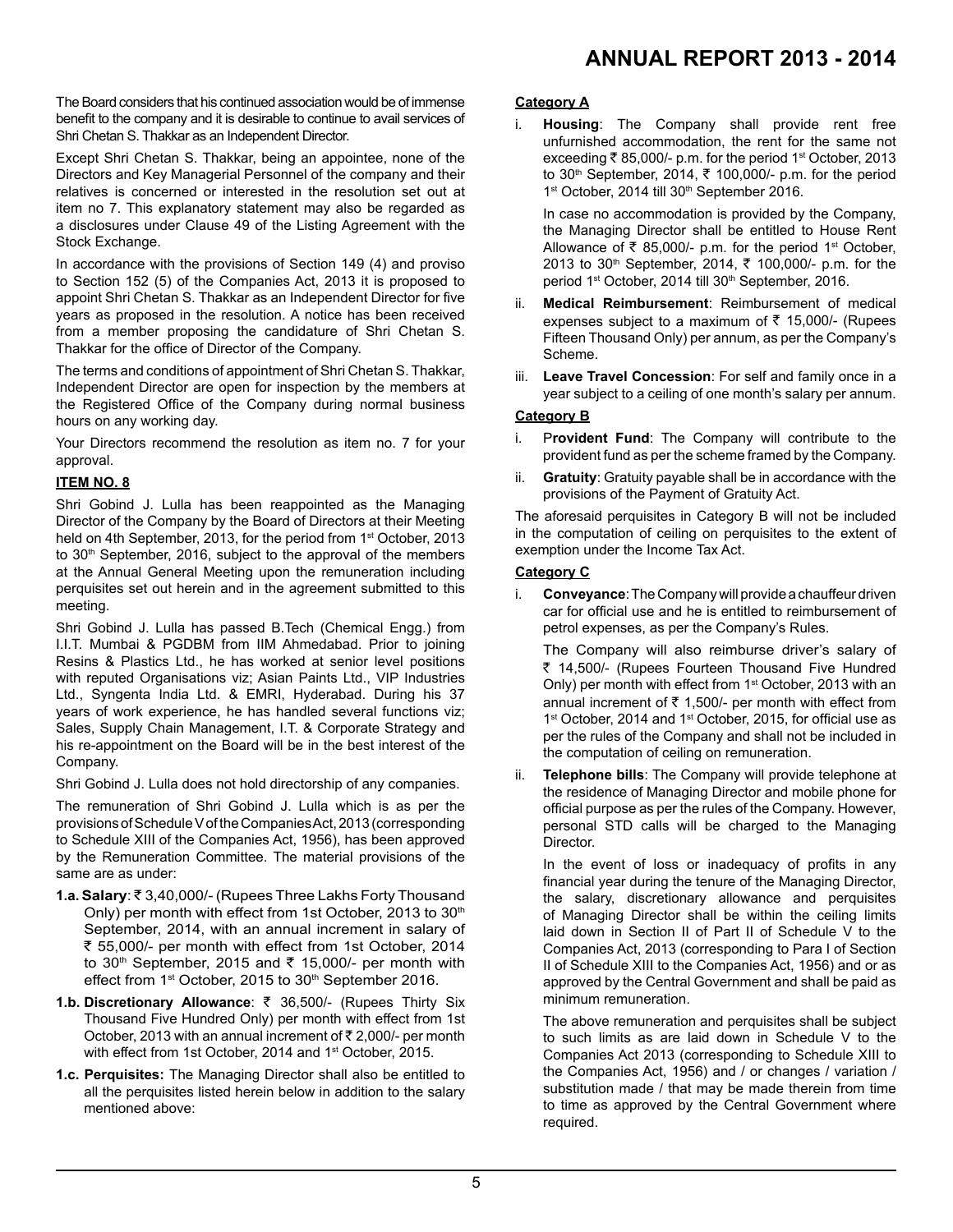- 2. The Company shall pay to or reimburse to the Managing Director and the Managing Director shall be entitled to reimbursement by the Company of all costs, charges and expenses that may have been or may be incurred by him in connection with or relating to the business of the Company.
- 3. The Managing Director shall be entitled to all leave benefits including encashment of leave at the end of the tenure of the agreement as are applicable under the Company's rules to the executives and in force from time to time.
- 4. During his tenure as Managing Director, Shri Gobind J. Lulla shall not be entitled to sitting fees for attending the meetings of the Board or any Committee of the Board but shall be entitled to reimbursement of all reasonable expenses incurred by him for and on behalf of the Company for attending the said meetings.
- 5. As the Managing Director of the Company, Shri Gobind J. Lulla shall devote his whole time and attention to the business of the Company and shall use his best endeavors to promote its interest and welfare.
- 6. During his employment under this agreement, Shri Gobind J. Lulla shall undertake such travelling in and outside India as may be necessary in the interests of the Company's business or as may from time to time be required or directed by the Board in connection with or in relation to the business of the Company.
- 7. Shri Gobind J. Lulla, shall not, during the continuance of his employment as the Managing Director or at any time thereafter, divulge or disclose to any person whosoever or make any use whatsoever for his own purpose or for any purpose other than that of the Company, of any information or knowledge obtained by him during his tenure as Managing Director, in connection with the business or affairs of the Company, or any trade secrets or secret formula of the Company and he shall use his best endeavour to prevent any other person from so doing. Provided however any divulgence or disclosure to the officers or employees of the Company solely for the purpose of the business of the Company shall not be deemed to be a contravention of this clause.
- 8. Shri Gobind J. Lulla hereby agrees with and gives an undertaking to the Company that he shall not so long as he functions as the Managing Director of the Company become interested or otherwise concerned directly or otherwise through his wife and / or minor children in any selling agency or distributorship of the Company or its products in future without the prior approval of the Board and his appointment as such Managing Director shall cease and determine if he shall at any time contravene the undertaking contained in this clause.
- 9. In case Shri Gobind J. Lulla shall die during the course of his employment hereunder, the Company will pay to his legal personal representatives the salary and other emoluments payable hereunder for the then current month together with such further sum as the Board in its sole and uncontrolled discretion may determine.
- 10. (a) If Shri Gobind J. Lulla is guilty of any misconduct or any breach of this Agreement as in the opinion of the Board renders his retirement from the office of Managing

Director desirable, the Company may by giving not less than 30 days notice in writing to Shri Gobind J. Lulla, determine this Agreement and he shall cease to be a Managing Director of the Company upon the expiration of such notice.

(b) For the purpose of this clause, the Board's opinion as to whether any of the events mentioned in sub clause(a) hereof have occurred or not occurred shall be final and binding upon the Managing Director and the Managing Director shall not be entitled to question the same on any ground whatsoever.

- 11. Notwithstanding anything to the contrary contained in this Agreement, either party shall be entitled to determine this Agreement by giving not less than three calendar months', notice in writing in that behalf to the other party without the necessity of showing any cause and on the expiry of the period of such notice this Agreement shall stand determined and Shri Gobind J. Lulla shall cease to be Managing Director of the Company and the liability of the Company shall be limited to providing Shri Gobind J. Lulla only the salary and perquisites as per the agreement for a period of three months from the date of notice.
- 12. The employment of the Managing Director under this agreement shall cease if he shall become insolvent or make any compromise or arrangement with his creditors.
- 13. In the event Shri Gobind J. Lulla becomes disqualified as Managing Director for any reason other than an inadvertent breach of Section 167 of the Companies Act, 2013, or to secure the leave of absence from the meetings of the Board, the Company may by notice in writing to the Managing Director determine his agreement with immediate effect.
- 14. Subject to the provisions of the Companies Act, 2013, Shri Gobind J. Lulla, while he continues to hold office of the Managing Director, shall not be liable to retire by rotation and he shall not be reckoned as a Director for the purpose of determining the rotation or retirement of directors in fixing the number of directors to retire, but he shall *ipso facto* and immediately cease to be the Managing Director if he ceases to hold office of Director due to any cause.

The aforesaid agreement between the Company and Shri Gobind J. Lulla is available for inspection by the members at the Registered Office of the Company between 3.00 p.m. to 5.00 p.m. on any working day of the Company.

In compliance with the provisions of Sections 196, 197, 203 read with Schedule V and any other applicable provisions of the Companies Act, 2013 (corresponding to Sections 198, 269, 309 and 310 read with Schedule XIII and other applicable provisions of the Companies Act, 1956), the terms of remuneration specified above are now being placed before the Members in Annual General Meeting for their approval.

Your Directors recommend the special resolution as item no. 8 for your approval. Except for Shri Gobind J. Lulla, no other Director or Key Managerial Personnel or their relatives are concerned or interested in this resolution.

Statement required to be given under Part II, Section II (B)(IV) of the Schedule V of the Companies Act, 2013.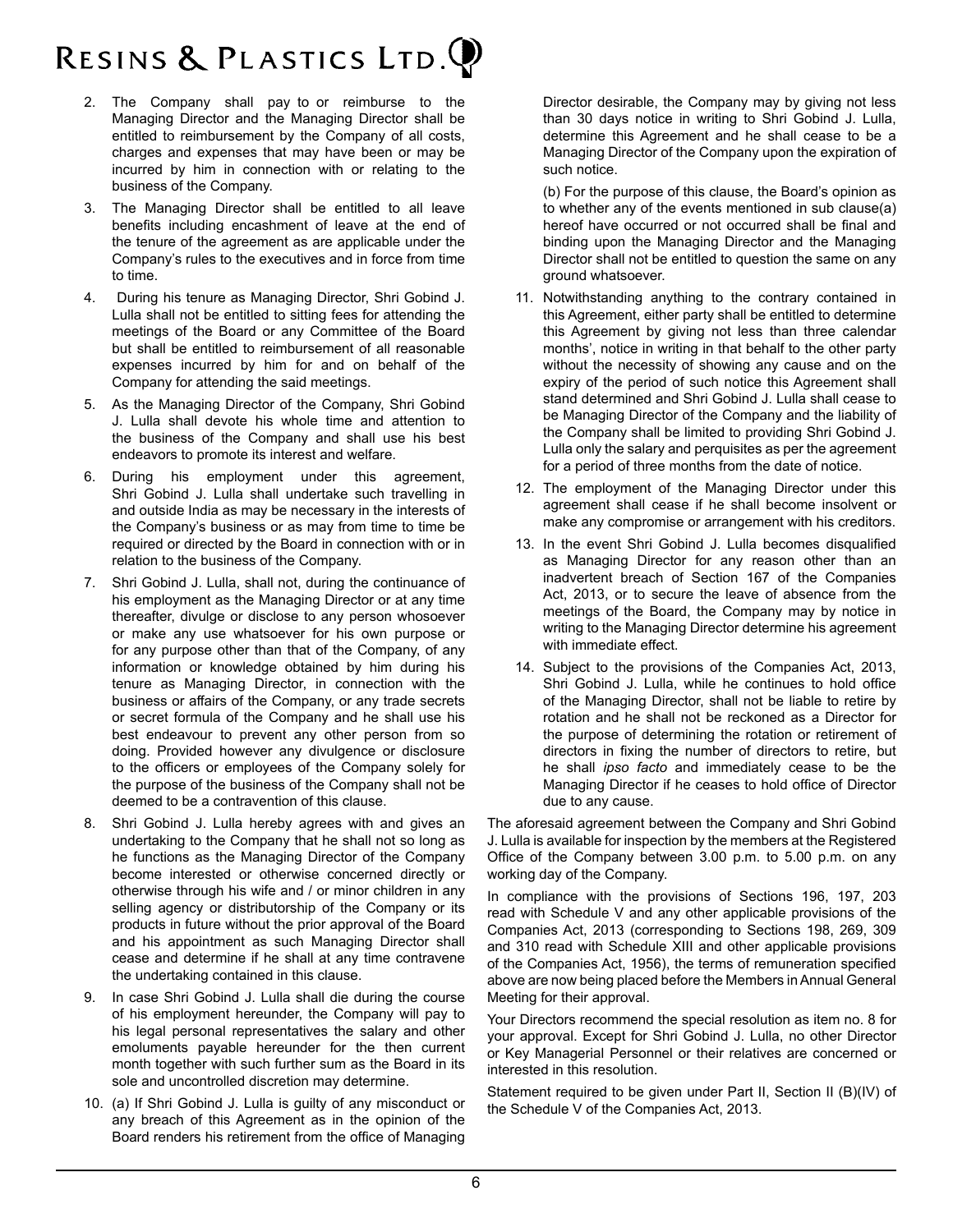### I. **General Information:**

- (1) **Nature of industry:** The Company is manufacturing a wide range of synthetic resins such as Alkyd Resins, Phenolic Resins, Polyamides, etc. some of which are import substitutes. The products of the Company find varied applications in diversified industries such as adhesives, industrial coatings, construction chemicals & printing inks.
- (2) **Date or expected date of commencement of commercial production:** The Company commenced operations in the year 1971.
- (3) **In case of new companies, expected date of commencement of activities as per project approved by financial institutions appearing in the prospectus:** Not Applicable
- (4) **Financial performance based on given indicators:** The financial performance of the Company is mentioned in the Director's Report.
- (5) **Export performance and net foreign exchange collaborations:** The Company primarily caters to the domestic market only and has developed indigenous technology and therefore has no foreign collaborations in this regard.
- (6) **Foreign investments or collaborations, if any:** Nil
- Information about the appointee:

### **Shri Gobind J. Lulla**

### (1) **Background details:**

Shri Gobind J. Lulla, passed B.Tech (Chemical Engg.) from I.I.T. Mumbai & PGDBM from IIM Ahmedabad. Prior to joining Resins & Plastics Limited, he has worked at senior level positions with reputed Organisations viz: Asian Paints Ltd., VIP Industries Ltd., Syngenta India Ltd. & EMRI, Hyderabad. During his 37 years of work experience, he has handled several functions viz; Sales, Supply Chain Management, I.T. & Corporate Strategy.

### (2) **Past remuneration:**

| <b>Description</b>               | Amount $\bar{z}$ in Lacs |
|----------------------------------|--------------------------|
| Salary, Allowances & Perquisites | 49.22                    |
| Provident Fund                   | 3.87                     |
| Gratuity                         | 2 11                     |
| <b>Total</b>                     | 55.20                    |

- (3) **Recognition or awards:** Not applicable
- (4) **Job profile and his suitability:**

With a view to broadbase the Board, Shri Gobind J. Lulla has been appointed as Managing Director of the Company. Shri Gobind J. Lulla has passed B.Tech (Chemical Engg.) from I.I.T. Mumbai & PGDBM from IIM Ahmedabad. Prior to joining Resins & Plastics Ltd., he has worked at senior level positions with reputed Organisations viz; Asian Paints Ltd., VIP Industries Ltd., Syngenta India Ltd. & EMRI, Hyderabad. During his 37 years of work experience, he has handled several functions viz; Sales, Supply Chain Management, I.T. & Corporate Strategy and his appointment on the Board will be in the best interest of the Company.

(5) **Remuneration proposed:** As per the details mentioned above.

### **Annual Report 2013 - 2014**

- (6) **Comparative remuneration profile with respect to industry, size of the Company, profile of the position and person:** The proposed remuneration is in line with the trends in the industry and is befitting Shri Gobind J. Lulla's educational background, experience and competence.
- (7) **Pecuniary relationship directly or indirectly with the Company or relationship with the managerial personnel, if any:** Shri Gobind J. Lulla has no other relationship with the Company or with the managerial personnel, except the remuneration being paid to him as Managing Director of the Company.

### III. **Other information:**

### (1) **Reasons of loss or inadequate profits:**

Intense competition in the Resin Industry coupled with increasing raw material costs has had an adverse impact on the Profits of the Company.

(2) **Steps taken or proposed to be taken for improvement:**

The Company has taken several steps interalia, efficient buying, cost optimization initiatives & product mix rationalisation for improving the Company's performance.

(3) **Expected increase in productivity and profits in measurable terms:**

The Company expects marginal growth in productivity and profits due to intense competition and inflation.

### IV. **Disclosures:**

The details of remuneration payable/paid to Shri Gobind J. Lulla have been disclosed above. The Company does not have any scheme for grant of stock options.

### **ITEM NO. 9**

The Audit Committee and the Board of Directors have, in their meeting held on 28th January 2014, recommended the appointment of M/s. Kishore Bhatia & Associates, Cost Accountants, having their office at 701/702, D-Wing, 7th Floor, Neelkanth Business Park, Nathani Road, Vidyavihar (West), Mumbai 400 086 as the Cost Auditor under the provisions of sub-section (3) of Section 148 and any other applicable provisions of the Companies Act, 2013 (corresponding to Section 233B of the Companies Act, 1956) to carry out the audit of the Company's cost accounts relating to "Synthetic Resins" of Company's Taloja and Ankleshwar Units, for the financial year 2014-15, on a remuneration of  $\bar{\tau}$  65,000/- plus out of pocket expenses and Service Tax, as applicable. The said firm of Cost Accountants has expressed their willingness to be appointed.

Your Directors recommend the resolution as item no. 9 for your approval.

None of the Directors or KMPs of the Company or their relatives are concerned or interested in the said Resolution.

> **By Order of the Board For RESINS AND PLASTICS LIMITED**

### **Registered Office :**

Plot No. A-8,Marol Ind. Est. of MIDC, Cross Road B, Street No.5, Andheri (East), Mumbai 400 093. **(ABHAY A VAKIL)** Mumbai: 19<sup>th</sup> May, 2014 **CHAIRMAN**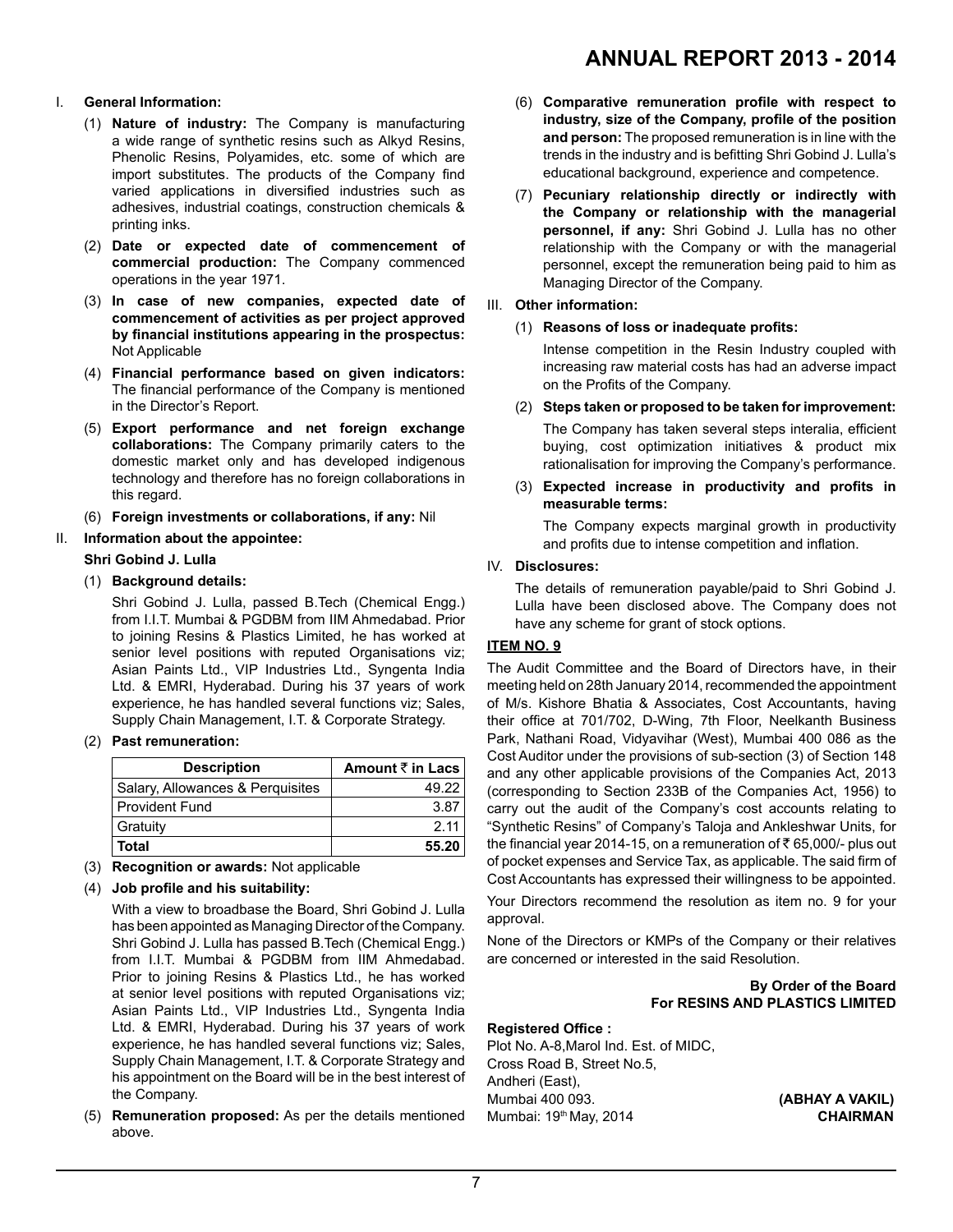### **DIRECTORS' REPORT**

### TO THE MEMBERS

Your Directors have pleasure in presenting the 53<sup>rd</sup> Annual Report of the Company and Audited Statement of Accounts for the Financial Year ended 31st March, 2014 –

` **in lacs**

### **1**. **PERFORMANCE OF THE COMPANY:**

|                                                                                             |                   | ≺ in iacs  |
|---------------------------------------------------------------------------------------------|-------------------|------------|
| <b>FINANCIAL RESULTS</b>                                                                    | <b>Year Ended</b> | Year Ended |
|                                                                                             | 31.03.2014        | 31.03.2013 |
| Revenue from Operations                                                                     | 114,96.62         | 107,29.07  |
| Other Income                                                                                | 12.64             | 6.30       |
| Profit before Depreciation and<br>Tax                                                       | 655.76            | 567.82     |
| Less: Depreciation                                                                          | 44.20             | 47.13      |
| Provision for Taxation                                                                      | 180.71            | 158.75     |
| <b>PROFIT AFTER TAX</b>                                                                     | 430.84            | 361.94     |
| Add / (Less) : Balance brought                                                              | 1518.75           | 1318.39    |
| forward from Previous Year                                                                  |                   |            |
| <b>DISPOSABLE PROFIT</b>                                                                    | 1949.59           | 1680.33    |
| The Directors<br>recommendation of<br>appropriation of the<br>disposable profits as under : |                   |            |
| Proposed Final Dividend<br>a)                                                               | 107.17            | 107.17     |
| Tax on Proposed Final<br>b)<br>Dividend                                                     | 18.21             | 18.21      |
| <b>Transfer to General</b><br>c)<br>Reserve                                                 | 44.00             | 36.20      |
| Balance carried forward<br>to<br><b>Balance Sheet</b>                                       | 1780.21           | 1518.75    |
|                                                                                             | 1949.59           | 1680.33    |

### **2. DIVIDEND:**

Your Directors are pleased to recommend a dividend  $@ \bar{\tau} 3.00$ per share (30%) on 35,72,300 equity shares of  $\bar{\tau}$  10/- each for the Financial Year 2013-14. The dividend, if approved by the shareholders at the Annual General Meeting will be paid to those shareholders, whose names appear on the Register of Members as on 23rd July, 2014.

### **3. OPERATIONS:**

The total revenue from operations for the year has grown by 7.15% from  $\bar{\tau}$  107,29.07 lacs in the previous year to  $\bar{x}$  114,96.62 lacs.

### **4**. **FIXED DEPOSITS:**

Fixed Deposits as on 31<sup>st</sup> March, 2014 from the Public and Shareholders stood at  $\bar{\tau}$  52.65 lacs whereas Unclaimed Deposits were Nil, as at the end of the year.

### **5**. **DIRECTORS:**

In accordance with the provision of the Companies Act, 2013 and the Articles of Association of the Company, Shri Abhay A. Vakil is liable to retire by rotation at the ensuing Annual General Meeting and seeks re-appointment. Appropriate resolution for his re-appointment is being placed before you for your approval. The brief resume of the aforesaid Director and other information have been detailed in the Corporate Governance Disclosures.

### **6. DIRECTORS' RESPONSIBILITY STATEMENT:**

To the best of their knowledge and belief and according to the information and explanations obtained by them, your Directors make the following statement pursuant to the provisions of Section 134 of the Companies Act, 2013:

- (i) That in the preparation of the annual accounts, the applicable accounting standards have been followed alongwith proper explanation relating to material departures, if any;
- (ii) That the Directors have selected such accounting policies and applied them consistently and made judgments and estimates that are reasonable and prudent so as to give a true and fair view of the state of affairs of the Company at the end of the Financial Year and of the profit or loss of the Company for the year under review;
- (iii) That the Directors had taken proper and sufficient care for the maintenance of adequate accounting records in accordance with the provisions of the Companies Act, 2013 for safeguarding the assets of the Company and for preventing and detecting fraud and other irregularities;
- (iv) That the Annual Accounts for the year ended 31st March, 2014 have been prepared on a going concern basis.

### **7. CORPORATE GOVERNANCE:**

Your Company has always strived to adopt appropriate standards for Good Corporate Governance. A certificate from the Company's Auditors regarding compliance of conditions of Corporate Governance as stipulated under Clause 49 of the Listing Agreement is annexed to the Corporate Governance Report - Annexure I.

### **8. MANAGEMENT DISCUSSION AND ANALYSIS:**

Synthetic Resins manufactured by the Company are primarily used in the adhesives, industrial coatings, construction chemicals & printing inks industries.

On account of sluggish economic environment, the demand of resins manufactured by your company was lower and hence, there was only 1% volume growth during Financial Year 2013-14.

Rupee depreciation against Dollar has resulted in higher raw materials prices. However, we were able to improve our profitability due to right sourcing, reduction in utilities cost and operating efficiency.

The Board considers the performance of the Company as reasonable in the challenging conditions prevailing during the Financial Year 2013-14. To sustain and improve profitability, volume growth and new products are essential. Appropriate actions are being planned.

Industrial relations during the year were cordial. The current wage settlement with Taloja unionized workmen was valid upto 28<sup>th</sup> February, 2014 and will be renewed during Financial Year 2014-15.

The Company has good internal control systems, the adequacy of which has been reported by the Auditors in their report.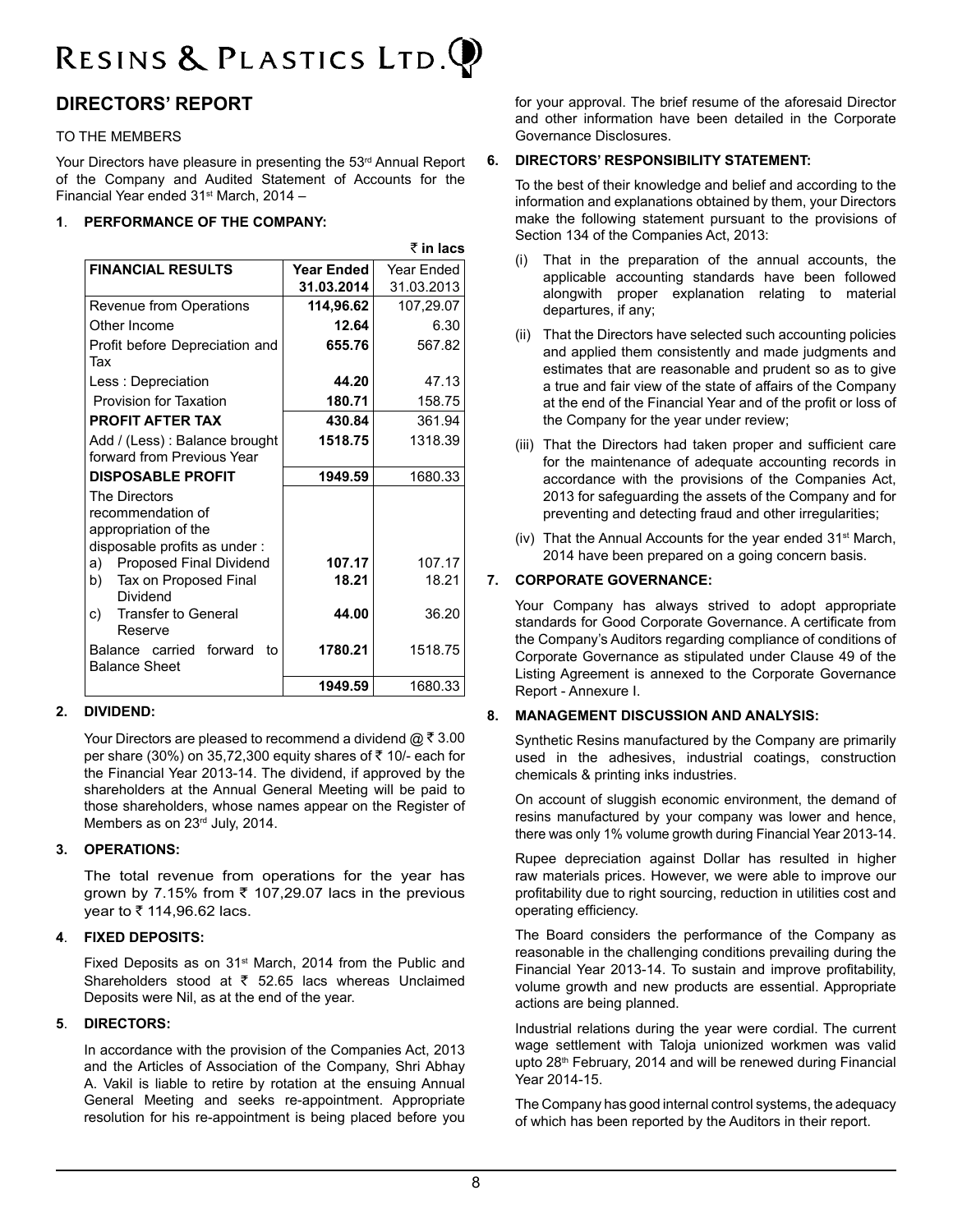The number of employees stood at 89 as on 31<sup>st</sup> March, 2014.

### **9. PERSONNEL:**

There were no employees who are in receipt of remuneration in excess of the limits specified under Section 134 of the Companies Act, 2013.

### **10. TECHNOLOGY UPGRADATION:**

The progress on technology upgradation is separately reported in the prescribed format to this report.

### **11. CONSERVATION OF ENERGY, TECHNOLOGY ABSORPTION AND FOREIGN EXCHANGE EARNINGS AND OUTGO:**

Particulars in respect of conservation of energy and technology absorption by the Company are given in Form A and B respectively in Annexure No II. The details of expenditure and earnings in foreign currencies are given in Notes No. 27.4 and 27.9 respectively to the Statement of Accounts.

### **12. AUDITORS:**

The Company's Statutory Auditors, M/s. Shah & Co., Chartered Accountants, have advised the Company of their unwillingness to be appointed as Statutory Auditors of the Company for the Financial Year 2014-15. Your Board recommends the appointment of the firm of M/s. Manubhai & Shah, Chartered Accountants, Mumbai, as Statutory Auditors of the Company for the financial years 2014-15 to 2018-19.

### **13. COST AUDITOR:**

Pursuant to the direction from the Ministry of Corporate Affairs for appointment of Cost Auditors, your company has appointed M/s Deodhar & Associates, as the Cost Auditor of the company for the Financial Year 2013-14 to conduct the audit of the cost records of the Company.

The Cost Audit Report for the Financial Year 2012-13 was filed within the due date. The due date for submission of the Cost Audit Report for the financial year 2013-14 is within 180 days from 31st March, 2014.

### **14. SECRETARIAL AUDIT:**

Shri P. N. Parikh, Practicing Company Secretary, conducted Secretarial Audit pursuant to provisions of Section 383A of the Companies Act, 1956 for the Financial Year, 2013-14. Shri P. N. Parikh has submitted the Report confirming compliance with the applicable provisions of Companies Act, 1956 and other rules and regulations issued by SEBI / other regulatory authorities for corporate law.

### **15. WOMEN'S GRIEVANCES REDRESSAL COMMITTEE**

The Company, at the meeting of the Board of Directors, held on 19<sup>th</sup> May, 2014, has formed a Committee named, **Prevention & Redressal of Sexual Harassment (PRoSHC)** to provide Protection against Sexual Harassment of Women at Workplace and to redress the complaints, as per the Sexual Harassment of Women at Workplace (Prevention, Prohibition and Redressal) Act, 2013.

### **16. ACKNOWLEDGEMENT:**

Your Directors wish to place on record their appreciation for the devoted services and the contribution made by the Company's employees at all levels for the continued growth and prosperity of the Company.

The Board of Directors also wish to place on record its appreciation for the continued co-operation and assistance received by the Company from its Bankers, State Bank of India and HDFC Bank Ltd. during the year under review.

> **For and on behalf of the Board RESINS & PLASTICS LIMITED**

**Mumbai: 19th May 2014** 

 **(ABHAY A VAKIL)**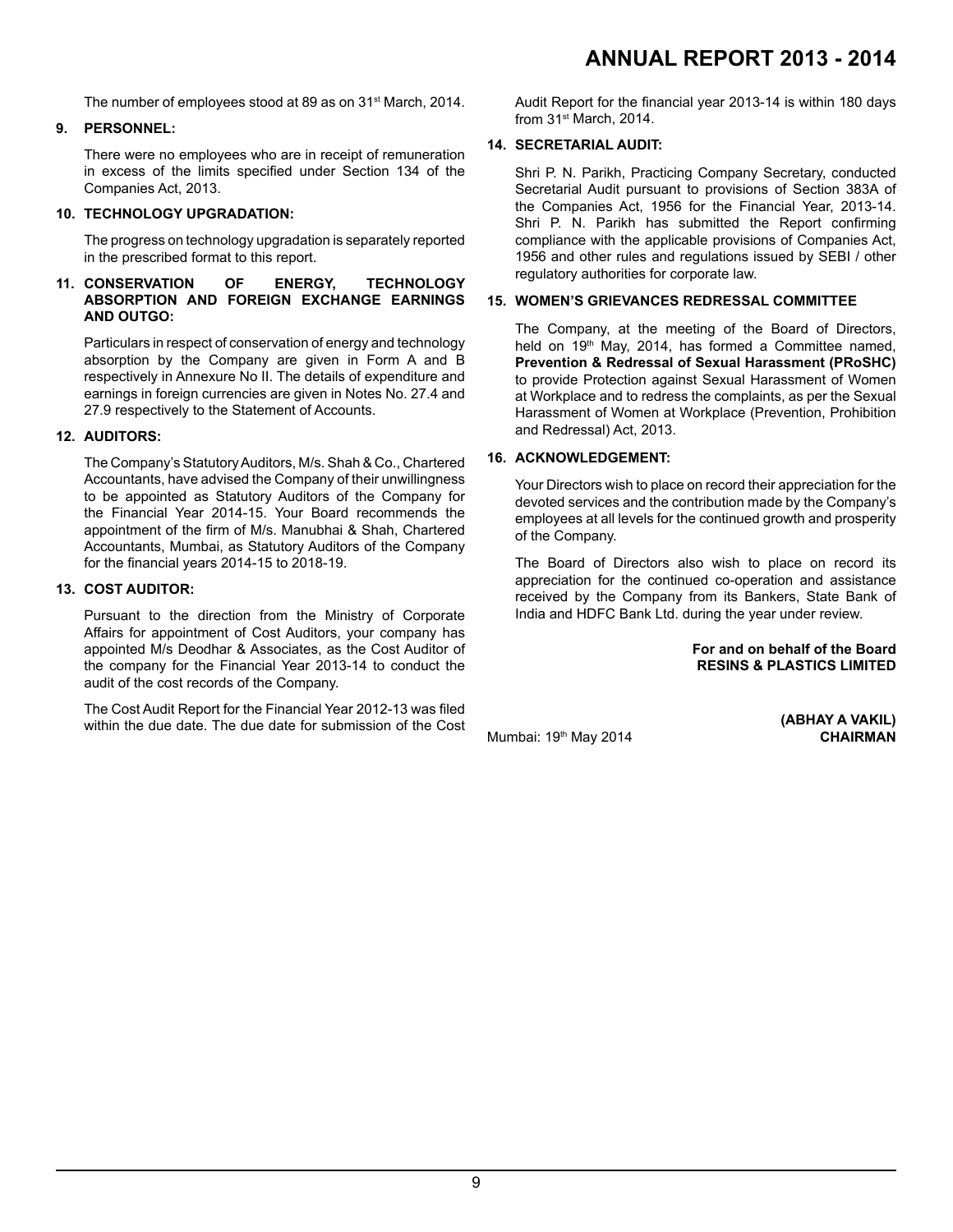### **ANNEXURE - I**

### **CORPORATE GOVERNANCE DISCLOSURES**

The Company has been complying with the requirements of the said clause to the extent and in the manner stated hereunder:

### 1. **BOARD OF DIRECTORS:**

The Board of the Company comprises of 5 Non-Executive Directors and 2 Executive Directors, out of which 3 are Independent Directors and the necessary intimation regarding non-conformity of the requirements of composition of the Board of the Listing agreement have been made to Pune/Ahmedabad Stock Exchange respectively. Inspite of the initiative and efforts put by our Board; the Company have not been able to find a suitable person for the post of Independent Director within the stipulated time. During the Financial Year 2013-2014, the date on which Board Meeting were held are as follows:

| Date(s) on which Meeting(s) were held |                                  |  |
|---------------------------------------|----------------------------------|--|
| 26th April, 2013                      | l 24 <sup>th</sup> October. 2013 |  |
| 18th July, 2013                       | 28 <sup>th</sup> January, 2014   |  |
| $ 4th$ September, 2013                |                                  |  |

As on date, none of your Directors on the Board hold the office of Director in more than fifteen companies or membership of committee of the Board in more than ten committees or chairmanship of more than five committees.

The Board of Directors of the Company consists of persons of eminence, having vast experience in business management, finance, accountancy and various laws. The management strongly believes in fostering a long lasting relationship and trust with its customers.

The Constitution of the Board and other relevant details relating to Directors are given below:

|                                      |                              | Attendance at   |                | <b>Directorships</b> | <b>Membership</b> |
|--------------------------------------|------------------------------|-----------------|----------------|----------------------|-------------------|
| Name of Director                     | <b>Position</b>              | <b>Board</b>    | Last           | In Other             | In Board          |
|                                      |                              | <b>Meetings</b> | <b>AGM</b>     | <b>Companies</b>     | <b>Committees</b> |
|                                      |                              |                 |                |                      | Of other          |
|                                      |                              |                 |                |                      | <b>Companies</b>  |
| Shri Abhay A. Vakil ~                | Non-Executive                | 4               | Yes            | 2                    | 1(2)              |
| (Chairman w.e.f. 04.09.2013)         | Chairman/ Promoter           |                 |                |                      |                   |
| Shri Ashwin S. Dani                  | Non-Executive                | 5               | Yes            | 6                    | 3(1)              |
| (Chairman till 03.09.2013)           | Director/ Chairman/ Promoter |                 |                |                      |                   |
| Shri Gobind J. Lulla                 | <b>Managing Director</b>     | 5               | <b>Yes</b>     |                      |                   |
| Shri Rupen A. Choksi ~               | Jt Manging Director          | 5               | Yes            |                      |                   |
| (Executive Director upto 20.06.2013) |                              |                 |                |                      |                   |
| Shri Bharat B. Chovatia              | Non-Executive/ Independent   | 5               | Yes            |                      |                   |
| Dr. V. C. Malshe                     | Non-Executive/ Independent   | 3               | Yes            |                      |                   |
| (upto 04.09.2013)                    |                              |                 |                |                      |                   |
| Shri Dhiren P. Mehta                 | Non-Executive/ Independent   | 4               | N <sub>0</sub> | 3                    |                   |
| Shri Chetan S. Thakkar               | Non-Executive/ Independent   | 5               | Yes            |                      |                   |

**\*** Other Directorship do not include Alternate Directorship, Directorship of Private Limited Companies.

**( )** Figures in bracket indicate Chairmanship of Committee.

(Committee Membership of Audit Committee, Investors' Grievance Committee & Share Transfer Committee are considered.)

**~** Shri Abhay A. Vakil is brother of the Promoter, Shri Amar A. Vakil and Shri Rupen A. Choksi is relative of the Promoter, Shri Mahendra C. Choksi.

### **CODE OF CONDUCT:**

The Company has a Code of Conduct for Directors and members of Senior Management. The Code is available on the Company's Website. All the Board members and senior management personnel have affirmed compliance with the code.

### **INFORMATION PROVIDED TO THE BOARD:**

Agenda papers are circulated to the Members of the Board well in advance of the Board Meeting, containing all the important and adequate information for facilitating deliberation at the meeting. Wherever it is not practicable to attach or send relevant documents along with Agenda, the same are tabled at the meeting. Following information interlaid is supplied to the Board as part of the Agenda Papers:

- **•** Annual Budgets, Operating Plans and Budgets, Capital Budgets.
- **•** Operations Review & Financial Results for the Quarter and Year to Date.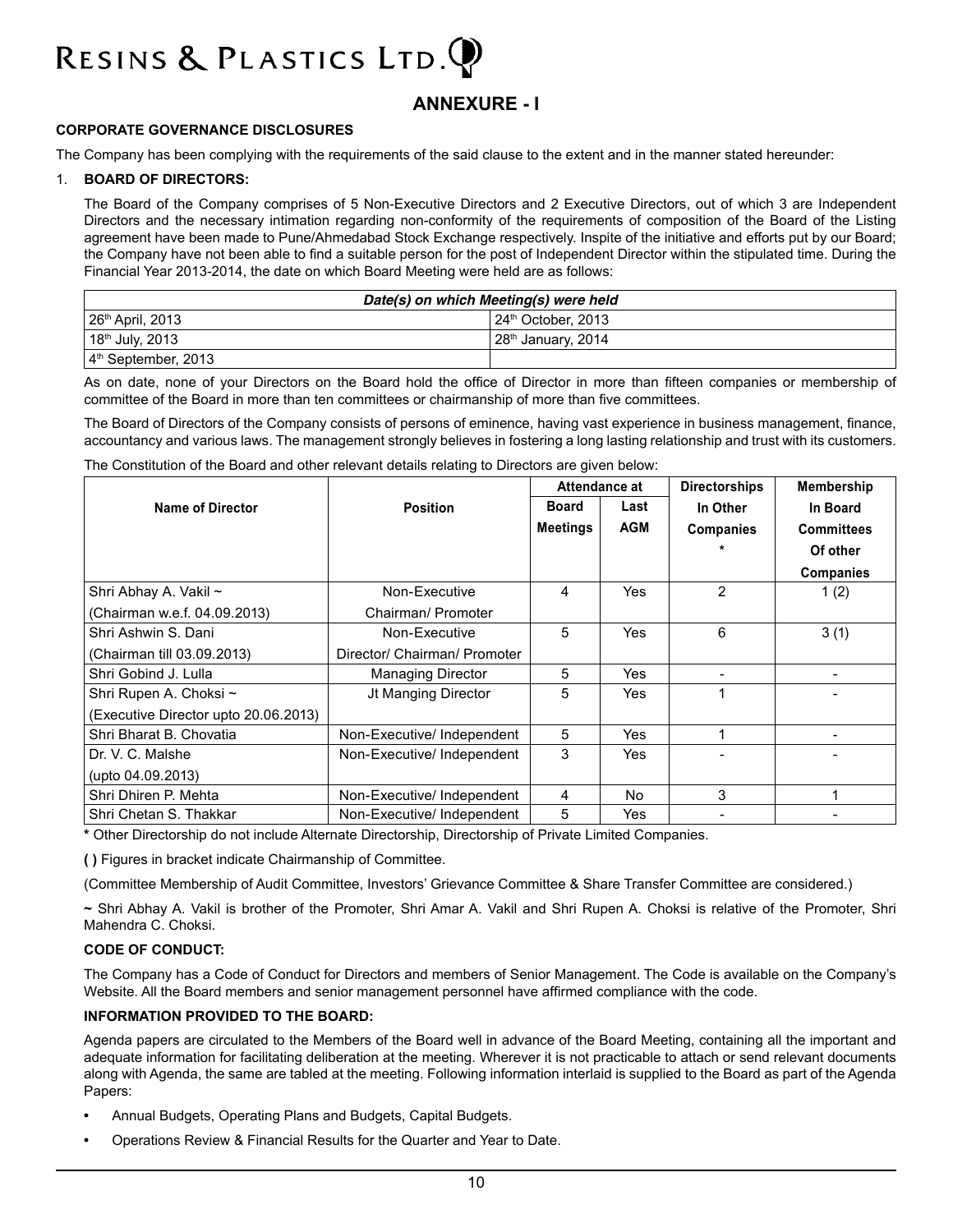- **•** Minutes of meetings of the audit committee and other committee(s) of the Board.
- **•** Investment of funds of the Company.
- **•** Approval of related party transactions.
- **•** Status of legal, tax issues i.e. demand, show cause notices.
- **•** Compliance reports of all laws applicable to the Company.
- **•** Any materially significant effluent or pollution problems.
- **•** All other information which is relevant for decision-making by the Board.
- **•** Quarterly details of foreign exchange exposure and the steps taken by management to limit the risks of adverse exchange rate movement.

### 2. **AUDIT COMMITTEE:**

As on date, the Audit Committee comprises of three (3) Independent Directors. The members of the Audit Committee are Shri Bharat B. Chovatia (Chairperson), Shri Dhiren P. Mehta and Shri Chetan S. Thakkar all of whom possess accounting and financial management expertise / exposure.

The Audit Committee invites the Managing Director & Joint Managing Director, CFO & Compliance Officer and Statutory Auditor(s) and Chief Internal Auditor to attend the meetings of the Audit Committee. The CFO & Compliance Officer acts as Secretary to the Committee. The minutes of each Audit Committee meeting are placed and discussed at the next meeting of the Board.

The details as to the date(s) on which the meetings were held and the attendance details of the members of the Committee during the Financial Year ended 31<sup>st</sup> March, 2014 are as follows:

Date(s) on which the meeting(s) were held during the Financial Year 2013-14:

| 26th April, 2013           |                                         | 24 <sup>th</sup> October, 2013 |                                           |  |
|----------------------------|-----------------------------------------|--------------------------------|-------------------------------------------|--|
| 18 <sup>th</sup> July 2013 |                                         | 28 <sup>th</sup> January, 2014 |                                           |  |
| <b>Name</b>                | No. of meetings held<br>during the year | <b>Attended</b>                | <b>Whether attended</b><br>last AGM (Y/N) |  |
| Shri Bharat B. Chovatia    |                                         | 4                              |                                           |  |
| l Shri Dhiren P. Mehta     |                                         | 4                              | N                                         |  |
| Shri Chetan S. Thakkar     |                                         |                                |                                           |  |
| (w.e.f. 18.07.2013)        |                                         |                                |                                           |  |

The terms of reference of the Audit Committee include the matters specified in clause 49 (II) of the Listing Agreement with the Stock Exchanges. The terms of reference of the Audit Committee include the following:

- **•** Overseeing the Company's financial reporting process and the disclosure of its financial information.
- **•** Recommending to the Board, the appointment, re-appointment and, if required, the replacement or removal of the statutory auditor, fixing of audit fees and approving payment for any other service.
- **•** Recommending to the Board of Directors, the appointment of Cost Auditor for the Company.
- **•** Reviewing with management, the annual financial statements before submission to the Board for approval, with particular reference to:
	- a. Changes in the Accounting policies and practices and the reasons for the same, major accounting entries and significant adjustments made in the financial statements arising of audit findings;
	- b. Compliance with listing and other legal requirements relating to financial statements;
	- c. Disclosure of any related party transactions; and
	- d. Qualifications in the draft audit report, if any.
- **•** Reviewing with management quarterly, half-yearly, nine-months and annual financial statements before submission to the Board for approval;
- **•** Reviewing with the management performance of statutory and internal auditors.
- **•** Reviewing the adequacy of internal control systems and internal audit function, ensuring compliance of internal control systems and reviewing the company's financial and risk management policies.
- **•** Discussing with external auditors before the audit commences nature and scope of audit as well as has post-audit discussion to ascertain any area of concern.
- **•** Discussion on significant findings on internal audit and follow up thereon.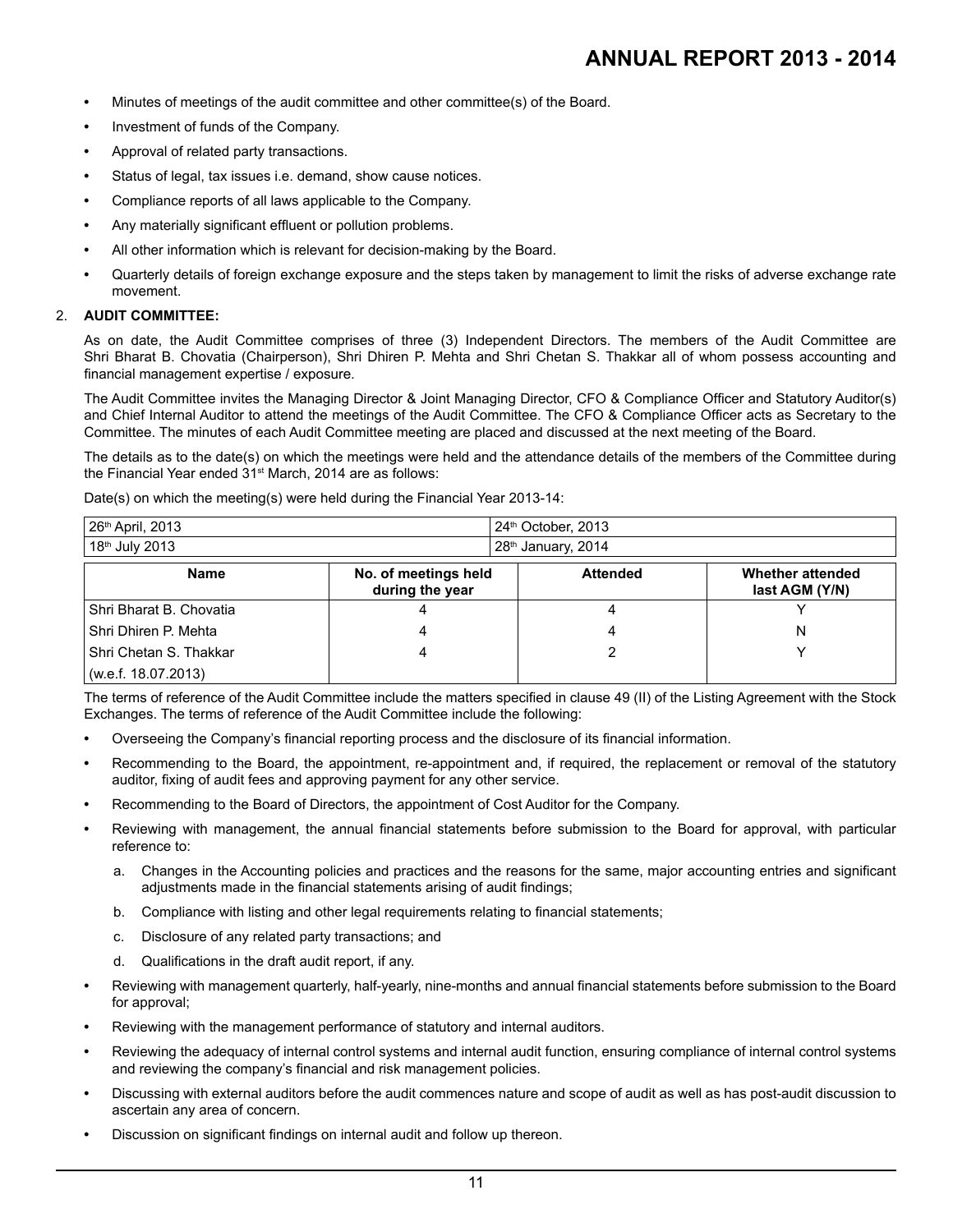- **•** Reviewing the Company's financial and risk management policies.
- **•** Reviewing & discussing with Cost Auditor of the Cost Accounting records of the Company's products.
- **•** Applicability, compliance and impact of various Accounting Standards and guidelines issued by the Concerned Institute / Authorities to the financial Statements of Accounts of the Company.
- **•** Accounting Policies followed by the Company and changes required in them from time to time.
- **•** Compliances with Stock Exchange and other Statutory / regulatory requirements.

### 3. **NOMINATION AND REMUNERATION COMMITTEE:**

### **Terms of Reference**

As on date the Nomination and Remuneration Committee comprises of three (3) Independent Directors, out of four Directors viz., Shri Dhiren P. Mehta (Chairman), Shri Chetan S. Thakkar, Shri Ashwin S Dani and Shri Bharat B. Chovatia.

The Committee's term of reference includes reviewing and recommending to the Board – the salary, other benefits, service agreements and employment conditions of the Managing Director and the Jt. Managing Director and other Key Managerial Personnels.

The details of the dates on which the meetings were held and the attendance of the Committee members during the financial year ended 31st March, 2014 are as follows:

| Date(s) on which the meeting(s) were held    |                            |
|----------------------------------------------|----------------------------|
| $^{\prime}$ 18 <sup>th</sup> .<br>July, 2013 | -2013<br>2n<br>۔ eptemberت |

The remuneration paid to Shri Gobind J. Lulla, Managing Director and Shri Rupen A. Choksi, Jt Managing Director, is within the ceiling as per the agreement entered or to be entered with the Company and approved by the shareholders. Details of remuneration paid / to be paid to directors during the Financial Year 2013-2014 are given below:

| <b>Name of Directors</b> | Remuneration paid / payable during F.Y. 2013-14 (₹) |               |            |               |              |
|--------------------------|-----------------------------------------------------|---------------|------------|---------------|--------------|
|                          | Sitting fees #                                      | <b>Salary</b> | <b>HRA</b> | Perquisites * | <b>Total</b> |
| Shri Abhay A. Vakil      | 40.000                                              |               |            |               | 40,000       |
| Shri Ashwin S. Dani      | 80,000                                              |               |            |               | 80,000       |
| Shri Bharat B. Chovatia  | 1,20,000                                            |               |            |               | 1,20,000     |
| Shri Gobind J. Lulla     |                                                     | 39,54,000     |            | 25,94,518     | 65,48,518    |
| Shri Rupen A. Choksi     |                                                     | 14.60.000     | 3,96,000   | 5,59,992      | 24, 15, 992  |
| Dr. V. C. Malshe         | 20,000                                              |               |            |               | 20,000       |
| Shri Dhiren P. Mehta     | 1,10,000                                            |               |            |               | 1,10,000     |
| Shri Chetan S. Thakkar   | 70.000                                              |               |            |               | 70.000       |
| <b>Total</b>             | 4,40,000                                            | 54,14,000     | 3,96,000   | 31,54,510     | 94,04,510    |

\*Perquisites include Company's contribution/payments to provident fund, superannuation fund, gratuity fund, medical, leave travel allowance, education allowance, discretionary allowance, rent free accommodation, leave encashment, club fees & medical insurance premium, monetary value of perquisites as per Income Tax Rules.

# includes sitting fees paid for Committee Meetings.

### **Statement showing number of Equity Shares of** ` **10/- each of the company held by the present Non-Executive Directors as on 31st March 2014**

| <b>Non-Executive Directors</b> |        | No. of Shares   % Paid Up Share Capital |
|--------------------------------|--------|-----------------------------------------|
| Shri Abhay A. Vakil            | 146300 | 4.09                                    |
| (Chairman w.e.f. 04.09.2013)   |        |                                         |
| Shri Bharat B. Chovatia        | 400    | 0.01                                    |
| Shri Ashwin S. Dani            | 6240   | 0.17                                    |
| Shri Dhiren P. Mehta           | $- -$  |                                         |
| Shri Chetan S. Thakkar         | $- -$  | --                                      |

### **DIRECTORS' SERVICE CONTRACTS' DETAILS**

| Name                 | <b>Designation</b>       | <b>Service Contract Period</b>                                |
|----------------------|--------------------------|---------------------------------------------------------------|
| Shri Gobind J. Lulla | <b>Managing Director</b> | Draft Agreement<br>Period 1/10/2013 to 30/09/2016             |
| Shri Rupen A. Choksi | Jt. Managing Director    | Agreement dated 04.10.2013<br>Period 21/06/2013 to 31/03/2016 |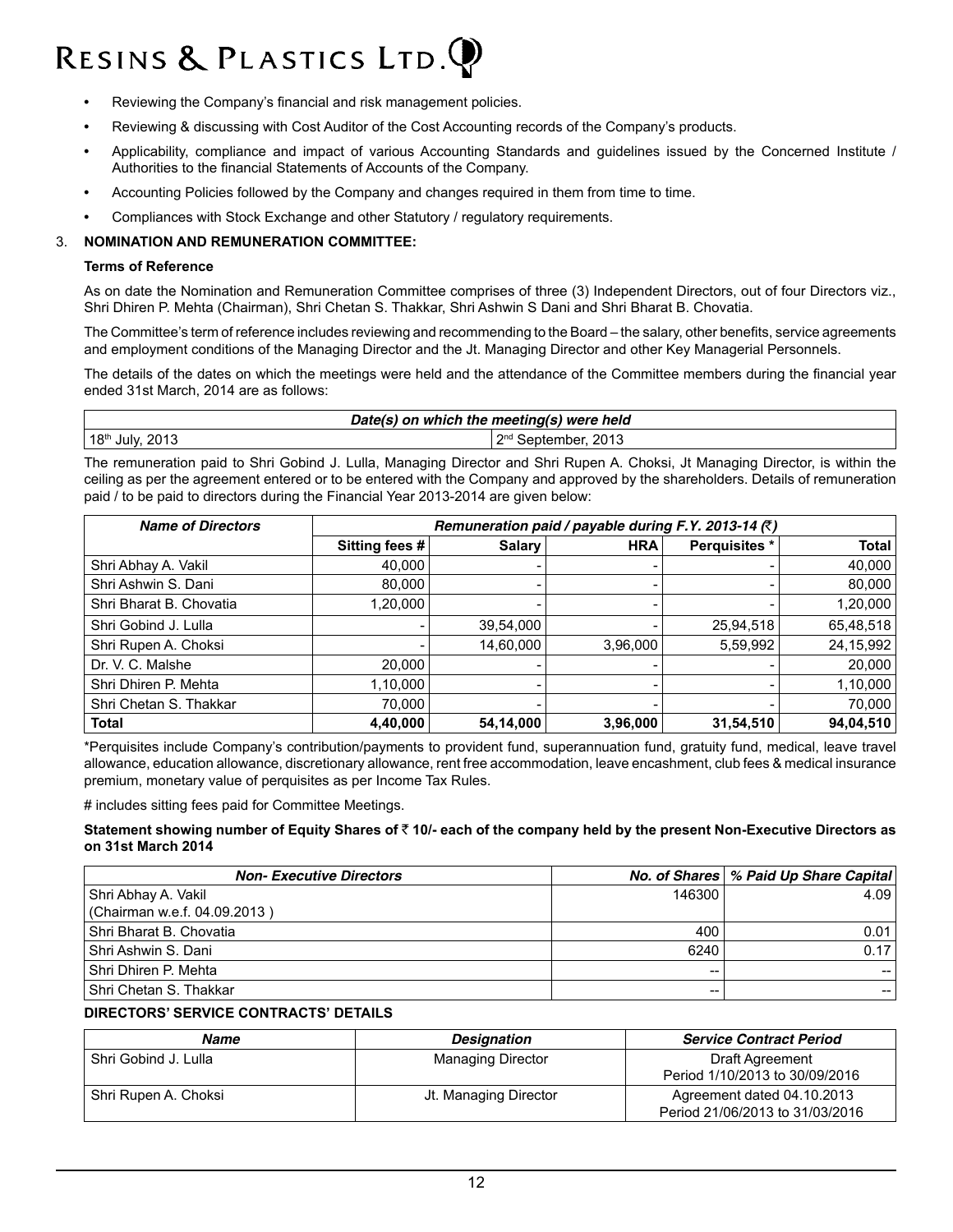### **5. PARTICULARS OF DIRECTOR RETIRING BY ROTATION AT THE ENSUING ANNUAL GENERAL MEETING AND BEING ELIGIBLE OFFER THEMSELVES FOR RE-APPOINTMENT:**

### **Shri Abhay A. Vakil**

### **Age:** 64 Years

**Educational Qualification:** B.Sc. from Mumbai University and BS from Syracuse University, USA

**Experience:** Shri Abhay A. Vakil has vast and rich experience in Supply Chain, Materials Procurement, Sales & Marketing functions. Shri Abhay Vakil has been associated with Asian Paints Limited since 1974. Prior to becoming Managing Director of Asian Paints Limited in 1998, he was holding the post of Wholetime Director in the same Company. He ceased to be Managing Director of Asian Paints Limited on 31.03.2009.

He holds directorship on the Board of the following Companies namely;

- 1. Asian Paints Industrial Coating Ltd.
- 2. Vikatmev Containers Ltd.
- 3. Kalica Paper Industries Pvt. Ltd.
- 4. Asteroids Trading and Investments Pvt. Ltd.
- 5. Nehal Trading and Investments Pvt. Ltd.
- 6. Unnati Trading and Investments Pvt. Ltd.
- 7. Jalaj Trading and Investments Pvt. Ltd.

He holds 146,300 equity shares in the Company.

### **6. SHARE TRANSFER / INVESTORS' GRIEVANCE COMMITTEE:**

The Board of Directors of the Company has constituted the Shareholders/Investors Grievance Committee which is chaired by a Non-Executive Director to specifically look into the redressal of shareholders queries and complaints; the Share Transfer/Investor Grievance Committee consists of Shri Abhay A. Vakil (Chairman w.e.f 04-09-2013), Shri Ashwin S. Dani, Shri Rupen A. Choksi and Shri Gobind J. Lulla.

The dates of the Shareholders / Investors Grievance Committee held and the attendance of the members of the Committee during the financial year ended 31st March, 2014 are as follows:

| Date(s) on which the meeting(s) were held during the Financial Year 2013-14: |                              |  |
|------------------------------------------------------------------------------|------------------------------|--|
| 22 <sup>nd</sup> April, 2013                                                 | 25th November, 2013          |  |
| 27th May, 2013                                                               | 30th December, 2013          |  |
| 3rd June, 2013                                                               | 13th January, 2014           |  |
| 8 <sup>th</sup> July, 2013                                                   | 3rd February, 2014           |  |
| 19th August, 2013                                                            | 17th February, 2014          |  |
| 30 <sup>th</sup> September, 2013                                             | 24th February, 2014          |  |
| 7 <sup>th</sup> October, 2013                                                | 10 <sup>th</sup> March, 2014 |  |
| 14 <sup>th</sup> October, 2013                                               | 18 <sup>th</sup> March, 2014 |  |
| 21 <sup>st</sup> October, 2013                                               | 24 <sup>th</sup> March, 2014 |  |
| 18 <sup>th</sup> November, 2013                                              |                              |  |

### **Share Transfer System:**

The Share Transfer Committee has been delegated powers to administer the following:

- **•** To approve and register transfer and/or transmission of Equity Shares.
- **•** To sub-divide, consolidate and issue share certificates on behalf of the Company.
- **•** To affix or authorize fixation of common seal of the Company to the share certificates of the Company.

### **Attendance of each member at the meetings held during the financial year 2013-14:**

| <b>Name</b>          | Held during the year | <b>Attended</b> |
|----------------------|----------------------|-----------------|
| Shri Abhay A. Vakil  |                      | 19              |
| Shri Ashwin S. Dani  | 19                   | 19              |
| Shri Gobind J. Lulla | 19                   | 19              |
| Shri Rupen A. Choksi | 19                   | 19              |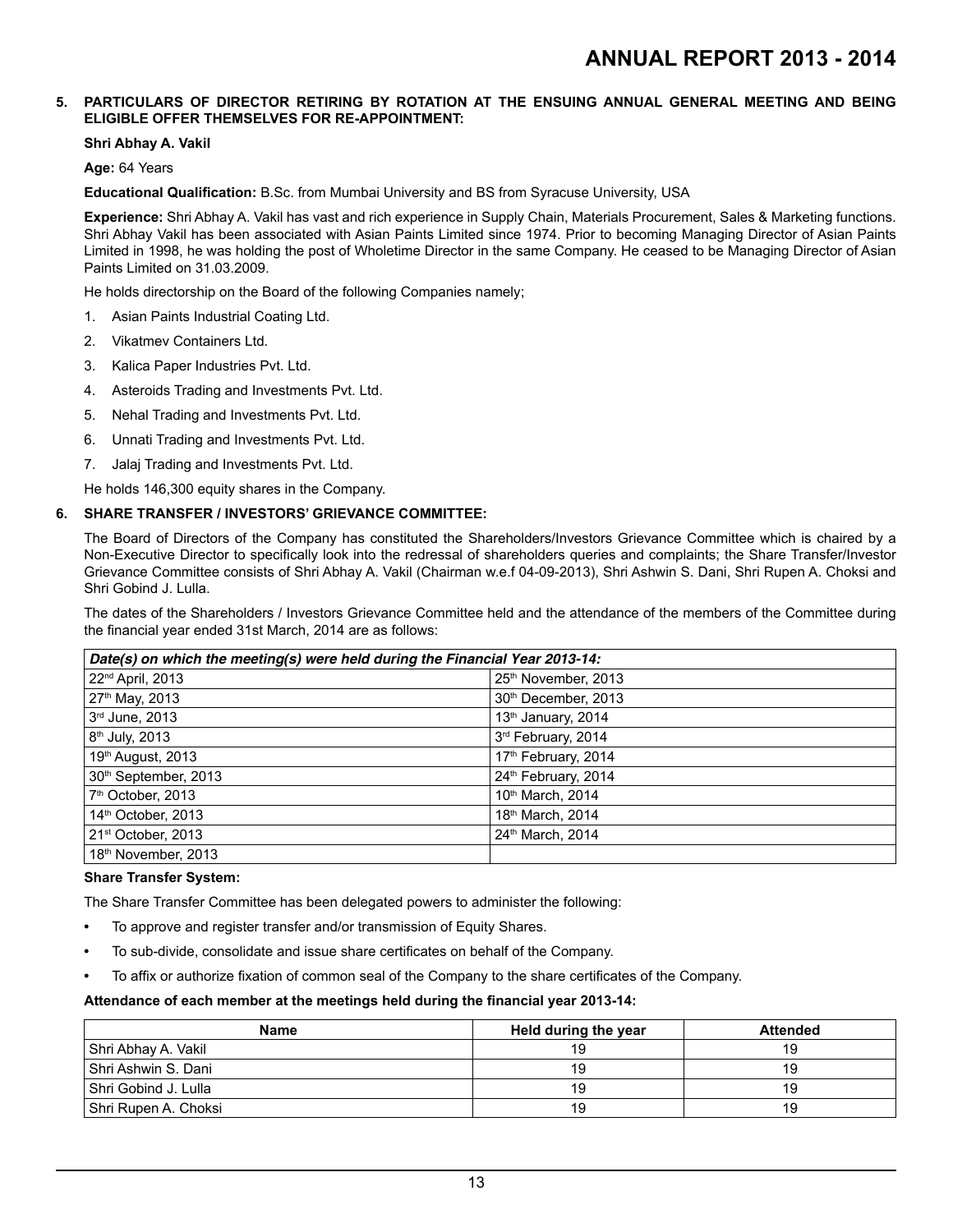Details pertaining to the number of complaints received and responded and the status thereof during the financial year ended 31st March, 2014 are given as follows:

| <b>Nature of Complaints</b>               | <b>Received During the Year</b> |  |
|-------------------------------------------|---------------------------------|--|
| Non- Receipt of Dividend                  | Nil                             |  |
| Non-Receipt of Shares Lodged for Transfer | Nil                             |  |
| Others (N/R of Annual Report etc.)        | Nil                             |  |
| SEBI (Non-receipt of Transfer of Shares)  | Nil                             |  |

There were no complaints during the financial year 2013-14.

Smt. Sunita R Satpalkar, CFO, has been appointed as the Compliance Officer, as required by **Clause 47(a)** of the Listing Agreement entered into by the Company with Ahmedabad Stock Exchange and Pune Stock Exchange. She has been entrusted the task of meeting fully the requirements of the said clause as well attending to grievances of the shareholders and investors; compliance with the statutory and regulatory requirements etc. of SEBI, and stock exchanges.

With reference to **clause 47(f**) of the Listing Agreement the Company has designated exclusive e-mail ID as *info@resplast.com* for investors to register their grievances, if any. This has been initiated by the company to resolve investors' grievances, immediately. The Company has displayed the said e-mail ID on its Website for the knowledge of Investors.

### **GENERAL BODY MEETINGS:**

### **The Venue and time of the last three Annual General Meetings of the Company are as follows:**

| 52 <sup>nd</sup> Annual General Meeting | $4th$ September, 2013 at 11.00 a.m.              |
|-----------------------------------------|--------------------------------------------------|
|                                         | M.C. Ghia Hall, Bhogilal Hargovindas Building,   |
|                                         | $2nd$ Floor, 18/20, K Dubash Marg, Mumbai 400001 |
| . Casatal Desaluttan nessaalu           |                                                  |

### **Special Resolution passed:**

Re-appointment of Shri Rupen A. Choksi as Joint Managing Director of the Company for the period of three years from 21.06.2013 to 31.03.2016.

| 51 <sup>st</sup> Annual General Meeting | $ 24th$ July, 2012 at 11.00 a.m.                           |
|-----------------------------------------|------------------------------------------------------------|
|                                         | M.C. Ghia Hall, Bhogilal Hargovindas Building,             |
|                                         | 2 <sup>nd</sup> Floor, 18/20, K Dubash Marg, Mumbai 400001 |

### **Special Resolution passed:**

Revision in the Remuneration in accordance with Schedule XIII to the Companies Act, 1956, of Shri Gobind J. Lulla as Managing Director.

| 50th Annual General Meeting | 20 <sup>th</sup> July, 2011 at 11.00 a.m.                  |
|-----------------------------|------------------------------------------------------------|
|                             | M.C. Ghia Hall, Bhogilal Hargovindas Building,             |
|                             | 2 <sup>nd</sup> Floor, 18/20, K Dubash Marg, Mumbai 400001 |
|                             |                                                            |

### **Special Resolution passed:**

Appointment of Shri Gobind J. Lulla as Managing Director of the Company for the period of three years from 01.10.2010 to 30.09.2013.

All special resolutions set out in the notices for the Annual General Meetings were passed by the shareholders at the respective meetings with requisite majority.

### **DISCLOSURES:**

### **Related Party Transactions:**

Transactions with related parties are disclosed in Note No. 29.2 to the Accounts in the Annual Report.

### **Risk Management:**

The Company has initiated the exercise of identifying risks being faced by the company. Risk Minimisation is being built up in the operating systems & these procedures will be periodically reviewed to ensure that the management minimizes the risks through a properly defined framework.

### **MD / CFO Certification:**

As required by Clause 49(V) of the Listing Agreement, the MD / CFO Certificate for the financial year 2013-14 signed by Shri Gobind J. Lulla, Managing Director and Smt. Sunita R. Satpalkar, Chief Financial Officer was placed before the Board of Directors at their meeting held on 19th May, 2014 .

### **Compliances:**

The Company has complied with the requisite regulations relating to capital markets. There were no penalties or strictures imposed on the Company by Stock Exchange or SEBI or any statutory authority, on any matter related to capital markets, during the last three years.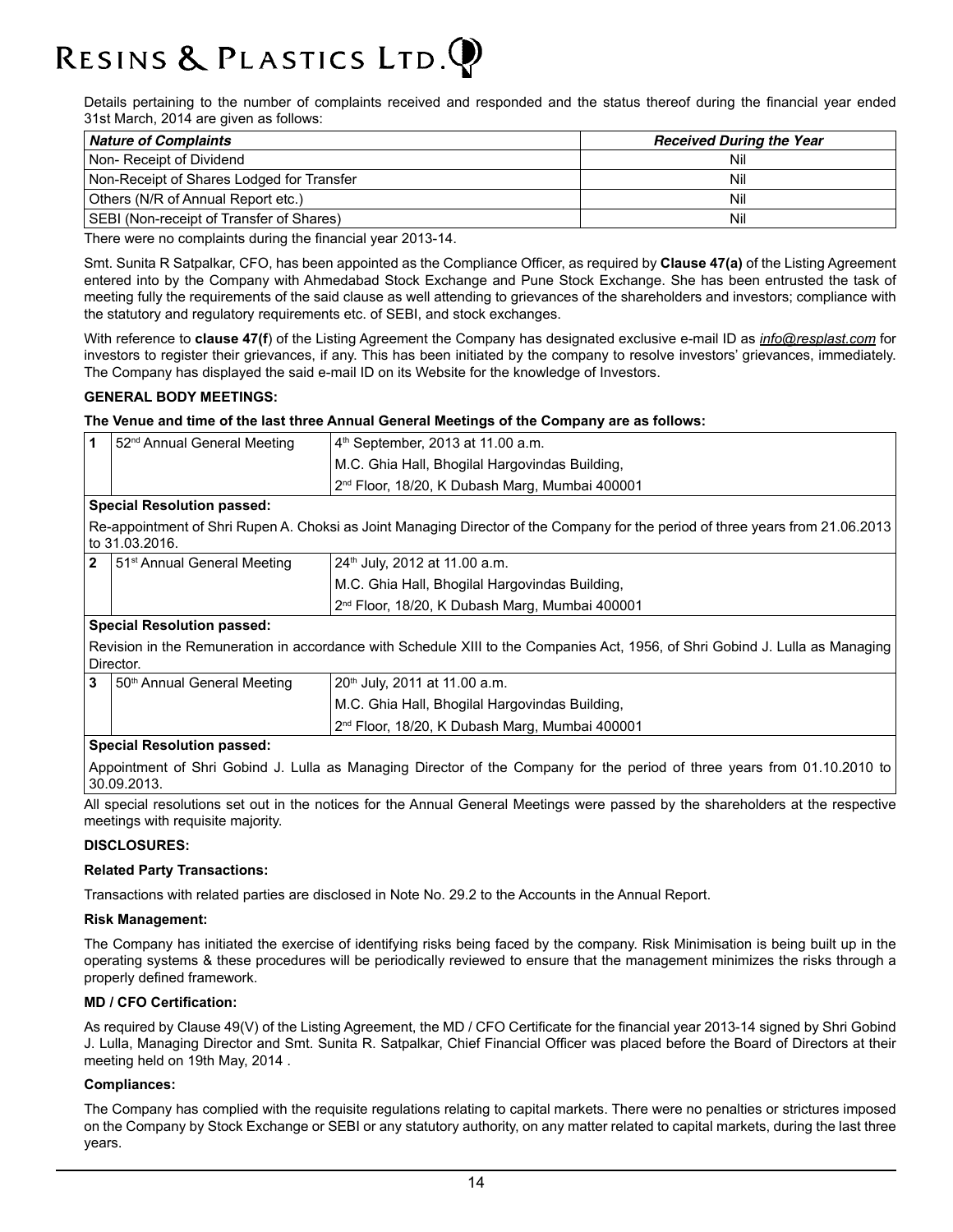### **Means of Communication:**

- a) Quarterly / Half Yearly / Nine-Months and Annual Financial Results of the Company are published in the Free Press Journal and Navashakti.
- b) Your Company provides necessary information to the Stock Exchanges in terms of the Listing Agreement and other rules and regulations issued by the Securities Exchange Board of India.
- c) All important information pertaining to the Company is also mentioned in the Annual Report of the Company which is circulated to the members and others entitled thereto for each financial year.
- d) Your Company provides necessary information to the Stock Exchanges in terms of the Listing Agreement and other rules and regulations issued by the Securities Exchange Board of India.
- e) The Management Discussion and Analysis report forms part of the Directors' Report.

### **Green Initiative by MCA:**

The Ministry of Corporate Affairs has taken a green initiative in the Corporate Governance by allowing paperless compliances by companies vide circular no. 17/95/2011 CL-V dated 21st April 2011, clarifying that the company would have complied with Section 20 of the Companies Act, 2013, if the serving of documents have been made through electronic mode, provided the company has obtained the email addresses of its members for serving notices/documents through email by giving an advance notice to every shareholders to register their email address and changes therein from time to time with the company.

All shareholders are requested to register their e-mail address with the Company's Registrar and Share Transfer Agents or the Compliance officer, in case they wish to get the soft copy of the Annual Report through e-mail, by sending the form duly filled in as given in this Annual Report. As and when requested by the shareholder, the hard copy of the Annual Report will be provided to them.

#### **General Shareholders Information:**

- a) 53<sup>rd</sup> Annual General Meeting will be held on Tuesday, the 29<sup>th</sup> July, 2014 at 11 am at M.C. Ghia Hall, Bhogilal Hargovindas Bldg., 4<sup>th</sup> Floor, 18/20 K Dubash Marg, Mumbai 400001.
- b) Financial Year of the Company begins from 1<sup>st</sup> April to 31<sup>st</sup> March
- c) Dates of book closure: Wednesday, the 23<sup>rd</sup> July, 2014, to Tuesday, the 29<sup>th</sup> July, 2014 for purpose of Annual General Meeting and payment of Dividend.
- d) Dividend, if declared at the Annual General Meeting, is proposed to be paid on or after 29<sup>th</sup> July, 2014
- e) Listing on Stock Exchanges: The Company's equity shares are listed on Ahmedabad Stock Exchange Ltd. and Pune Stock Exchange Ltd. The annual listing fees have been paid and there is no outstanding payment towards the stock exchanges, as on date. The Company has also paid custodial fees for the year 2014-15 to National Securities Depository Limited (NSDL) and Central Depository Services (India) Limited (CDSL).
- f) ISIN allotted to Equity Shares is INE422F01017.

#### **Market Data Price:**

As the shares are not traded frequently on stock exchange during the year 2013-14, we are not able to share Market Data price and performance in comparison in broad –based indices as required by Listing Agreement.

### **Registrar & Transfer Agents and Dematerialisation of Shares:**

The Company has appointed M/s Sharepro Services (I) Pvt. Ltd. as the Registrar and Transfer Agents for both physical as well as electronic transfers. The transfers are processed within a period of 15 days from the date of receipt, if the documents are in order in all respects.

The Shareholders, Beneficial Owners (BOs) and Depository Participants (DPs) are requested to send/deliver the documents/ correspondence relating to the company's share transfer activity etc. to the above named Registrar and Share Transfer Agent at the following address:

| <b>Address of Registrar and Share Transfer Agents</b> |                                     |  |
|-------------------------------------------------------|-------------------------------------|--|
| SHAREPRO SERVICES (I) PVT. LTD.                       |                                     |  |
| Unit: Resins & Plastics Limited                       | Tel. No. 67720300 / 67720400        |  |
| Samhita Warehousing Complex                           | Fax. No. 28591568                   |  |
| 2nd Floor, Warehouse Nos. 52 & 53                     | Email:sharepro@shareproservices.com |  |
| Plot No.13AB, Sakinaka                                |                                     |  |
| l Off Andheri Kurla Road                              |                                     |  |
| Andheri (East)                                        |                                     |  |
| Mumbai 400 072.                                       |                                     |  |
|                                                       |                                     |  |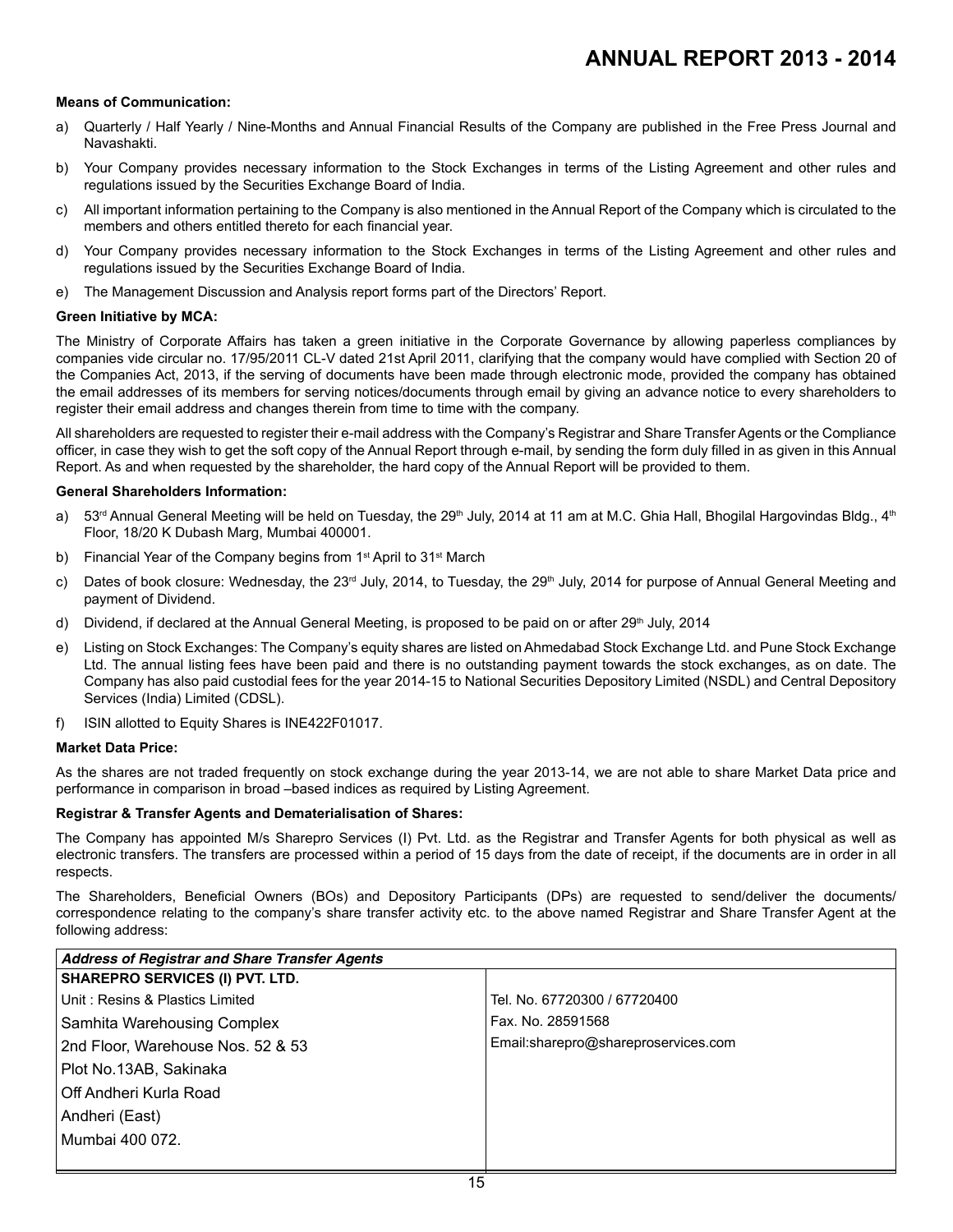### **Financial Calendar:**

For the year ending 31<sup>st</sup> March, 2015, results will be tentatively announced:

| July / August, 2014             | <b>First Quarter</b>                                                    |
|---------------------------------|-------------------------------------------------------------------------|
| October / November, 2014        | <b>Half Yearly</b>                                                      |
| January / February, 2015        | Third Quarter & Nine Months                                             |
| April / May, 2015               | Fourth Quarter and Annual                                               |
| July / August / September, 2015 | Annual General Meeting for the year ending 31 <sup>st</sup> March, 2015 |

Any queries with respect to the financial statements of the Company should be addressed to the Compliance officer at the Company's Registered Office.

### **Distribution of Shareholding as on 31.03.2014:**

| No. of equity shares held | No. of shareholders | % of shareholders | No. of shares | % of share holding |
|---------------------------|---------------------|-------------------|---------------|--------------------|
| $-500$                    | 1507                | 77.80             | 396128        | 11.09              |
| $501 - 1000$              | 254                 | 13.11             | 206150        | 5.77               |
| $1001 - 2000$             | 102                 | 5.27              | 141190        | 3.95               |
| $2001 - 10000$            | 34                  | 1.76              | 138742        | 3.88               |
| 10001 and above           | 40                  | 2.06              | 2690090       | 75.31              |
| <b>Total</b>              | 1937                | 100               | 3572300       | 100                |

### **Categories of Shareholders as on 31.03.2014:**

|                                     | No. of shares held | % of Shares held |
|-------------------------------------|--------------------|------------------|
| Directors, Relatives and Associates | 2546200            | 71.28            |
| <b>Individuals</b>                  | 991878             | 27.76            |
| Domestic Companies                  | 30622              | 0.86             |
| <b>Financial Institutions</b>       |                    |                  |
| Mutual Funds/ Banks / Fils / OCBs   |                    |                  |
| Non-Resident Individuals            | 3100               | 0.09             |
| <b>Trusts</b>                       | 500                | 0.01             |
| <b>Total</b>                        | 3572300            | 100              |

### **Dematerialisation of Shares:**

The shares of the Company are available for dematerialisation (holding of shares in electronic form) on both the depositories viz. National Securities Depository Limited (NSDL) and Central Depository Services (India) Limited (CDSL). Equity Shares of the Company are to be compulsorily traded in the dematerialised form. As on 31st March, 2014, 29,49,300 Equity Shares comprising of 82.56% of paid up capital of the Company, have been dematerialised by the investors.

Outstanding GDR's/ADR's/Warrants or any convertible instruments, conversion data and impact on equity: NIL

### **Compliance:**

Certificate from Company's Auditors on Corporate Governance, as required by Clause 49 of the Listing Agreement, is incorporated in this Annual Report.

### **Other Information:**

Corporate Identification Number (CIN ) : L25209MH1961PLC012223

### **PLANT LOCATIONS**

| Taloja Industrial Estate of MIDC, | <b>Plot No 3607</b>                 |
|-----------------------------------|-------------------------------------|
| Post Box No.6, Taloja 410208,     | GIDC Industrial Estate, Ankleshwar, |
| Dist Raigad, Maharashtra.         | Dist Bharuch 393 002, Gujarat.      |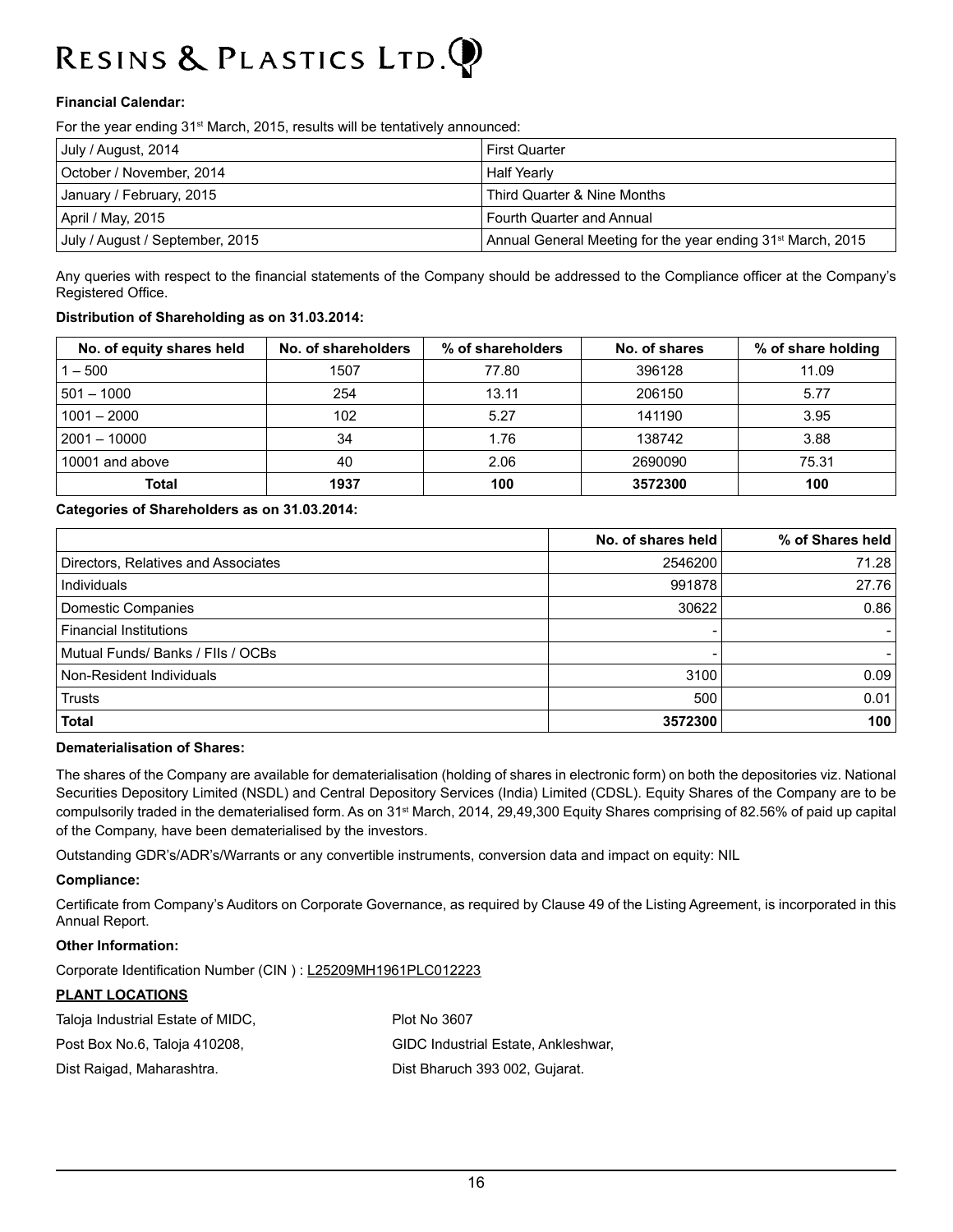### **Investor Correspondence:**

Investor correspondence may be addressed to any of the following:

| <b>Registered Office</b>            | <b>Registrar &amp; Share Transfer Agents</b>  |
|-------------------------------------|-----------------------------------------------|
| Plot No.A-8 Marol Ind. Est. of MIDC | M/s Sharepro services (India) Pvt. Ltd        |
| Cross Road B, Street No.5,          | Samhita Warehousing Complex, 2nd Floor,       |
| Andheri (East), Mumbai 400 093.     | Warehouse Nos. 52 & 53 Plot No.13AB, Sakinaka |
| Telephone: (022) 6198 7000          | Off Andheri Kurla Road, Andheri (East)        |
| Fax: (022) 6198 7099                | l Mumbai 400 072.                             |
| Website: www.resplast.com           | Tel. No.67720300 / 67720400                   |
| Email: info@resplast.com            | Fax No. 2859 1568                             |
|                                     | Email:sharepro@shareproservices.com           |

### **Unclaimed Dividend :**

Under the Companies Act 2013, dividends that are unclaimed for a period of seven years are to be transferred to the Investors Education and Protection Fund, administered by the Central Government. The table given below gives the dates of dividend declaration or payment and the corresponding date when unclaimed dividends will be due to be transferred to the Central Government.

| Year    | <b>Amount of Dividend</b><br>per share | Dividend date | <b>Unclaimed Dividend</b><br>amount as on 31.03.2014 | Due date for transfer to<br><b>IEPF</b> |
|---------|----------------------------------------|---------------|------------------------------------------------------|-----------------------------------------|
| 2006-07 | 1.50                                   | 30/03/2007    | 41.250                                               | 06/06/2014                              |
| 2007-08 | 2.00                                   | 22/09/2008    | 47,800                                               | 29/11/2015                              |
| 2008-09 | 2.00                                   | 08/10/2009    | 1,04,700                                             | 14/12/2016                              |
| 2009-10 | 2.50                                   | 30/07/2010    | 91,418                                               | 05/10/2017                              |
| 2010-11 | 2.50                                   | 28/07/2011    | 1,23,543                                             | 03/10/2018                              |
| 2011-12 | 2.50                                   | 03/08/2012    | 1,58,162                                             | 08/10/2019                              |
| 2012-13 | 3.00                                   | 11/09/2013    | 2,07,201                                             | 18/11/2020                              |

The concerned shareholders are requested to get their uncashed dividend warrants revalidated and encashed thereafter.

### **Declaration – Code of Conduct**

The Board has laid down the code of conduct for the all the Board Members and Senior Management of the company, which is posted on the Company's Website. All the Board Members and Senior Management personnel of the company, for the financial year ended 31st March 2014, have affirmed compliance with code of conduct.

For **Resins & Plastics Limited**

Place: Mumbai **Gobind Lulla** Dated: 19th May 2014 **Managing Director**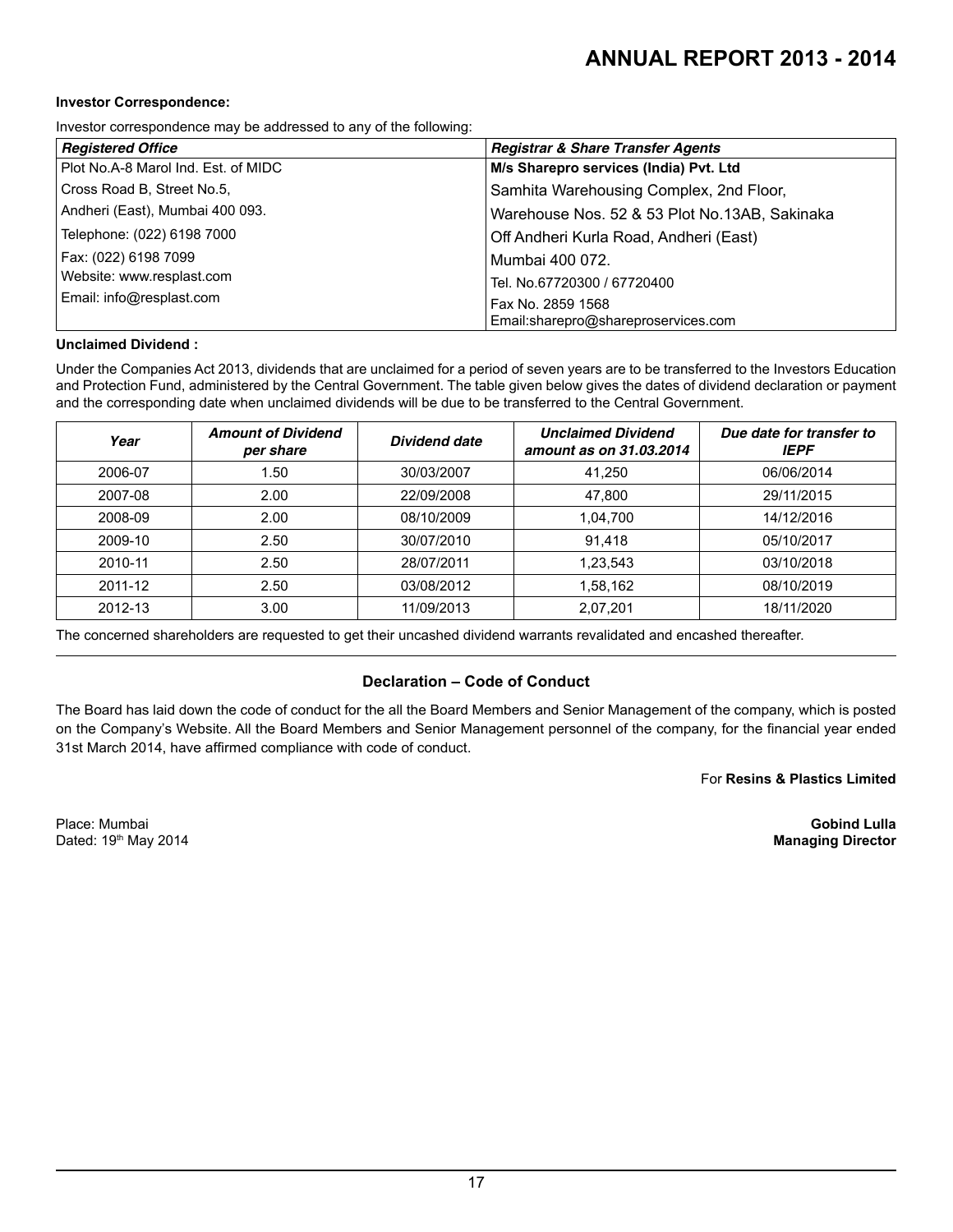### **ANNEXURE – II**

**FORM-A**

### **DISCLOSURE OF PARTICULARS WITH RESPECT TO CONSERVATION OF ENERGY**

| A.        |                          | <b>POWER AND FUEL CONSUMPTION</b>         |         | $2013 - 14$ | 2012-13                |
|-----------|--------------------------|-------------------------------------------|---------|-------------|------------------------|
|           |                          | Power                                     |         |             |                        |
|           | a)                       | Purchased                                 |         |             |                        |
|           |                          | Units (000 KWH)                           |         | 1080        | 1137                   |
|           | Total Amount (₹ in lacs) |                                           |         | 75.06       | 83.11                  |
|           |                          | Rate/Unit (そ)                             |         | 6.95        | 7.31                   |
|           | b)                       | Own generation                            |         |             |                        |
|           |                          | <b>Through Diesel Generator</b>           |         | 18          | 14                     |
|           |                          | Units (000 KWH)                           |         | 1.64        | 1.36                   |
|           |                          | Units per litre of Diesel                 |         | 40.17       | 33.19                  |
|           |                          | Cost/unit (₹)                             |         |             |                        |
|           |                          | <b>Light Diesel Oil/Furnace oil</b>       |         |             |                        |
|           |                          | Quantity (K.L.)                           |         | 332         | 346                    |
|           |                          | Total Amount (₹ in lacs)                  |         | 140.68      | 141.48                 |
|           | Average rate (₹/Litre)   |                                           |         | 42.41       | 40.89                  |
| <b>B.</b> |                          | <b>CONSUMPTION PER UNIT OF PRODUCTION</b> |         |             |                        |
|           |                          | <b>ELECTRICITY</b>                        |         |             | <b>LDO/FURNACE OIL</b> |
|           | (KWH/TON)                |                                           |         |             | (LITRE/TON)            |
|           |                          | 2013-14                                   | 2012-13 | 2013-14     | 2012-13                |
|           |                          | 158                                       | 167     | 48          | 50                     |

### **FORM B**

### **DISCLOSURE OF PARTICULARS WITH RESPECT TO TECHNOLOGY ABSORPTION RESEARCH AND DEVELOPMENT (R&D)**

### 1. **Specific areas in which R & D is carried out by the Company:**

- i) Development of new products & processes related to Synthetic Resins.
- ii) Quality enhancement.
- iii) Formulation re-engineering & identification / evaluation of new and alternate raw materials.
- iv) Technology upgradation.
- v) Substitution of existing products with the new products.
- vi) Innovation of new applications of the existing products and vice-versa.
- vii) Collaborative development of products with customers to meet the specifications for industrial applications / high performance coatings.

### 2. **Benefits derived as a result of the above R & D:**

- i) Modification of manufacturing facilities to improve process technology.
- ii) Cost reduction in Alkyds, Polyamides & Acrylics.
- iii) Development of new Resins with higher solids.
- iv) Upgradation in the quality of the products.
- v) Reduction in effluent load during manufacture of Phenolics & Polyamides.

### 3. **Future Plan of action:**

Focus on research and innovation projects will continue and this will enable launch of improved as well as new products of superior quality in the market to meet clients' expectations/demands.

### 4. **Expenditure on R & D during the Financial Year is as follows:**

|     |                                                           |           | (₹ in lacs) |
|-----|-----------------------------------------------------------|-----------|-------------|
|     |                                                           | 2013-2014 | 2012-2013   |
| a)  | Capital                                                   | 1.76      | 8.05        |
| b)  | Recurring                                                 | 35.08     | 25.68       |
| C l | Total                                                     | 36.84     | 33.73       |
| d)  | Total R & D expenditure as a percentage of total turnover | 0.32%     | 0.31%       |

### **TECHNOLOGY ABSORPTION, ADAPTATION AND INNOVATION**

All developments were done indigenously and are covered in the above mentioned points.

**For and On Behalf of the Board Mumbai : 19th May, 2014 (ABHAY A VAKIL) CHAIRMAN**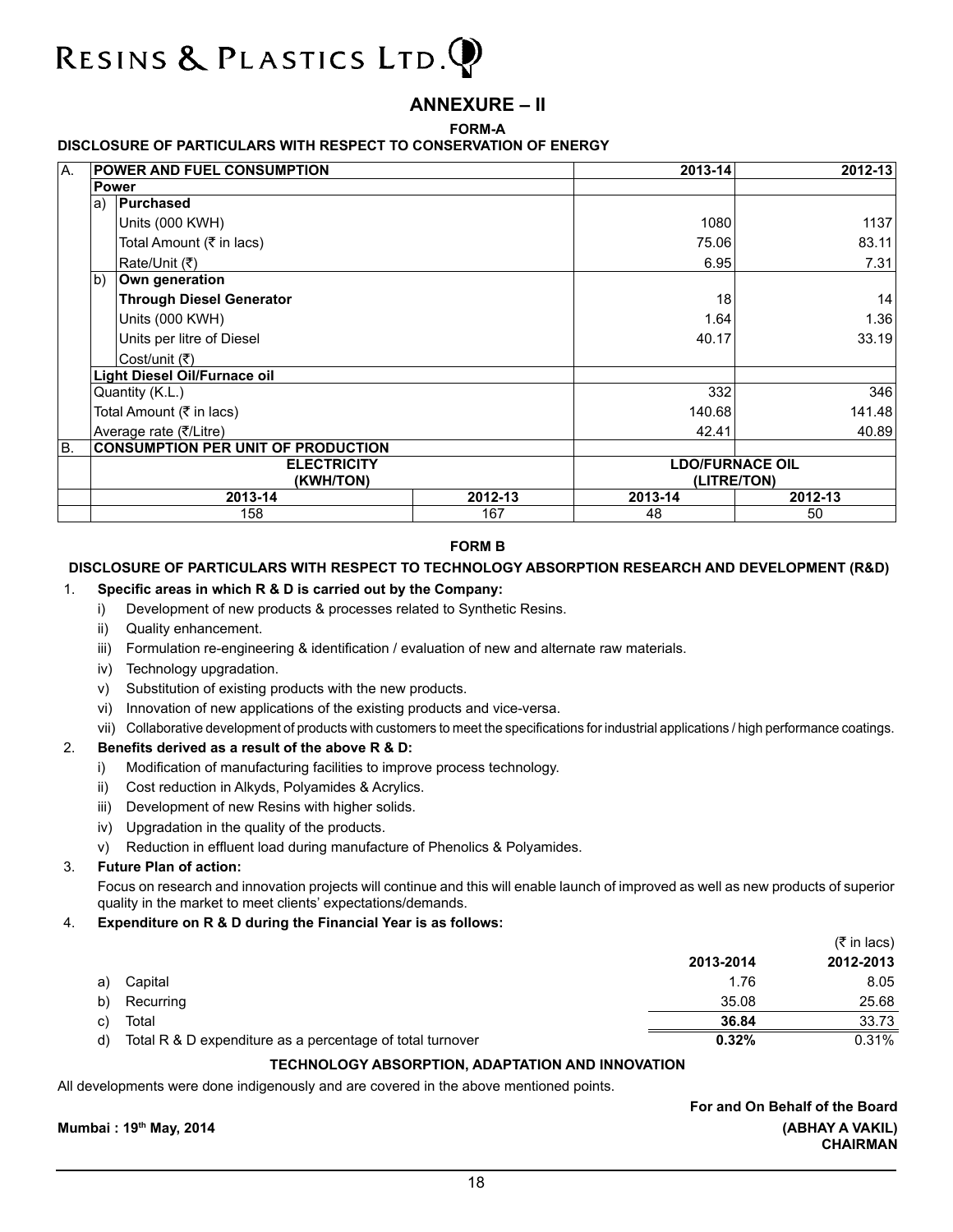### **INDEPENDENT AUDITORS' REPORT**

### **To the Members of RESINS AND PLASTICS LIMITED**

### **Report on the Financial Statements**

We have audited the accompanying financial statements of **RESINS AND PLASTICS LIMITED** ("the Company"), which comprise the Balance Sheet as at 31st March , 2014, the Statement of Profit and Loss and the Cash Flow Statement for the year then ended, and a summary of the significant accounting policies and other explanatory information.

#### **Management's Responsibility for the Financial Statements**

Management is responsible for the preparation of these financial statements that give a true and fair view of the financial position and financial performance of the Company in accordance with the Accounting Standards referred to in sub-section (3C) of Section 211 of the Companies Act, 1956 ("the Act") read with General Circular 15/2013 dated 13<sup>th</sup> September, 2013 of the Ministry of Corporate Affairs in respect of Sec. 133 of the Companies Act, 2013. This responsibility includes the design, implementation and maintenance of internal control relevant to the preparation and presentation of the financial statements that give a true and fair view and are free from material misstatement, whether due to fraud or error.

#### **Auditors' Responsibility**

Our responsibility is to express an opinion on these financial statements based on our audit. We conducted our audit in accordance with the Standards on Auditing issued by the Institute of Chartered Accountants of India. Those Standards require that we comply with ethical requirements and plan and perform the audit to obtain reasonable assurance about whether the financial statements are free from material misstatement.

An audit involves performing procedures to obtain audit evidence about the amounts and disclosures in the financial statements. The procedures selected depend on the auditor's judgment, including the assessment of the risks of material misstatement of the financial statements, whether due to fraud or error. In making those risk assessments, the auditor considers the internal control relevant to the Company's preparation and fair presentation of the financial statements in order to design audit procedures that are appropriate in the circumstances, but not for the purpose of expressing an opinion on the effectiveness of the entity's internal control. An audit also includes evaluating the appropriateness of accounting policies used and the reasonableness of the accounting estimates made by the Management, as well as evaluating the overall presentation of the financial statements.

We believe that the audit evidence we have obtained is sufficient and appropriate to provide a basis for our audit opinion.

#### **Opinion**

In our opinion and to the best of our information and according to the explanations given to us, the financial statements give the information required by the Act in the manner so required and give a true and fair view in conformity with the accounting principles generally accepted in India:

- (a) in the case of the Balance Sheet, of the state of affairs of the Company as at  $31<sup>st</sup>$  March, 2014;
- (b) in the case of the Statement of Profit and Loss, of the "**PROFIT**" of the Company for the year ended on that date. and
- (c) in the case of Cash Flow Statement of the Cash flows for the year ended on that date.

### **Report on Other Legal and Regulatory Requirements**

- 1. As required by the Companies (Auditor's Report) Order, 2003 ("the order") as amended, issued by the Central Government of India in terms of sub-section (4A) of Section 227 of the Act, we give in the Annexure a statement on the matters specified in paragraphs 4 and 5 of the Order.
- 2. As required by Section 227(3) of the Act, we report that:
	- (a) We have obtained all the information and explanations which to the best of our knowledge and belief were necessary for the purposes of our audit;
	- (b) In our opinion, proper books of account as required by law have been kept by the Company so far as it appears from our examination of those books;
	- (c) The Balance Sheet, Statement of Profit and Loss and Cash Flow Statement dealt with by this Report are in agreement with the books of account;
	- (d) In our opinion, the Balance Sheet, Statement of Profit and Loss and Cash Flow Statement comply with the Accounting Standards referred to in sub-section (3C) of Section 211 of the Companies Act, 1956 read with the General Circular 15/2013 dated 13<sup>th</sup> September, 2013 of the Ministry of Corporate Affairs in respect of Section 133 of the Companies Act, 2013.
	- (e) On the basis of the written representations received from the Directors as on 31st March, 2014 taken on record by the Board of Directors, none of the directors is disqualified as on 31st March, 2014 from being appointed as a director in terms of clause (g) of sub-section (1) of Section 274 of the Act.

**FOR SHAH & CO. CHARTERED ACCOUNTANTS** FRN 109430W

**ASHISH SHAH** Mumbai **PARTNER** 19th May, 2014 M. No: 103750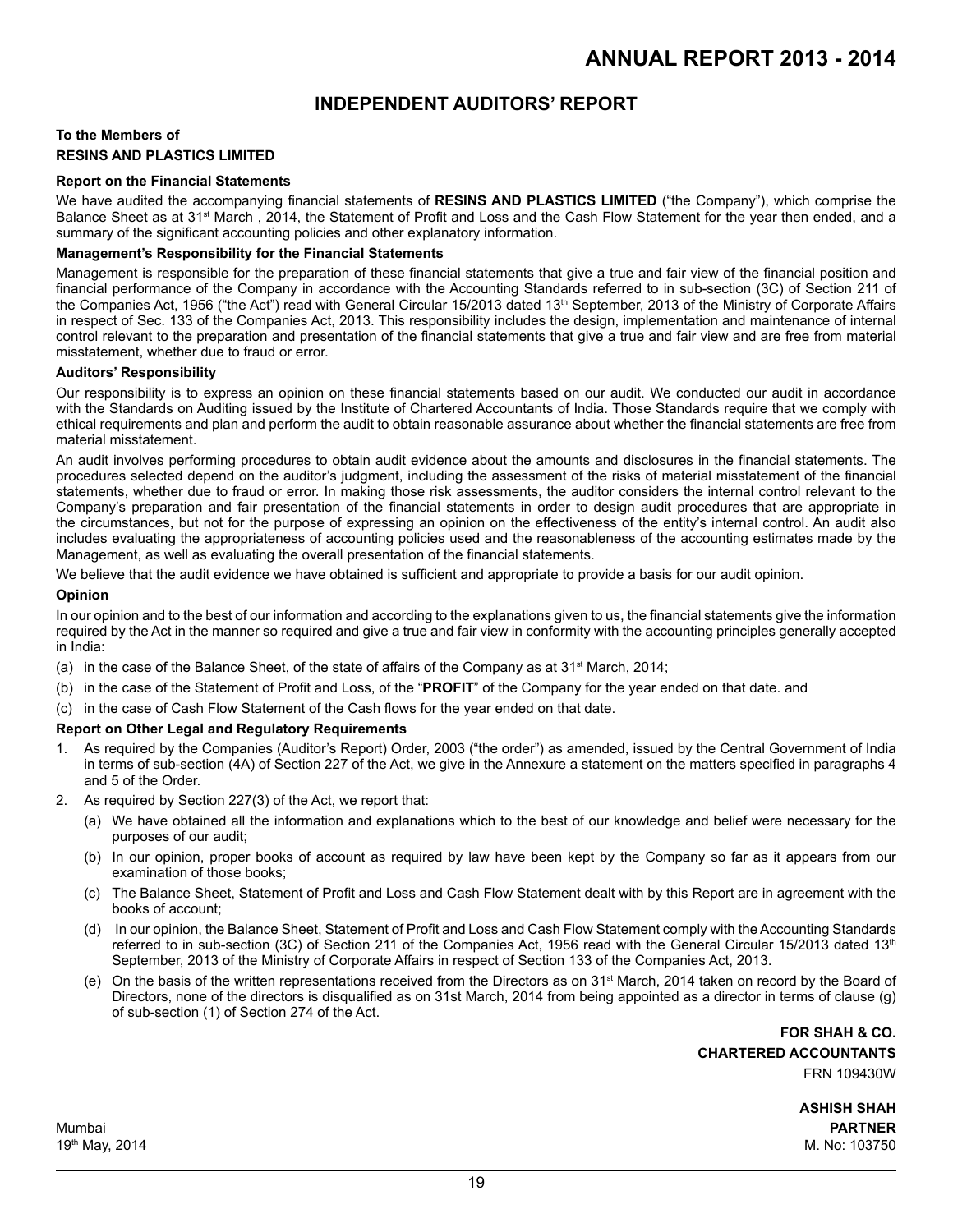### **Annexure to the Independent Auditors' Report ( Referred in paragraph 1 under Report on other Legal and Regulatory Requirements' section of our report of even date).**

- (1) (a) The Company has maintained proper records showing full particulars including quantitative details and location of fixed assets.
	- (b) There is a regular program of physical verification, which in our opinion is reasonable, having regard to the size of the company and the nature of fixed assets. No material discrepancies have been noticed in respect of the assets physically verified during the year.
	- (c) The company has not disposed off substantial part of its fixed assets during the year such disposal has not affected the going concern status of the Company.
- (2) (a) The Inventories have been physically verified during the year by the Management. In our opinion the frequency of verification is reasonable.
	- (b) The procedures of physical verification of inventories followed by the management are reasonable and adequate in relation to the size of the company and the nature of its business.
	- (c) The company is maintaining proper records of inventory. The discrepancies noticed on verification between the physical stocks and the book records were not material in relation to the operations of the company and have been properly dealt with in the books of account.
- (3) (a) The company has not granted any loans secured or unsecured during the year to the parties covered in the register maintained u/s 301 of the companies Act, 1956.

 In view of clause 4 (iii) ( a ) of the Companies ( Auditor's Report) Order, 2003, clause 4 (iii) ( b, c & d) are not applicable to the Company for the year under review.

- (b) The Company has accepted Fixed Deposit by way of unsecured loan from a director covered in the register maintained under Section 301 of the Companies Act, 1956. The maximum amount involved during the year was  $\bar{\tau}$  4.00 lacs and the year end balance of loans taken from such party is  $\bar{\tau}$  4.00 lacs.
- (c) In our opinion, the rate of interest and other terms and conditions on which loan has been taken from such party listed in the register maintained under Section 301 of the Companies Act, 1956 are not prima facie, prejudicial to the interest of the Company.
- (d) The Company is regular in repaying the principal amounts as stipulated and has been regular in the payment of interest.
- (4) In our opinion and according to the information and explanations given to us, there are adequate internal control procedures commensurate with the size of the company and the nature of its business with regard to purchase of stores, raw materials including components, packing materials, plant & machinery, equipment and other assets and with regard to the sale of goods. There is no major weakness in the internal controls procedures.
- (5) (a) According to the information and explanations given to us, we are of the opinion that the particulars of all contracts or arrangements that need to be entered into the register maintained under Sec. 301 of the Companies Act, 1956 have been so entered.
	- (b) In our opinion, and according to the information and explanations given to us, the transactions made in pursuance of contracts and arrangement referred to in (a) above and exceeding the value of Rs 5 lakh with any party during the year have been made at prices which are reasonable having regard to the prevailing market prices.
- (6) In our opinion and according to the information and explanations given to us, the company has complied with the directives issued by the Reserve Bank of India and the provisions of Sections 58A and 58AA or any other relevant provisions of the Companies Act, 1956 and the rules framed there under.
- (7) In our opinion, the company has an internal audit system commensurate with the size and nature of its business.
- (8) We have broadly reviewed the books of accounts maintained by the company pursuant to the rules prescribed by the Central government for the maintenance of cost records u/s 209(1)(d) of the Companies Act, 1956, and are of the opinion that prima facie the prescribed accounts and records have been made and maintained by the company.
- (9) (a) The company is regular in depositing undisputed statutory dues including, provident fund, Investor Education and Protection Fund, employees state insurance, income tax, sales tax, wealth tax, service tax, custom duty, excise duty, cess and other statutory dues with the appropriate authorities.
	- (b) According to the information and explanation given to us, no undisputed amounts payable in respect of income tax, sales tax, wealth tax, service tax, custom duty and excise duty were in arrears as at 31<sup>st</sup> March, 2014 for a period of more than six months from the date they became payable.
	- (c) Following dues are not deposited on account of disputes pending at various forums:

| Name of the Statute      | <b>Nature of dues</b>     | <b>A/Y</b> | Amount $($ ₹ In Lacs) | Forum where dispute is pending |
|--------------------------|---------------------------|------------|-----------------------|--------------------------------|
| The Income tax Act, 1961 | Assessment dues   2012-13 |            | 0.92                  | Appellate level                |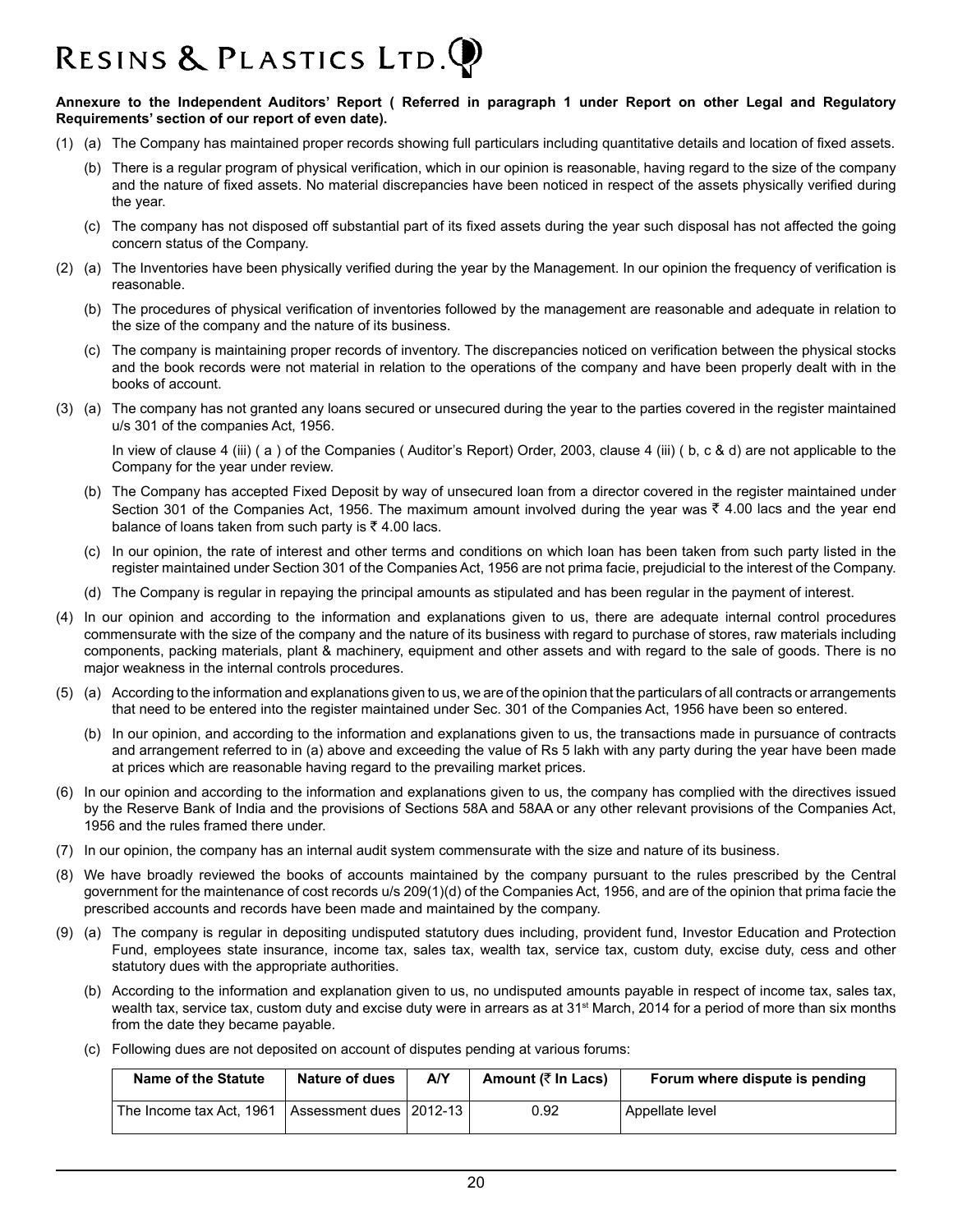- (10) The company has not incurred cash loss in the current year and in the immediately preceding financial year and there are no accumulated losses in the balance sheet as on 31<sup>st</sup> March 2014.
- (11) The company has not defaulted during the year in repayment of dues to any financial institutions and banks.
- (12) The company has not granted any loans or advances on the basis of security by way of pledge of shares, debentures and other securities.
- (13) As the company is not a chit fund or a nidhi, mutual benefit fund or society, the provisions of clause 4(xiii) of the Companies (Auditors' report) Order, 2003 are not applicable to the company.
- (14) As the company is not dealing in or trading in shares, securities, debentures and other investments, the provisions of clause 4(xiv) of the Companies (Auditors' report) Order, 2003 are not applicable to the company.
- (15) The Company has not given any guarantees for loans taken by others from banks or financial institutions.
- (16) The company has not taken any term loan during the year.
- (17) According to the information and explanations received, the company has not applied short term borrowings for long term use.
- (18) The company has not made any preferential allotment of shares during the year.
- (19) The company has not issued any debentures during the year.
- (20) The company has not raised any money by way of public issue during the year.
- (21) As per the information and explanations given to us, no fraud on or by the company has been noticed or reported during the year.

**FOR SHAH & CO. CHARTERED ACCOUNTANTS** FRN 109430W

19th May, 2014 M. No: 103750

**ASHISH SHAH** Mumbai **PARTNER**

### **AUDITORS' CERTIFICATE ON CORPORATE GOVERNANCE**

### **TO THE MEMBERS OF RESINS & PLASTICS LTD.,**

We have examined the compliance of conditions of Corporate Governance by **RESINS & PLASTICS LTD.,** for the year ended 31 March, 2014 as stipulated in clause 49 of the Listing Agreement entered into with the stock exchanges.

The compliance of conditions of Corporate Governance is the responsibility of the management. Our examination was limited to procedures and implementation thereof, adopted by the Company for ensuring the compliance of the conditions of Corporate Governance. It is neither an audit nor an expression of opinion on the financial statements of the Company.

In our opinion and to the best of our information and according to the explanations given to us, and the representations made by the directors and the management, we certify that the Company has complied with the conditions of Corporate Governance as stipulated in the abovementioned Listing Agreement.

We further state that such compliance is neither an assurance as to the future viability of the Company nor the efficiency or effectiveness with which the management has conducted the affairs of the Company.

> **FOR SHAH & CO. CHARTERED ACCOUNTANTS** FRN 109430W

**ASHISH SHAH** Mumbai **PARTNER** 19th May, 2014 M. No: 103750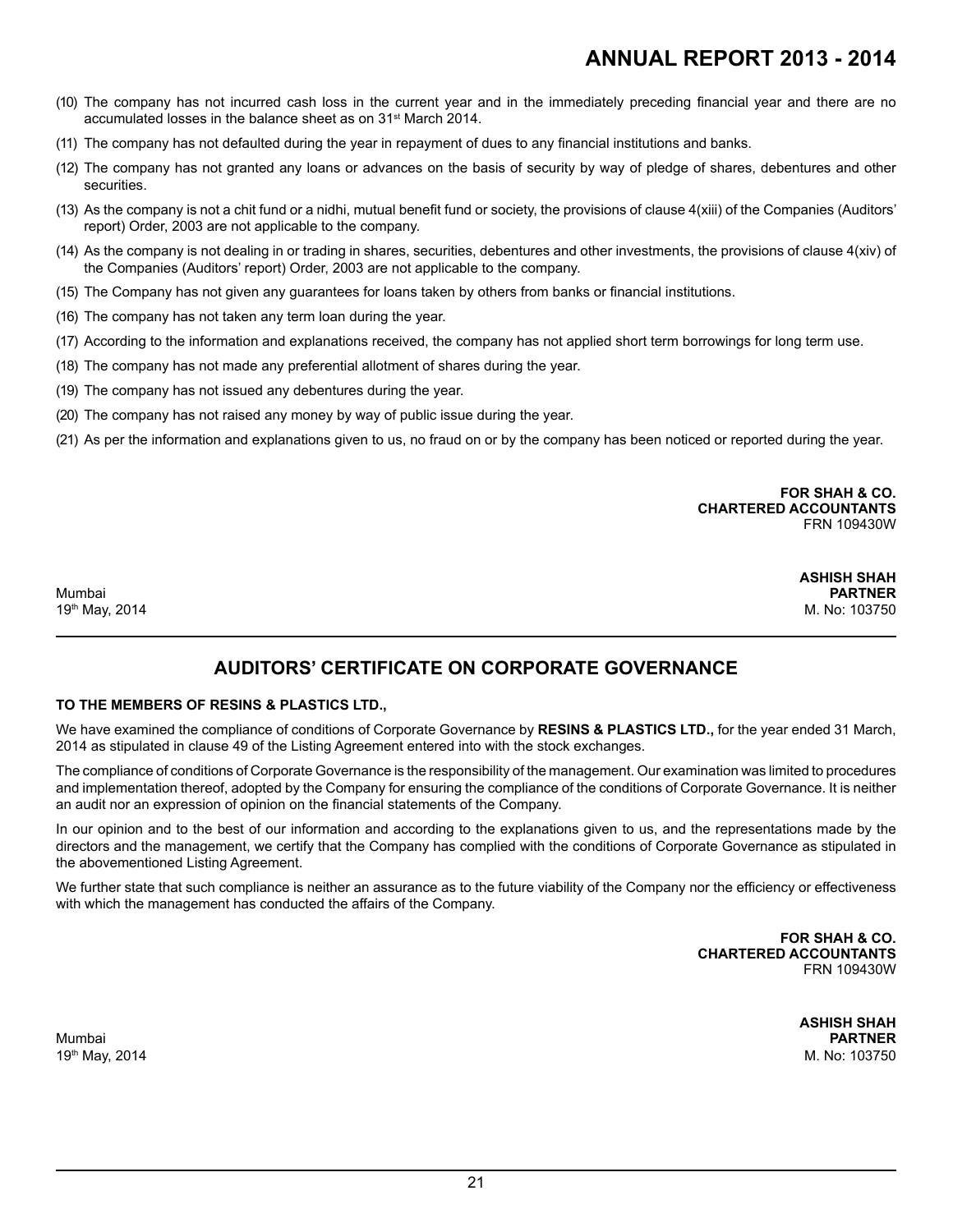CIN.:L25209MH1961PLC012223 Authorised Capital : ` 5,00,00,000/-

### **COMPLIANCE CERTIFICATE**

To,

### The Members of

#### **RESINS & PLASTICS LIMITED**

Plot No. A – 8, Marol Industrial Estate of M. I. D. C., Cross Road B, Street No. 5, Andheri (East), Mumbai- 400093

We have examined the registers, records, books and papers of **Resins & Plastics Limited** as required to be maintained under the Companies Act, 1956, (the Act) and the rules made thereunder and also the provisions contained in the Memorandum and Articles of Association of the Company for the financial year ended on 31st March, 2014. In our opinion and to the best of our information and according to the examinations carried out by us and explanations furnished to us by the company, its officers and agents, we certify that in respect of the aforesaid financial year:

- 1. The company has kept and maintained the registers as stated in Annexure 'A' to this certificate, as per the provisions of the Act and rules made thereunder and entries therein have generally been recorded.
- 2. The company has filed the forms and returns as stated in Annexure 'B' to this certificate, with the Registrar of Companies, Regional Director, Central Government, Company Law Board or other authorities as mentioned in the said Annexure.
- 3. The Company being a public limited company has the minimum prescribed paid-up capital.
- 4. The Board of Directors duly met 5 (Five) times on 26.04.2013, 18.07.2013, 04.09.2013, 24.10.2013 and on 28.01.2014 in respect of which meetings notices were given and the proceedings were properly recorded and signed in the Minutes Book maintained for the purpose. (No circular resolution was passed.)
- 5. The Company had closed its Register of Members from Thursday, 29<sup>th</sup> August 2013 to Wednesday, 4<sup>th</sup> September 2013 and necessary compliance of Section 154 of the Act has been made.
- 6. The annual general meeting for the financial year ended on  $31<sup>st</sup>$  March, 2013 was held on  $4<sup>th</sup>$  September, 2013 after giving due notice to the members of the company and the resolutions passed thereat were duly recorded in Minutes Book maintained for the purpose.
- 7. No extra ordinary general meeting was held during the financial year.
- 8. The Company has not advanced any loan to its Directors and/ or persons or firms or companies referred to in Section 295 of the Act.
- 9. The Company has not entered into any contracts falling within the purview of section 297 of the Act.
- 10. The Company has made necessary entries in the register maintained under Section 301 of the Act.
- 11. As there were no instances falling within the purview of Section 314 of the Act, the company has not obtained any approvals from the Board of Directors, members or Central Government.
- 12. The Company has not issued any duplicate share certificates during the financial year.
- 13. (i) The Company delivered all certificates on lodgment thereof for transfer/ transmission in accordance with the provisions of the Act. There was no allotment of securities during the financial year.
	- (ii) The Company has deposited the amount of dividend declared in a separate bank account within five days from the date of declaration of such dividend.
	- (iii) The Company has posted warrants for dividends to all the members within a period of 30 days from the date of declaration and that all unclaimed /unpaid dividend has been transferred to Unpaid Dividend Account of the Company with HDFC Bank, Mumbai on 7<sup>th</sup> October, 2013.
	- (iv) The company has transferred the amounts in unpaid dividend account, application money due for refund, matured deposits, matured debentures and the interest accrued thereon which have remained unclaimed or unpaid for a period of seven years to Investor Education and Protection Fund.
	- (v) The Company has complied with the requirements of section 217 of the Act.
- 14. The Board of Directors of the Company is duly constituted and the appointment of Directors have been duly made.
- 15. The appointment of Managing Director / Jt. Managing Director have been made in compliance with the provisions of Section 269 read with Schedule XIII to the Act.
- 16. The Company has not appointed any sole selling agents during the financial year.
- 17. The Company was not required to obtain any approvals of the Central Government, Company Law Board, Regional Director, Registrar and/or such other authorities prescribed under the various provisions of the Act during the financial year.
- 18. The Directors have disclosed their interest in other firms/ companies to the Board of Directors pursuant to the provisions of the Act and the rules made thereunder.
- 19. The Company has not issued any shares, debentures or other securities during the financial year.
- 20. The Company has not bought back any shares during the financial year.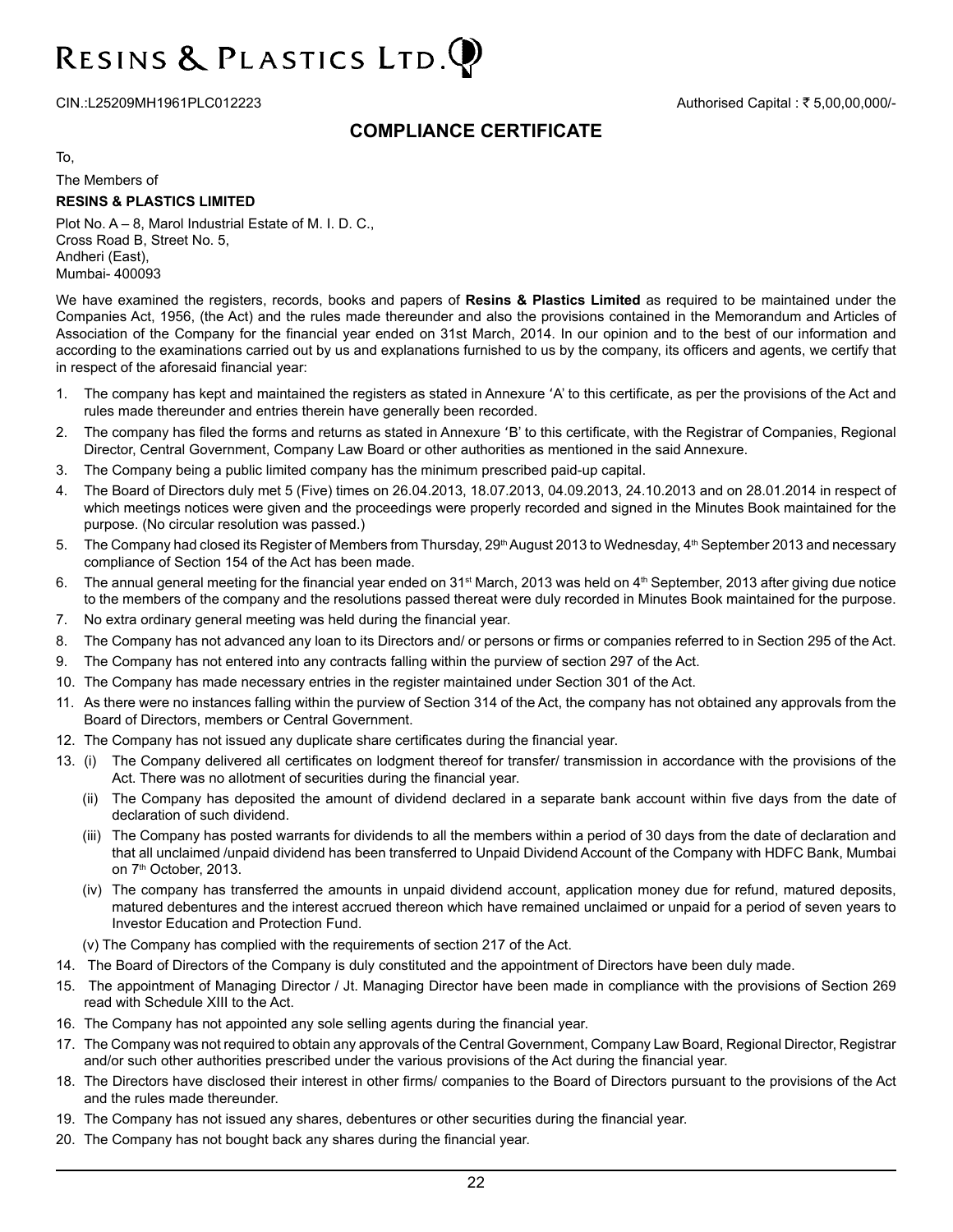- 21. The Company has not issued any preference shares/debentures during the financial year.
- 22. There were no transactions necessitating the company to keep in abeyance the rights to dividend, rights shares and bonus shares pending registration of transfer of shares.
- 23. The Company has complied with the provisions of sections 58A and 58AA read with the Companies (Acceptance of Deposit) Rules, 1975 in respect of deposits accepted and the company has filed the copy of Statement in lieu of Advertisement/necessary particulars as required with the Registrar of Companies, Maharashtra on 04.09.2013. The company has also filed return of deposit with the Registrar of Companies.
- 24. The amounts borrowed by the Company during the financial year ending 31.03.2014 is within the borrowing limits of the company.
- 25. The company has not made any loans or advances or given guarantees or provided securities to other bodies corporate during the financial year.
- 26. The Company has not altered the provisions of the Memorandum with respect to situation of the company's registered office from one state to another during the year under scrutiny.
- 27. The Company has not altered the provisions of the Memorandum with respect to the objects of the Company during the year under scrutiny.
- 28. The Company has not altered the provisions of the Memorandum with respect to name of the Company during the year under scrutiny.
- 29. The Company has not altered the provisions of the Memorandum with respect to share capital of the Company during the year under scrutiny.
- 30. The Company has not altered its Articles of Association during the year under scrutiny.
- 31. We are informed that there was/ were no prosecution initiated against or show cause notices received by the Company and no fines or penalties or any other punishment was imposed on the company during the financial year, for offences under the Act.
- 32. The Company has not received any money as security from its employees during the financial year.
- 33. The Company has deposited both employees' and employers' contribution to provident fund with prescribed authorities pursuant to section 418 of the Act.

Date:  $19<sup>th</sup>$  May, 2014

|  | <b>For Parikh &amp; Associates</b> |  |
|--|------------------------------------|--|
|  |                                    |  |

| Place: Mumbai                    | Signature                 | Sd/-           |
|----------------------------------|---------------------------|----------------|
| Date: 19 <sup>th</sup> May, 2014 | Name of Company Secretary | : P. N. Parikh |
|                                  | C. P. No.                 | 1228           |

### **Annexure 'A'**

### **Statutory Registers as maintained by the Company**

- 1. Register of Deposits under Rule 7 of the Companies (Acceptance of Deposits) Rules, 1975.
- 2. Register of Charges u/s 143 of the Act.
- 3. Register of Members u/s 150 of the Act.
- 4. Minutes Book of Board Meetings u/s 193 of the Act (in loose leaf).
- 5. Minutes Book of General Meetings u/s 193 of the Act.
- 6. Books of Accounts u/s 209 of the Act are being audited by the Statutory Auditors of the Company.
- 7. Register of Contracts u/s 301 of the Act.
- 8. Register of disclosure of interest u/s 301 of the Act.
- 9. Register of particulars of Directors etc. u/s 303 of the Act.
- 10. Register of Directors' Shareholding u/s 307 of the Act.

### **Other Registers :**

- 1. Register of transfers.
- 2. Attendance Register of Board Meetings.
- 3. Attendance Register of General Meetings.

### **For Parikh & Associates**

| Place: Mumbai                    | Signature                 | Sd/-          |
|----------------------------------|---------------------------|---------------|
| Date: 19 <sup>th</sup> May, 2014 | Name of Company Secretary | : P.N. Parikh |
|                                  | C. P. No.                 | 1228          |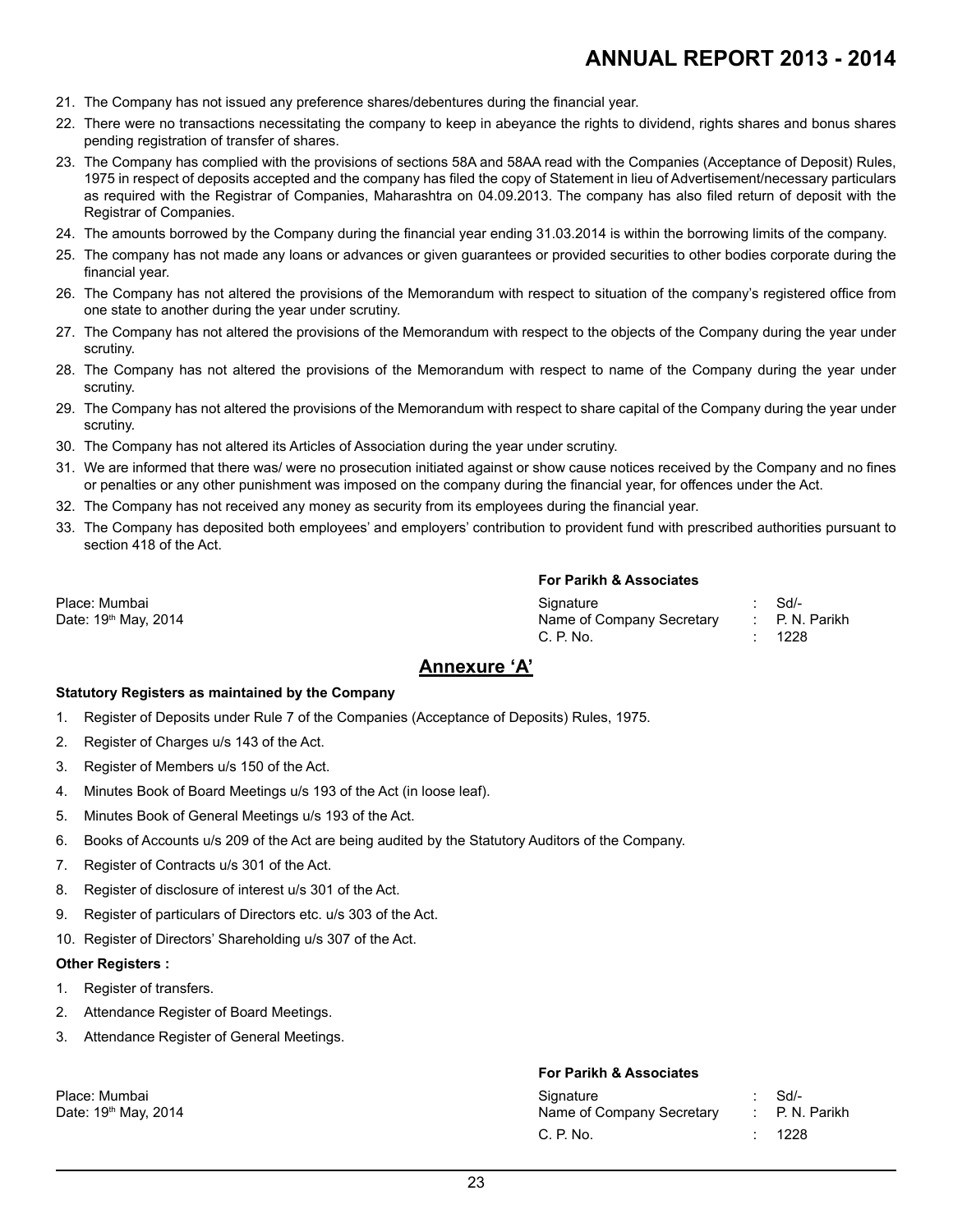### **Annexure 'B'**

Forms and Returns as filed by the Company with the Registrar of Companies during the financial year ended on 31<sup>st</sup> March, 2014:

| Sr.<br>No. | Form No./ Return                                                                            | Filed under sections<br>of the Companies Act,<br>1956                                                                          | For                                                                                                                                                 | Date of filing | Whether<br>filed within<br>prescribed time<br>Yes/No | If delay in<br>filing whether<br>requisite<br>additional fee<br>paid. Yes/No |
|------------|---------------------------------------------------------------------------------------------|--------------------------------------------------------------------------------------------------------------------------------|-----------------------------------------------------------------------------------------------------------------------------------------------------|----------------|------------------------------------------------------|------------------------------------------------------------------------------|
| 1.         | Form 23<br>192                                                                              |                                                                                                                                | Appointment of Mr. Rupen<br>Choksi as Jt. Managing Director<br>w.e.f. 21.06.2013 to 31.03.2016                                                      | 10.05.2013     | Yes                                                  | N.A.                                                                         |
| 2.         | Form 62                                                                                     | 07.06.2013<br>Rule 10 of the<br>Return of Deposits as on<br>31.03.2013<br>Companies<br>(Acceptance of<br>Deposits) Rules, 1975 |                                                                                                                                                     | Yes            | N.A.                                                 |                                                                              |
| 3.         | Form 8                                                                                      | 135                                                                                                                            | Modification of charge Id<br>10399944 dated 06.06.2013                                                                                              | 24.06.2013     | Yes                                                  | N.A.                                                                         |
| 4.         | Form 23C                                                                                    | 233B(2)                                                                                                                        | Application to Central<br>Government for appointment<br>of Cost Auditor M/s. Deodhar &<br>Associates for the year 2013-<br>2014                     | 26.06.2013     | Yes                                                  | N.A.                                                                         |
| 5.         | Form 25C                                                                                    | 269(2)                                                                                                                         | Return of Appointment of<br>Mr. Rupen Choksi as Joint<br>Managing Director w.e.f<br>21.06.2013 to 31.03.2016                                        | 28.06.2013     | Yes                                                  | N.A.                                                                         |
| 6.         | Form 32                                                                                     | 303(2)                                                                                                                         | Change in designation of<br>Mr. Rupen Choksi as<br>Jt. Managing Director w.e.f<br>21.06.2013                                                        | 28.06.2013     | Yes                                                  | N.A.                                                                         |
| 7.         | Form 62                                                                                     | Rule 4A of the<br>Companies<br>Acceptance of<br>Deposits Rules & Sec<br>58A                                                    | Statement in lieu of<br>Advertisement                                                                                                               | 04.09.2013     | Yes                                                  | N.A.                                                                         |
| 8.         | Form 66                                                                                     | 383A                                                                                                                           | Compliance Certificate for the<br><b>Financial Year</b><br>2012-2013                                                                                | 06.09.2013     | Yes                                                  | N.A.                                                                         |
| 9.         | Form 32                                                                                     | 303(2)                                                                                                                         | Cessation of Dr. Vinod Malshe<br>as Director w.e.f 04.09.2013<br>and Change in designation of<br>Mr. Chetan Thakkar as Director<br>w.e.f 04.09.2013 | 16.09.2013     | Yes                                                  | N.A.                                                                         |
| 10.        | Form 23                                                                                     | 192                                                                                                                            | Reappointment of Mr. Gobind<br>Lulla as Managing Director w.e.f.<br>01.10.2013 to 30.09.2016 at the<br>BM held on 04.09.2013                        | 18.09.2013     | Yes                                                  | N.A.                                                                         |
| 11.        | Form 23                                                                                     | 192                                                                                                                            | Approval of appointment of<br>Mr. Rupen Choksi as<br>Jt. Managing Director w.e.f<br>21.06.2013 to 31.03.2016 at<br>the AGM held on 04.09.2013       | 18.09.2013     | Yes                                                  | N.A.                                                                         |
| 12.        | Form 23AC &<br>23ACA XBRL<br>alongwith Annual<br>Report for the<br>year ended<br>31.03.2013 | 220                                                                                                                            | Adopted at Annual General<br>Meeting<br>held on 04.09.2013                                                                                          | 25.09.2013     | Yes                                                  | N.A.                                                                         |
| 13.        | Form 1-XBRL                                                                                 | 233B(4)                                                                                                                        | Cost Audit Report for the<br>Financial Year 2012-2013                                                                                               | 25.09.2013     | Yes                                                  | N.A.                                                                         |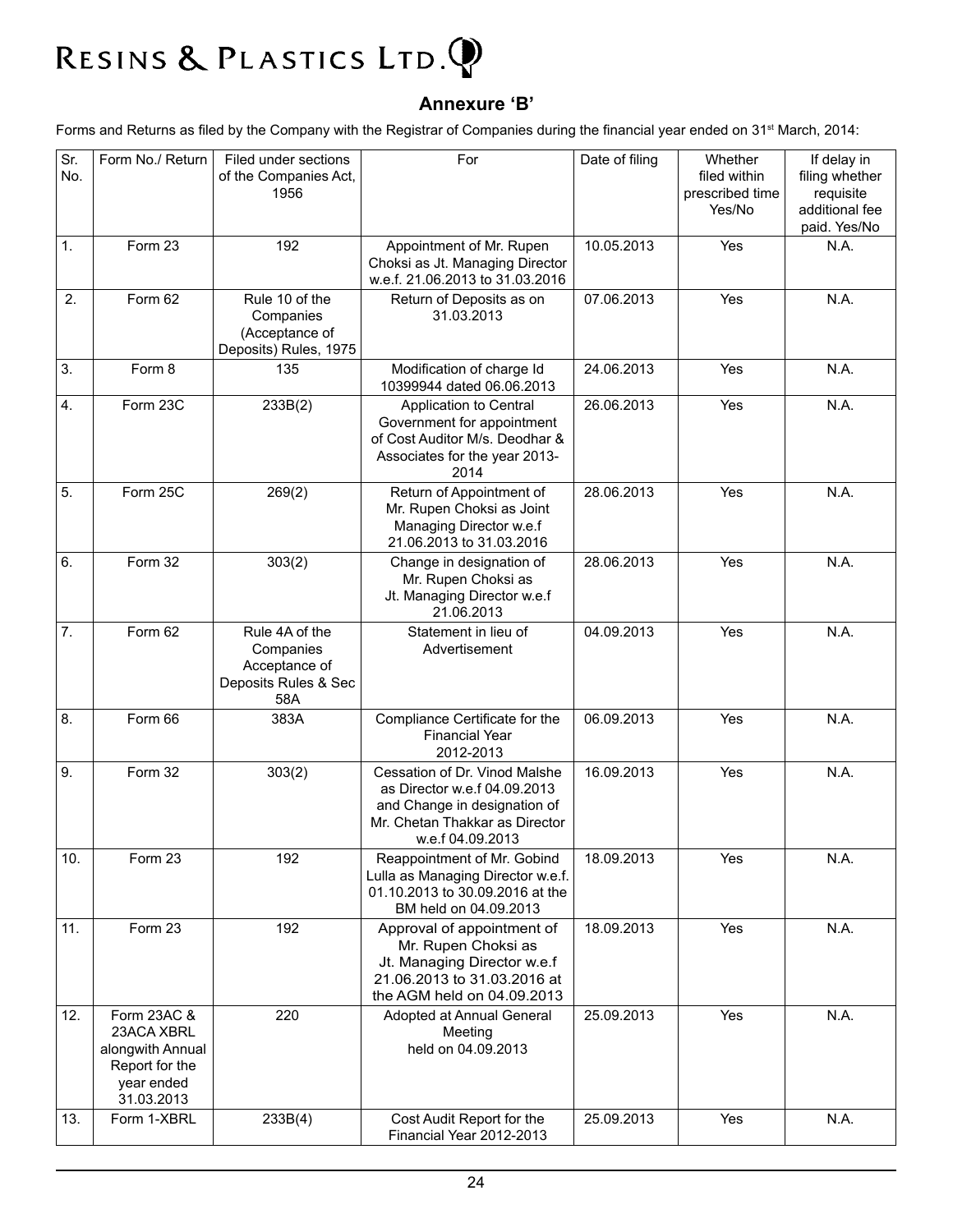| Sr.<br>No. | Form No./ Return                                                | Filed under sections<br>of the Companies Act,<br>1956 | For                                                                                                    | Date of filing | Whether<br>filed within<br>prescribed time<br>Yes/No | If delay in<br>filing whether<br>requisite<br>additional fee<br>paid. Yes/No |
|------------|-----------------------------------------------------------------|-------------------------------------------------------|--------------------------------------------------------------------------------------------------------|----------------|------------------------------------------------------|------------------------------------------------------------------------------|
| 14.        | Form 32                                                         | 303(2)                                                | Re-appointment of Mr. Gobind<br>Lulla as Managing Director w.e.f<br>01.10.2013                         | 03.10.2013     | Yes                                                  | N.A.                                                                         |
| 15.        | Form 25C                                                        | 269(2)                                                | Return of Appointment of<br>Mr. Gobind Lulla as Managing<br>Director w.e.f 01.10.2013 to<br>30.09.2016 | 05.10.2013     | Yes                                                  | N.A.                                                                         |
| 16.        | Form 20B<br>alongwith Annual<br>Return made as<br>on 04.09.2013 | 159                                                   | <b>Annual General Meeting</b><br>held<br>on 04.09.2013                                                 | 10.10.2013     | Yes                                                  | N.A.                                                                         |
| 17         | Form 5 INV                                                      | 205C                                                  | Statement of unclaimed and<br>unpaid amounts as on the AGM<br>held on 04.09.2013                       | 30.10.2013     | Yes                                                  | N.A.                                                                         |
| 18.        | Form 1 INV                                                      | 205C                                                  | Statement of amount credited to<br>Investor Education & Protection<br>Fund                             | 20.11.2013     | Yes                                                  | N.A                                                                          |

Place: Mumbai Date: 19<sup>th</sup> May, 2014

### **For Parikh & Associates**

| Place: Mumbai                    | Signature                 | -Sd/           |
|----------------------------------|---------------------------|----------------|
| Date: 19 <sup>th</sup> May, 2014 | Name of Company Secretary | : P. N. Parikh |
|                                  | C. P. No.                 | 1228           |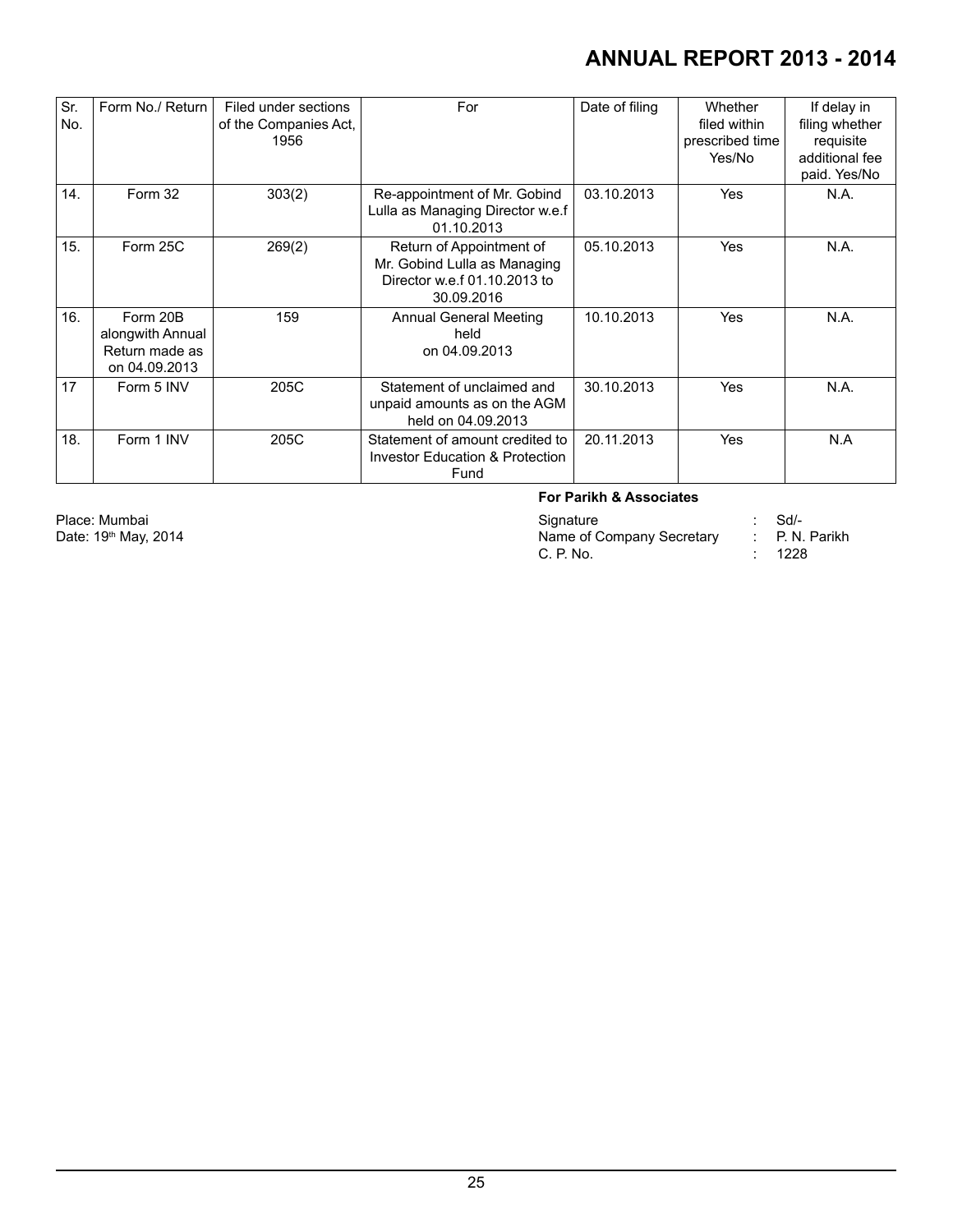### **BALANCE SHEET AS AT 31ST MARCH 2014**

| <b>Particulars</b>                     | Note No.         | As at 31-03-2014 | ₹ in Lacs<br>As at 31-03-2013 |
|----------------------------------------|------------------|------------------|-------------------------------|
| A. EQUITY AND LIABILITIES              |                  |                  |                               |
| (1) Shareholders Funds                 |                  |                  |                               |
| (a) Share Capital                      | $\boldsymbol{2}$ | 357.23           | 357.23                        |
| (b) Reserves and Surplus               | 3                | 2,460.16         | 2,154.70                      |
|                                        |                  | 2,817.39         | 2,511.93                      |
| (2) Non - Current Liabilities          |                  |                  |                               |
| (a) Long - term borrowings             | 4                |                  | 55.65                         |
| (b) Deferred tax liabilities (Net)     | 5                | 87.07            | 92.76                         |
| (c) Other long term liabilities        | 6                | 1.00             | 1.00                          |
| (d) Long term provisions               | $\overline{7}$   | 33.56            | 30.69                         |
|                                        |                  | 121.63           | 180.10                        |
| (3) Current Liabilities                |                  |                  |                               |
| (a) Short - term borrowings            | 8                | 52.65            | 38.17                         |
| (b) Trade Payables                     | 9                | 1,137.17         | 1.015.92                      |
| (c) Other current liabilities          | 10               | 136.21           | 114.42                        |
| (d) Short term provisions              | 11               | 141.80           | 157.21                        |
|                                        |                  | 1,467.83         | 1,325.72                      |
|                                        | <b>TOTAL</b>     | 4,406.85         | 4,017.75                      |
| <b>B. ASSETS</b>                       |                  |                  |                               |
| (1) Non - Current Assets               |                  |                  |                               |
| (a) Fixed Assets                       |                  |                  |                               |
| (I) Tangible Assets                    | 12.A             | 556.85           | 522.46                        |
| (II) Intangible Assets                 | 12.B             | 7.45             | 7.10                          |
| (III) Capital Work - in - Progress     |                  | 6.15             | 28.69                         |
|                                        |                  | 570.45           | 558.25                        |
|                                        |                  |                  |                               |
| Non - current investments<br>(b)       | 13               | 0.02             | 0.02                          |
| (c) Long term loans and advances       | 14               | 13.62            | 15.85                         |
| (d) Other non - current assets         | 15               |                  |                               |
|                                        |                  | 13.64            | 15.87                         |
| (2) Current Assets                     |                  |                  |                               |
| (a) Inventories                        | 16               | 973.72           | 901.94                        |
| (b) Trade Receivables                  | 17               | 2,601.60         | 2,351.48                      |
| (c) Cash and Bank Balances             | 18               | 104.93           | 54.48                         |
| Short - term loans and advances<br>(d) | 19               | 138.02           | 134.51                        |
| (e) Other current assets               | 20               | 4.49             | 1.22                          |
|                                        |                  | 3,822.76         | 3,443.63                      |
|                                        | <b>TOTAL</b>     | 4,406.85         | 4,017.75                      |
| <b>Significant Accounting Policies</b> | 1                |                  |                               |

**Notes are an integral part of the financial statements.**

**For SHAH & CO. ABHAY VAKIL**<br>
Chartered Accountants **ABHAY VAKIL**<br>
Chartered Accountants Chartered Accountants

M No 103750

Mumbai : 19th May 2014 Mumbai : 19th May 2014

In terms of our report attached For and on behalf of the Board

## **A. H. SHAH GOBIND LULLA**

**Managing Director**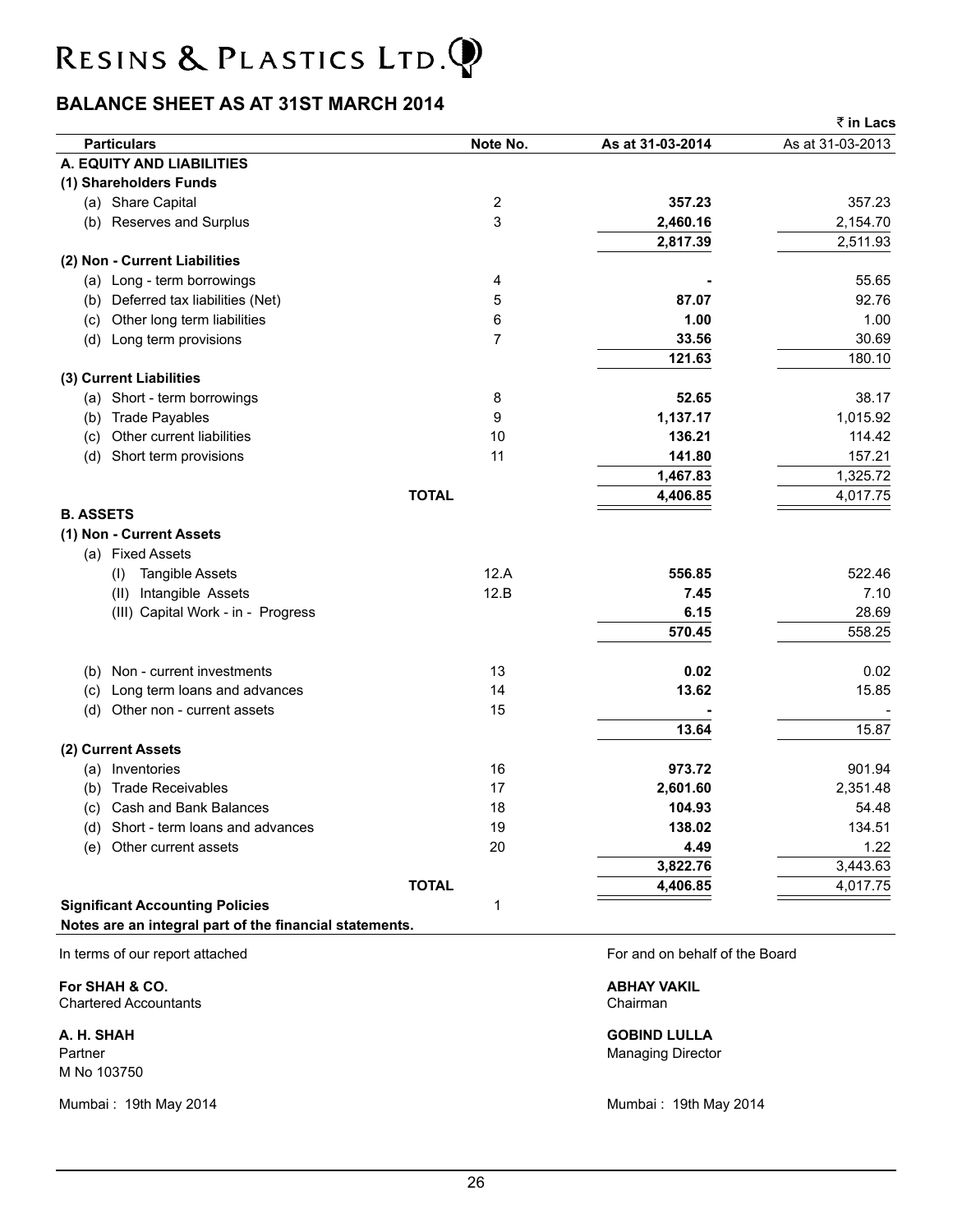### **STATEMENT OF PROFIT AND LOSS FOR THE YEAR ENDED 31ST MARCH 2014**

|   |                                                                                         |          |                | ₹ in Lacs      |
|---|-----------------------------------------------------------------------------------------|----------|----------------|----------------|
|   | <b>Particulars</b>                                                                      | Note No. | Year 2013-2014 | Year 2012-2013 |
|   | <b>INCOME</b>                                                                           |          |                |                |
|   | Revenue from operations (gross)                                                         | 21       | 12,944.44      | 12,079.28      |
|   | Less : Excise duty                                                                      |          | 1,447.82       | 1,350.22       |
|   | Revenue from operations (net of discounts & rebate)                                     |          | 11,496.62      | 10,729.06      |
|   | Other Income                                                                            | 22       | 12.64          | 6.30           |
|   | <b>Total Revenue</b>                                                                    |          | 11,509.27      | 10,735.36      |
| Ш | <b>EXPENSES</b>                                                                         |          |                |                |
|   | Cost of materials consumed                                                              | 23.A     | 9,382.61       | 8,878.94       |
|   | Change in inventories of finished goods, work - in - progress<br>and stock - in - trade | 23.B     | 0.52           | (33.52)        |
|   | Employee benefits expenses                                                              | 24       | 486.58         | 451.09         |
|   | Finance costs                                                                           | 25       | 13.57          | 24.79          |
|   | Depreciation & amortisation expenses                                                    | 12.A&B   | 44.20          | 47.13          |
|   | Other expenses                                                                          | 26       | 970.23         | 846.25         |
|   | <b>Total Expenses</b>                                                                   |          | 10,897.71      | 10,214.68      |
|   | <b>PROFIT BEFORE TAX (I-II)</b>                                                         |          | 611.55         | 520.68         |
|   | <b>Less: Tax Expenses</b>                                                               |          |                |                |
|   | Current tax                                                                             |          | 187.50         | 164.80         |
|   | Deferred tax                                                                            |          | (5.69)         | (5.27)         |
|   | Excess provision for earlier years                                                      |          | (1.10)         | (0.79)         |
|   | <b>TOTAL TAX EXPENSES</b>                                                               |          | 180.71         | 158.74         |
|   | PROFIT FOR THE PERIOD FROM CONTINUING<br><b>OPERATIONS</b>                              |          | 430.84         | 361.94         |
|   | Earnings per share $(\bar{z})$ Basic and diluted                                        | 30       | 12.06          | 10.13          |
|   | (Face value of ₹ 10 each)                                                               |          |                |                |
|   | <b>Significant Accounting Policies</b>                                                  | 1        |                |                |
|   | Notes are an integral part of the financial statements.                                 |          |                |                |

In terms of our report attached For and on behalf of the Board

**For SHAH & CO.** ABHAY VAKIL Chartered Accountants **Chairman** Chairman Chairman Chairman Chairman Chairman Chairman Chairman Chairman Chairman

M No 103750

Mumbai : 19th May 2014 Mumbai : 19th May 2014

**A. H. SHAH GOBIND LULLA**

Partner Managing Director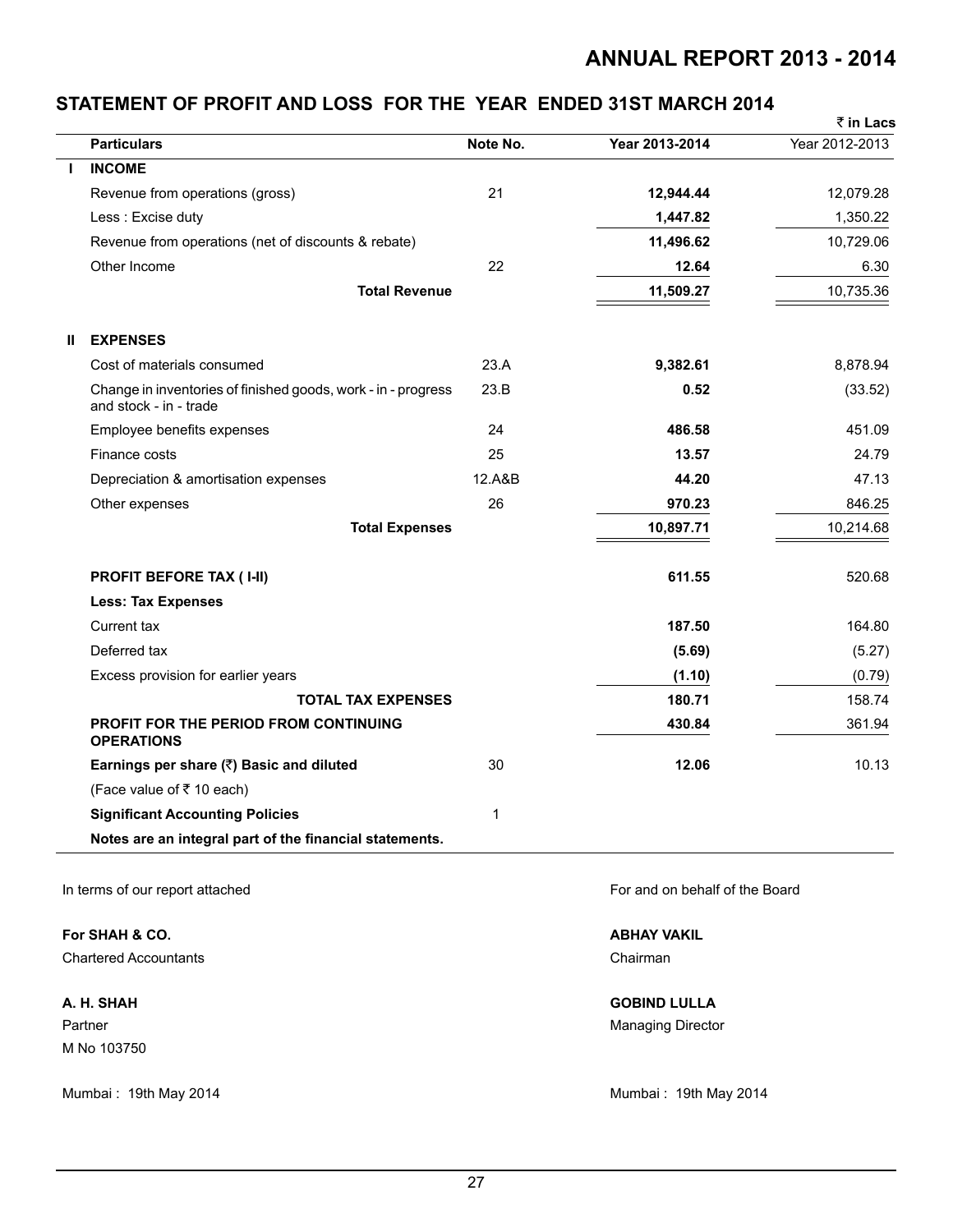### **CASH FLOW STATEMENT FOR THE YEAR ENDED 31ST MARCH, 2014**

|          |                                                                                                                              |                   | ₹ in Lacs         |
|----------|------------------------------------------------------------------------------------------------------------------------------|-------------------|-------------------|
| Sr<br>no | <b>Particulars</b>                                                                                                           | Year 2013-2014    | Year 2012-2013    |
| А.       | Cash flow from operating activities                                                                                          |                   |                   |
|          | Net profit before tax and extraordinary items                                                                                | 611.55            | 520.68            |
|          | Adjustments for:                                                                                                             |                   |                   |
|          | Depreciation and amortisation                                                                                                | 44.20             | 47.13             |
|          | Interest income                                                                                                              | (6.55)            | (2.54)            |
|          | Finance cost                                                                                                                 | 13.57             | 24.79             |
|          | Dividend income (₹ 315/-)                                                                                                    | (0.00)            | (0.00)            |
|          | Fixed assets written off                                                                                                     | 2.83              |                   |
|          | Bad Debt written off                                                                                                         | 6.56              | 6.73              |
|          | Unrealised Foreign exchange (gain) / loss                                                                                    | (10.48)           | 1.08              |
|          | Loss / (profit) on sale of fixed assets (net)                                                                                | 0.01              | 0.64              |
|          | Operating profit before working capital changes                                                                              | 661.70            | 598.52            |
|          | <b>Changes in working Capital:</b>                                                                                           |                   |                   |
|          | Adjustment for (increase) / decrease in operating assets :<br>Inventories                                                    |                   |                   |
|          | Trade receivables                                                                                                            | (71.77)           | 21.03<br>(257.74) |
|          | Short term loans and advances                                                                                                | (256.68)<br>13.05 | 35.95             |
|          | Long term loans and advances                                                                                                 | 0.32              | (0.98)            |
|          | Other non-current assets                                                                                                     |                   | 2.74              |
|          | Adjustment for (increase)/decrease in operating liabilites :                                                                 |                   |                   |
|          | Trade payables                                                                                                               | 131.73            | (124.27)          |
|          | Other current liabilities                                                                                                    | 20.45             | 0.64              |
|          | Short term provisions                                                                                                        | 125.76            | 127.12            |
|          | Long term provisions                                                                                                         | (122.50)          | (112.52)          |
|          | Cash generated from operations                                                                                               | 502.04            | 290.49            |
|          | Income tax paid net of refund                                                                                                | (217.52)          | (154.19)          |
|          | Net cash flow from operating activities                                                                                      | 284.52            | 136.31            |
| В.       | Cash flow from investing activities                                                                                          |                   |                   |
|          | Capital expenditure on fixed assets                                                                                          | (53.24)           | (41.43)           |
|          | Tangible assets under development                                                                                            | (6.15)            | (28.69)           |
|          | Proceeds from sale of fixed assets                                                                                           | 0.14              | 0.76              |
|          | Dividend received (₹315/-)                                                                                                   | 0.00              | 0.00              |
|          | Interest received                                                                                                            | 3.96              | 2.54              |
|          | Net cash flow from investing activities                                                                                      | (55.29)           | (66.82)           |
| C.       | Cash flow from financing activities                                                                                          |                   |                   |
|          | Repayment of long term borrowings                                                                                            | (55.65)           | 46.79             |
|          | Proceeds from short term borrowings                                                                                          | 14.48             | (44.44)           |
|          | Finance cost                                                                                                                 | (13.57)           | (24.79)           |
|          | Dividend paid                                                                                                                | (105.82)          | (88.92)           |
|          | Tax on dividend                                                                                                              | (18.21)           | (14.49)           |
|          | Net cash flow from financing activities                                                                                      | (178.80)          | (125.85)          |
|          | Net increase / (decrease) in cash and cash equivalents (A+B+C)                                                               | 50.43             | (56.36)           |
|          | Cash and cash equivalents at the beginning of the year                                                                       | 54.48             | 110.85            |
|          | Cash and cash equivalents at the end of the year                                                                             | 104.93            | 54.48             |
|          | Note : Previous years / periods figures have been regrouped/rearranged in confirmity with the Revised Schedule VI prescribed |                   |                   |

under the Companies Act, 1956.

**For SHAH & CO.**  Chartered Accountants **A. H. SHAH** Partner M No 103750

In terms of our report attached For and on behalf of the Board **ABHAY VAKIL** Chairman **GOBIND LULLA** Managing Director

Mumbai : 19th May 2014 Mumbai : 19th May 2014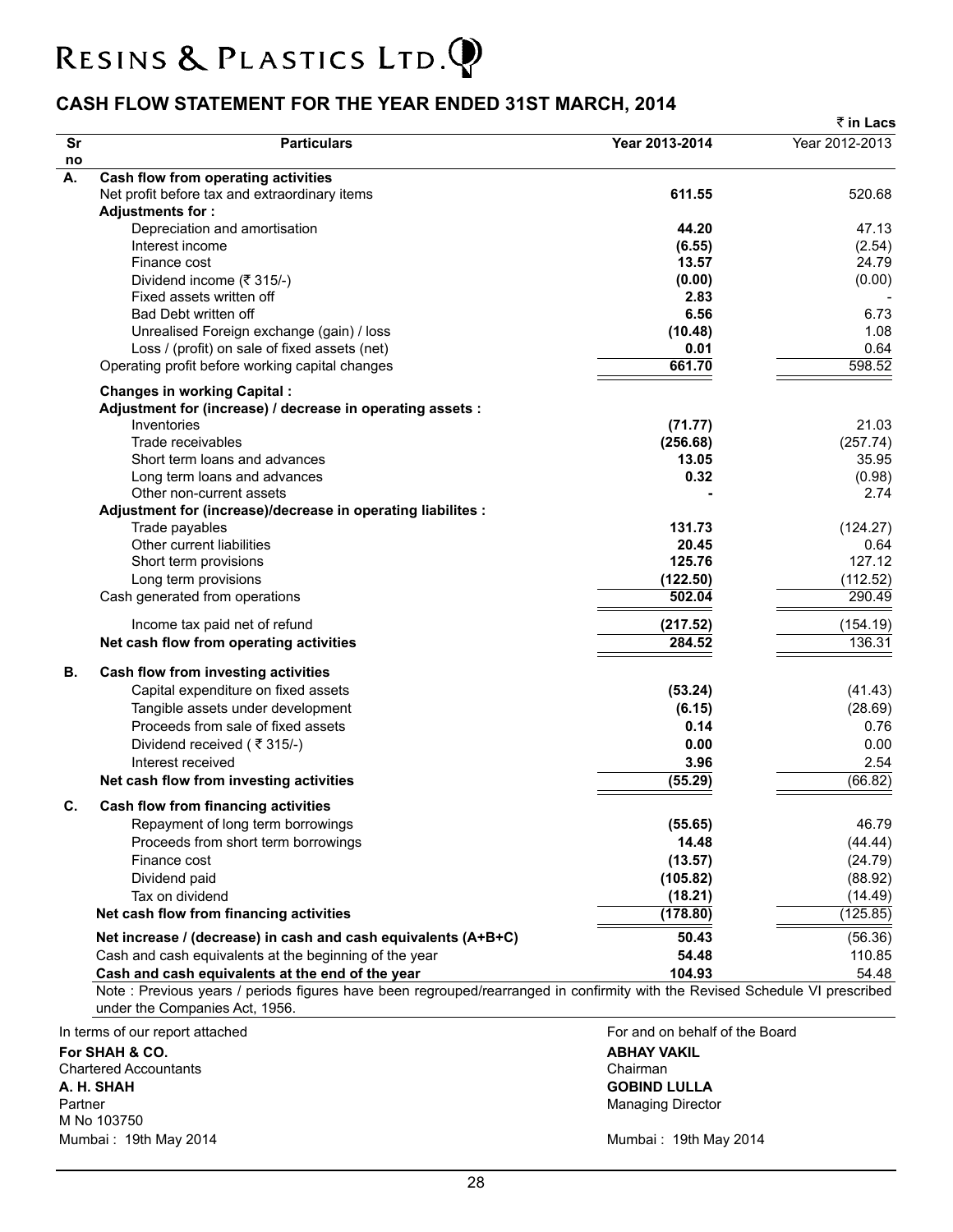### **NOTE NO 1. NOTES ON BALANCE SHEET AND STATEMENT OF PROFIT AND LOSS**

### **A CORPORATE INFORMATION NOTE ON BUSINESS ACTIVITY :**

Resins and Plastics Ltd. (RPL) is pioneer and one of India's leading Synthetic Resin manufacturer catering to a wide range of industries today such as Adhesives, Coatings, Printing Inks, Insulating Varnishes, Wire Enamels, Lamination, Construction, Cosmetics and Textiles. RPL commenced its operations in 1971 for manufacturing Alkyd Resins, Epoxy Resins, Ketonic Resins, Phenolic Resins some of which are import substitutes. RPL's manufacturing facilities are located at MIDC, Taloja in Maharashtra and GIDC, Ankleshwar in Gujarat. RPL's strength lies in its R & D, manufacturing and strong distribution network consisting of own sales offices and branches across the country and also deals through a few major distributors across different regions.

### **B SIGNIFICANT ACCOUNTING POLICIES FOLLOWED BY THE COMPANY :**

### I) **BASIS FOR PREPARATION OF FINANCIAL STATEMENTS**

### a) **Basis of Accounting -**

The financial statements have been prepared in accordance with Generally Accepted Accounting Principles (GAAP) in India and presented under the historical cost convention on accrual basis of accounting to comply with the accounting standards prescribed in the Companies (Accounting Standards) Rules, 2006 (as amended) and with the relevant provisions of the Companies Act 1956.

### b) **Use of Estimates -**

The preparation of financial statements in conformity with Generally Accepted Accounting Principles (GAAP) in India requires management to make estimates and assumptions that effect the reported amounts of assets and liabilities and the disclosures of contingent liabilities on the date of financial statements and reported amounts of income and expenses during the period.

### c) **Current/Non-Current Classification -**

Any asset or liability is classified as current if it satisfies any of the following conditions:

- i) It is expected to be realized or settled or is intended for sale or consumption in the company's normal operating cycle;
- ii) It is expected to be realized or settled within twelve months from the reporting date;
- iii) In the case of an asset, it is held primarily for the purpose of being traded; or it is cash or cash equivalent unless it is restricted from being exchanged or used to settle a liability for at least twelve months after the reporting date;
- iv) In the case of a liability, the company does not have an unconditional right to defer settlement of the liability for at least twelve months from the reporting date.

All other assets and liabilities are classified as non-current.

For the purpose of current / non-current classification of assets and liabilities, the company has ascertained its normal operating cycle as 12 months. This is based on the nature of services and the time between the acquisition of assets or inventories for processing and their realization in cash and cash equivalents.

### II) **FIXED ASSETS**

### a) **Tangible Assets -**

Tangible assets are carried at the cost of acquisition or construction less accumulated depreciation. The cost of fixed assets includes taxes (other than those subsequently recoverable from tax authorities) duties and other directly attributable cost related to the acquisition or construction of the respective assets.

### b) **Intangible Assets -**

Capitalized cost of software includes license fees paid.

### III) **DEPRECIATION AND AMORTISATION**

The Company has provided depreciation at the rates specified under schedule XIV to the Companies Act, 1956 on the following basis :

- On all additions up to 31-03-1994 under Written Down Value Method.
- On all additions after 31-03-1994 under Straight Line Method.
- Leasehold lands are amortised over the period of lease.
- Assets costing ₹ 5000/- or less are fully charged to the statement of Profit and Loss in the year of acquisition.
- The purchase cost and user licenses fees of computer software are amortised over a period of four years.

### IV) **IMPAIRMENT**

The company assesses at each Balance Sheet date whether there is any indication that an asset may be impaired. Impairment loss if any, is provided in the statement of Profit and Loss to the extent the carrying amount of assets exceeds their estimated recoverable amount.

### V) **REVENUE RECOGNITION**

- a) Sale of product is recognised when the risks and rewards of ownership are passed on to the customers which is on dispatch of goods. Sales are stated exclusive of excise and sales tax /VAT.
- b) Dividend income is recognised when the right to receive payment is established.
- c) Interest income is recognised on the time proportion basis.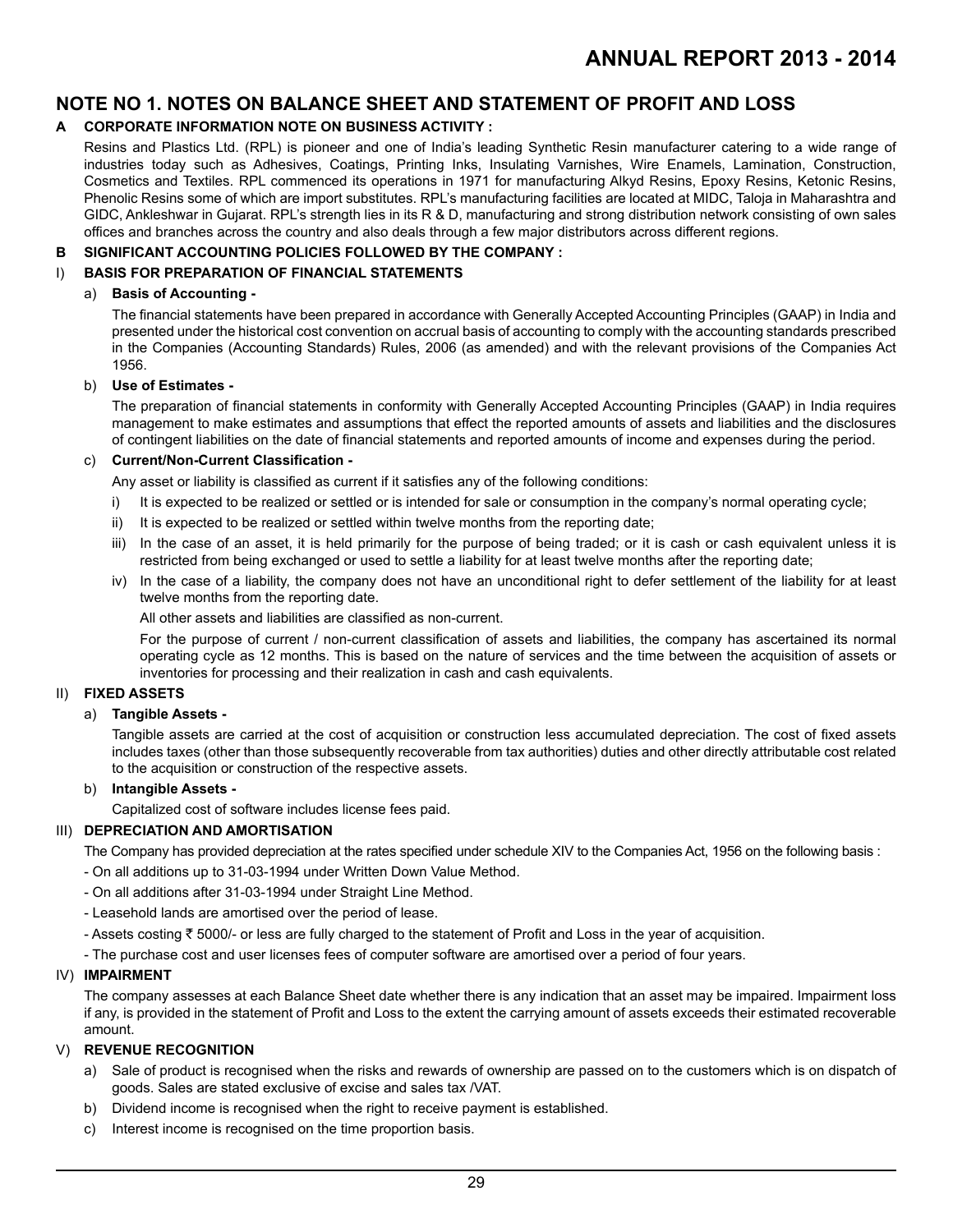### VI) **INVENTORY**

- a) Inventories are valued at lower of cost and net realisable value. Damaged, unserviceable and inert stocks are suitably depreciated.
- b) In case of raw materials, packing materials, stores, spares and consumables, the cost includes duties and taxes other than credits under CENVAT and is arrived on First In First Out Basis.
- c) The finished goods cost includes the cost of raw materials, packing materials, an appropriate share of fixed and variable production overheads on the basis of standard cost method and excise duty as applicable on the finished goods. Traded goods are valued at lower of cost and net realisable value.
- d) Work-in-process is valued on the same basis as finished goods except that the conversion cost for resin processing is absorbed at 50% of expenses incurred in the respective processes.

### VII) **INVESTMENTS**

Short term investments are carried at the lower of cost and fair value computed category wise. Long term investments are valued at cost.

### VIII) **TRANSACTIONS AND TRANSLATIONS OF FOREIGN CURRENCY**

### a) **Initial recognition -**

Transactions in Foreign Currencies are recorded at the exchange rates prevailing on the date of the transactions. Exchange differences arising on foreign exchange transactions settled during the year are recognised in the statement of Profit and Loss for the year.

### b) **Measurement of Foreign Currency Item at the Balance Sheet Date -**

Monetary assets and liabilities denominated in foreign currencies which are outstanding as at the year end are translated at the closing exchange rate and the resultant exchange differences are recognised in the statement of Profit and Loss.

### c) **Forward Exchange Contracts -**

The premium or discount arising at the inception of forward exchange contract is amortised and recognised as an expense/ income over the life of the contract. Exchange differences on such contracts are recognised in the Statement of Profit and Loss in the period in which the exchange rates change. Any Profit or Loss arising on cancellation or renewal of such forward exchange contract is also recognised as income or expense for the period.

### IX) **TRADE RECEIVABLES**

Trade receivables are stated after writing off debts considered as bad. Adequate provision is made for debts considered doubtful.

### X) **EMPLOYEES BENEFITS**

### A) **SHORT TERM EMPLOYEE BENEFITS -**

All employee benefits payable/paid wholly within twelve months of rendering the service are classified as short term employee benefits and they are recognized in the period in which the employee renders the related service. The Company recognizes the undiscounted amount of short term employee benefits expected to be paid in exchange for services rendered as a liability (accrued expense) after deducting any amount already paid.

### B) **POST-EMPLOYMENT BENEFITS -**

### a) **Defined contribution plans -**

Defined contribution plans are Employee State Insurance Scheme and Government administered Pension Fund Scheme for all employees and Superannuation Scheme for eligible employees. The Company's contribution to defined contribution plans are recognized in the statement of Profit and Loss in the financial year to which they relate.

### b) **Defined Benefit Plan -**

- The Company operates a defined benefit gratuity plan for employees. The Company accounts for gratuity liability by payment of premium to Life Insurance Corporation of India under Group Gratuity Scheme which is based on actuarial valuation. The actuarial valuation method used by independent actuary for measuring the liability is the Projected Unit Credit Method carried out at each Balance Sheet date.
- The Company operates a defined benefit Gratuity plan for the Managing Director of the Company and is payable upon the employee satisfying certain conditions, as approved by the Board of Directors.
- The Company makes specified monthly contributions towards employee Provident Fund to a Trust administered by the Company. The minimum interest payable by the Trust to the beneficiaries every year is being notified by the Government. The Company has an obligation to make good the shortfall, if any, between the return on investments of the Trust and the notified interest rate. The actuarial valuation method is used by independent actuary for measuring the liability as on 31st March 2014. Shortfall on account of interest is debited to the statement of Profit and Loss.

### XI) **RESEARCH AND DEVELOPMENT**

- a) Research expense is recognised as an expense as and when it is incurred.
- b) Expenditure incurred on fixed assets used for research and development is capitalised and depreciated in accordance with the depreciation policy of the Company and is disclosed separately.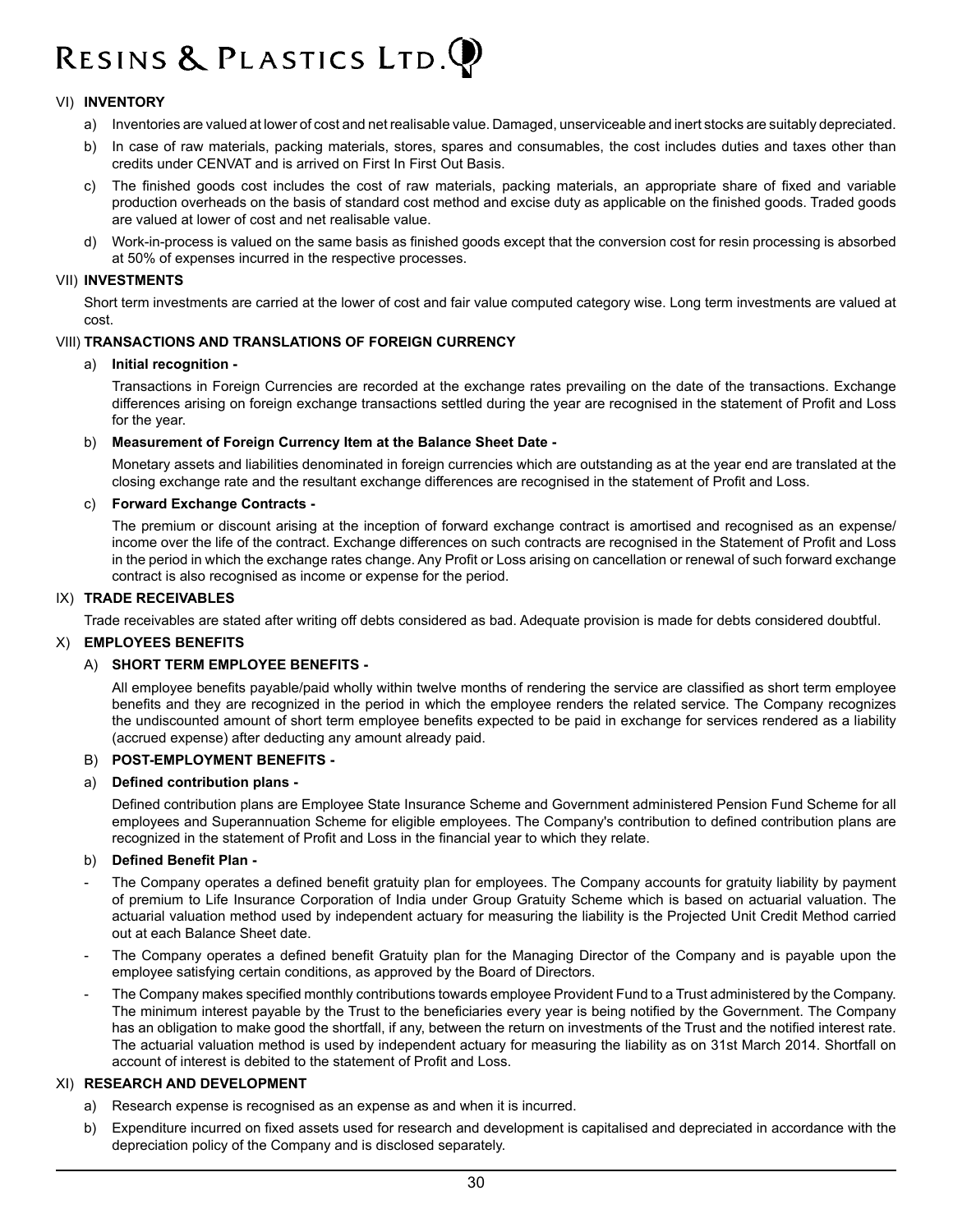### XII) **PROVISION FOR TAXATION**

- a) Provision for current tax is computed as per 'Total Income' returnable under the Income Tax Act, 1961 after taking into account deductions and exemptions.
- b) The deferred tax charge or credit and the corresponding deferred tax liabilities or assets are recognised using the tax rates that have been enacted or substantively enacted by the Balance Sheet date.
- c) Deferred tax is recognised for all timing differences between the taxable income and accounting income that originate in one period and are capable of reversal in one or more subsequent periods.

#### XIII)**EARNINGS PER SHARE**

The Basic and Diluted Earnings Per Share (EPS) is computed by dividing the net profit after tax for the year by weighted average number of equity shares outstanding during the year.

#### XIV)**PROPOSED DIVIDEND**

Dividend recommended by the Board of Directors is provided for in the accounts, pending approval at the Annual General Meeting.

#### XV) **BORROWING COSTS**

Borrowing costs that are attributable to the acquisition of assets are capitalised. All other borrowing costs are charged to the statement of Profit and Loss.

#### XVI) **CASH AND CASH EQUIVALENTS**

Cash and Cash Equivalents include cash on hand, bank balances, demand deposits with banks and other short term highly liquid investments where the original maturity is three months or less.

### XVII) **OTHER ACCOUNTING POLICIES**

These are consistent with generally accepted accounting policies.

### **2. SHARE CAPITAL** ` **in Lacs**

| <b>Particulars</b>                    | As at 31-03-2014 | As at 31-03-2013 |
|---------------------------------------|------------------|------------------|
| <b>Authorised</b>                     |                  |                  |
| 50,00,000 Equity Shares of ₹10/- each | 500.00           | 500.00           |
| <b>Issued</b>                         |                  |                  |
| 36,61,100 Equity Shares of ₹10/- each | 366.11           | 366.11           |
| Subscribed & paid up                  |                  |                  |
| 35,72,300 Equity Shares of ₹10/- each | 357.23           | 357.23           |

### **i) Reconciliation of the number of shares and amount outstanding at the beginning and at the end of the reporting period**

| <b>Particulars</b>                              | As at 31-03-2014 |                      |              | As at 31-03-2013 |
|-------------------------------------------------|------------------|----------------------|--------------|------------------|
|                                                 | No of shares     | $\bar{\tau}$ in lacs | No of shares | ₹ in lacs        |
| Shares outstanding at the beginning of the year | 3,572,300        | 357.23               | 3.572.300    | 357.23           |
| Add: Issued during year                         | -                |                      |              |                  |
| Shares outstanding at the end of the year       | 3.572.300        | 357.23               | 3.572.300    | 357.23           |

### **ii) Details of shares held by each shareholder holding more than 5% shares :**

| Name of Shareholder                        | No. of Equity<br><b>Shares held</b> | % of Holding | No. of Equity<br>Shares held | % of Holding |
|--------------------------------------------|-------------------------------------|--------------|------------------------------|--------------|
| Elf Trading & Chemicals Manufacturing Ltd. | 315,680                             | 8.84         | 315,680                      | 8.84         |
| Gujarat Organics Ltd.                      | 268.760                             | 7.52         | 268,760                      | 7.52         |
| Elcid Investments Ltd.                     | 240.714                             | 6.74         | 240.714                      | 6.74         |

#### **iii) Terms/rights attached to equity shares :**

The Company has only one class of shares referred to as equity shares of  $\bar{\tau}$  10/- each. Each holder of equity shares is entitled to one vote per share. The dividend proposed by the Board of Directors is subject to the approval of the shareholders in the ensuing Annual General Meeting, except in the case of interim dividend.

The Board of Directors at its meeting held on 19/05/2014 proposed dividend of  $\bar{\tau}$  3/- only per share totalling to  $\bar{\tau}$  107.17 lacs, subject to the approval by the shareholders at the ensuing Annual General Meeting. The dividend appropriation for the year ended 31st March 2014 amounting to  $\bar{\tau}$  125.38 lacs including corporate dividend tax of  $\bar{\tau}$  18.21 lacs. (Previous year  $\bar{\tau}$  125.38 lacs including corporate dividend tax of  $\bar{\tau}$  18.21 lacs)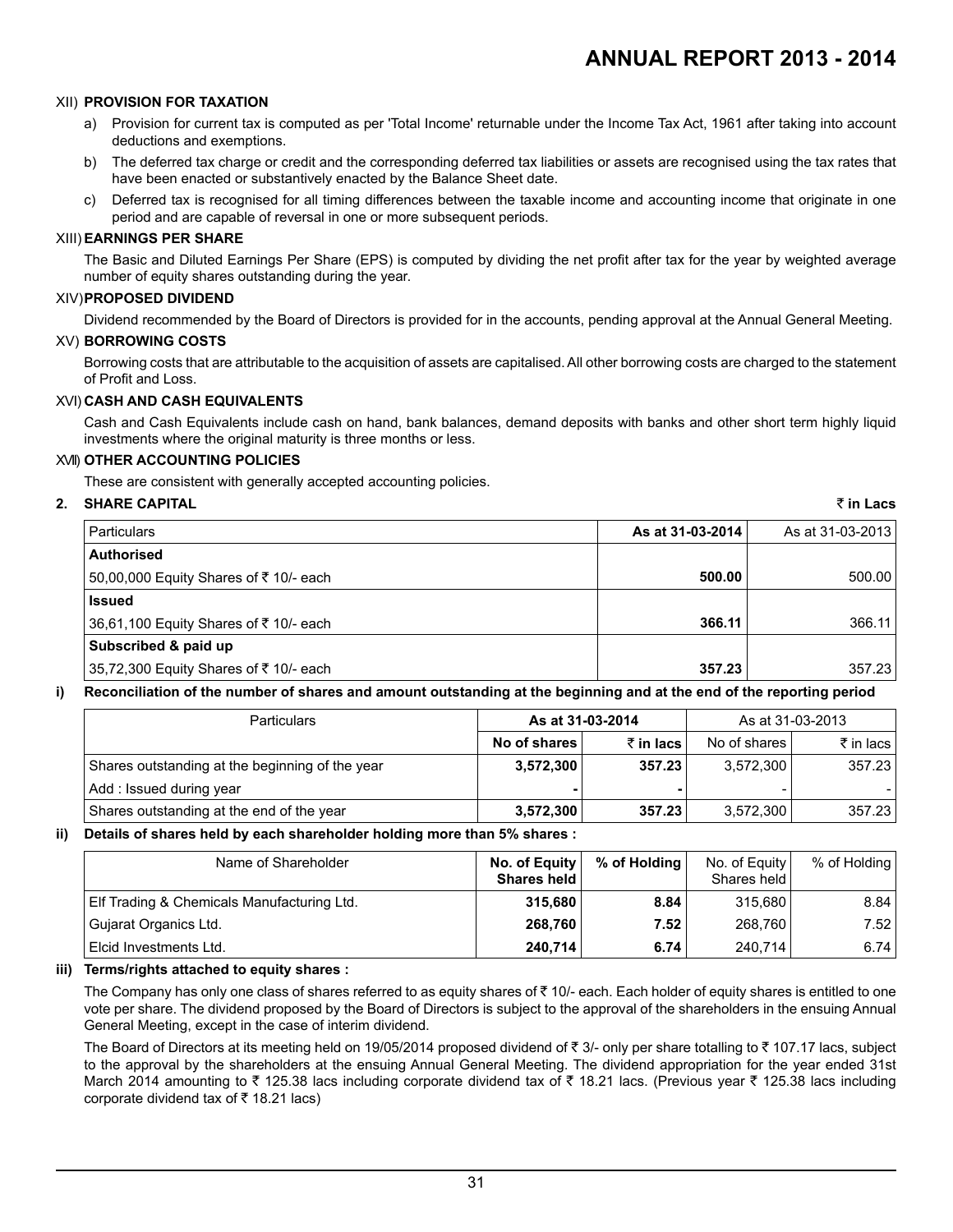As per the Companies act 1956, the holders of equity shares will be entitled to receive remaining assets of the Company, after distribution of all preferential amounts in the event of liquidation of the Company. However no such preferential amounts exist currently. The distribution will be in proportion to the number of equity shares held by the shareholders.

### **3. RESERVES AND SURPLUS** ` **in Lacs**

|              | <b>Particulars</b>                                               | As at 31-03-2014 | As at 31-03-2013 |
|--------------|------------------------------------------------------------------|------------------|------------------|
|              |                                                                  |                  |                  |
| a)           | <b>Capital Reserve</b>                                           | 4.56             | 4.56             |
|              | As per last Balance Sheet                                        |                  |                  |
| $\mathbf{b}$ | <b>Share Premium</b>                                             | 233.58           | 233.58           |
|              | As per last Balance Sheet                                        |                  |                  |
| C)           | <b>General Reserve</b>                                           |                  |                  |
|              | Opening balance                                                  | 397.82           | 361.62           |
|              | Add: Transferred from surplus in statement of profit & loss      | 44.00            | 36.20            |
|              | Closing balance                                                  | 441.82           | 397.82           |
| d)           | Surplus /(Deficit) in Statement of profit & Loss                 |                  |                  |
|              | Opening balance                                                  | 1,518.75         | 1,318.39         |
|              | Add: Profit /(Loss) for the year                                 | 430.84           | 361.94           |
|              | Less: Dividend proposed to be distributed to equity shareholders | 107.17           | 107.17           |
|              | (CY ₹ 3, PY ₹ 3 per share)                                       |                  |                  |
|              | Tax on dividend                                                  | 18.21            | 18.21            |
|              | <b>Transfer to General Reserve</b>                               | 44.00            | 36.20            |
|              | Closing balance                                                  | 1,780.21         | 1,518.75         |
|              | Total(a+b+c+d)                                                   | 2,460.16         | 2,154.70         |

### **NON- CURRENT LIABILITIES**

### **4. LONG-TERM BORROWINGS** ` **in Lacs**

| <b>Particulars</b>                                                                                                                             | As at 31-03-2014 | As at 31-03-2013 |
|------------------------------------------------------------------------------------------------------------------------------------------------|------------------|------------------|
| Unsecured                                                                                                                                      |                  |                  |
| Fixed Deposits from Public (Fixed deposits carries interest rate @ 9% to 11.5%<br>p.a. repayable on scheduled dates unless otherwise demanded) |                  | 55.65            |
| (PY interest rate $@$ 9% to 11.5% p.a.)                                                                                                        |                  |                  |
|                                                                                                                                                |                  | 55.65            |
|                                                                                                                                                |                  |                  |

### **5. DEFERRED TAX (LIABILITY) ASSET** ` **in Lacs**

| <b>Particulars</b>                                                                                            | As at 31-03-2014 | As at 31-03-2013 |
|---------------------------------------------------------------------------------------------------------------|------------------|------------------|
| <b>Deferred tax liabilities</b>                                                                               |                  |                  |
| Difference between the written down value of assets under the Companies Act.<br>1956 and Income Tax Act, 1961 | 102.98           | 98.91            |
| Deferred tax assets                                                                                           |                  |                  |
| Expenses allowed for tax purpose on payment basis                                                             | (15.91)          | (6.15)           |
| Deferred Tax liability (Net)                                                                                  | 87.07            | 92.76            |
| Deferred Tax (income)/expenses for the year                                                                   | (5.69)           | (5.27)           |
| <b>OTHER LONG TERM LIABILITIES</b>                                                                            |                  | ₹ in Lacs        |
| <b>Trade Deposits</b>                                                                                         | 1.00             | 1.00             |
| Trade Deposits carries interest rate $\omega$ 9% (PY 9%) p.a.                                                 | 1.00             | 1.00             |
| <b>LONG TERM PROVISIONS</b>                                                                                   |                  | ₹ in Lacs        |
| Provision for employee benefits :                                                                             |                  |                  |
| Gratuity (unfunded)                                                                                           | 7.85             | 4.66             |
| Leave Encashment (unfunded)                                                                                   | 24.78            | 26.03            |
| Provision for Income Tax (Net of adv tax & TDS)                                                               | 0.93             | 0                |
|                                                                                                               | 33.56            | 30.69            |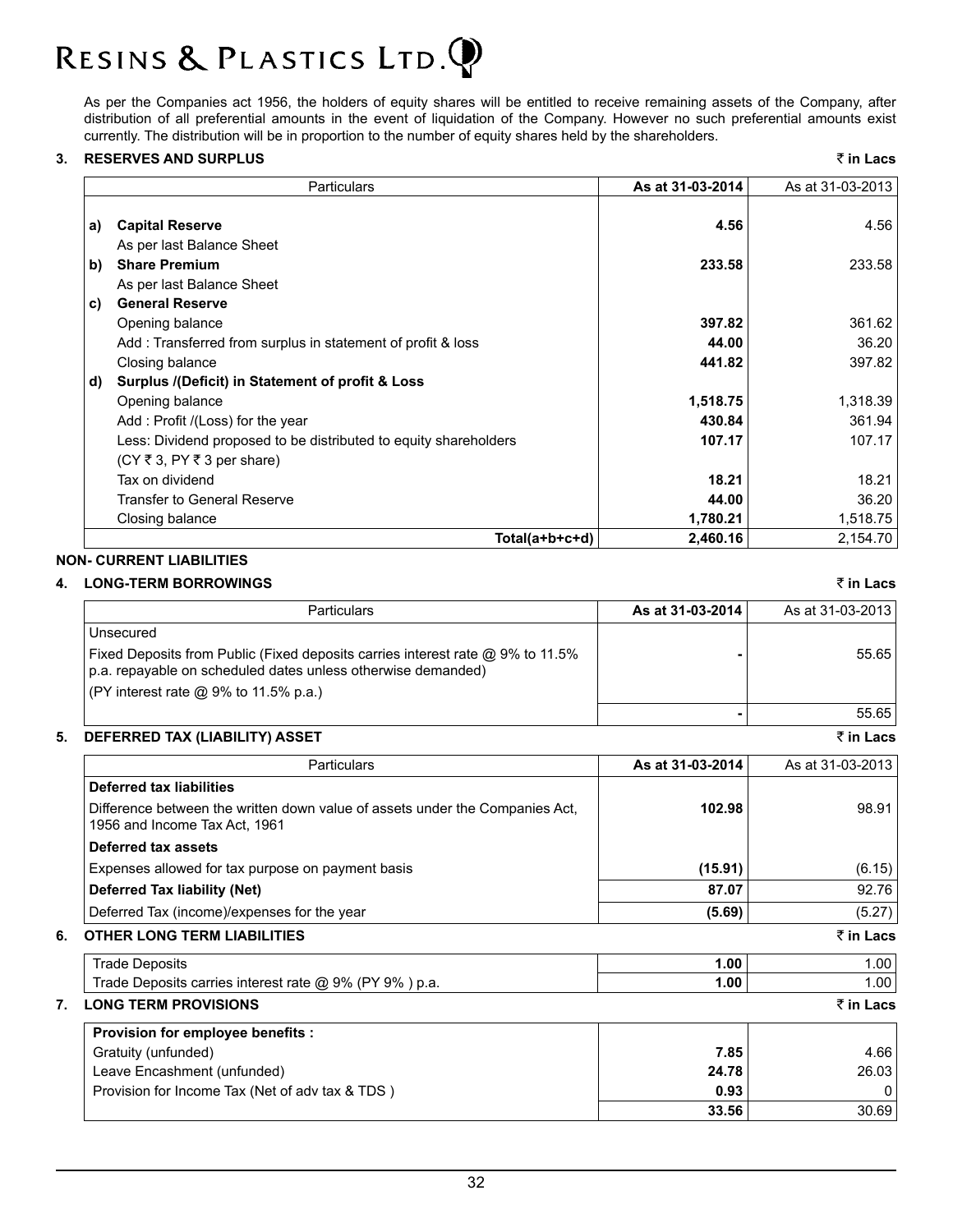### **CURRENT LIABILITIES** ` **in Lacs**

|     | Particulars                                                                                                                                                     | As at 31-03-2014 | As at 31-03-2013 |
|-----|-----------------------------------------------------------------------------------------------------------------------------------------------------------------|------------------|------------------|
| 8.  | <b>SHORT- TERM BORROWINGS</b>                                                                                                                                   |                  |                  |
|     | <b>Secured</b>                                                                                                                                                  |                  |                  |
|     | Cash Credit - HDFC                                                                                                                                              |                  | 31.32            |
|     | Against Security by way of hypothecation of raw materials and finished goods stock,<br>trade receivables and mortgage of company's movable & immovable property |                  |                  |
|     | Default in terms of repayment of principal and interest - NIL<br>Ш.                                                                                             |                  |                  |
|     | <b>Unsecured</b>                                                                                                                                                |                  |                  |
|     | Fixed Deposits from Public (Fixed deposits carries interest rate @ 9% to 11.5%<br>p.a. repayable on scheduled dates unless otherwise demanded)                  | 52.65            | 6.85             |
|     | (PY interest rate @ 9% to 11.5% p.a.)                                                                                                                           | 52.65            | 38.17            |
| 9.  | <b>TRADE PAYABLES</b>                                                                                                                                           |                  |                  |
|     | Trade Payables (Refer note 27.2)                                                                                                                                | 1,137.17         | 1,015.92         |
| 10. | <b>OTHER CURRENT LIABILITIES</b>                                                                                                                                |                  |                  |
|     | <b>Investor Education and Protection Fund:</b><br>a)                                                                                                            |                  |                  |
|     | <b>Unclaimed Dividend</b>                                                                                                                                       | 7.75             | 6.41             |
|     | Other payables :<br>b)                                                                                                                                          |                  |                  |
|     | <b>Statutory Remittances:</b>                                                                                                                                   |                  |                  |
|     | Payable towards Central Sales Tax and VAT                                                                                                                       | 33.13            | 21.13            |
|     | Payable towards TDS under Income tax                                                                                                                            | 7.48             | 6.35             |
|     | Payable towards Excise                                                                                                                                          | 4.90             |                  |
|     | Excise Duty on Plants' stock                                                                                                                                    | 32.29            | 33.01            |
|     | <b>Provision for Bonus</b>                                                                                                                                      | 14.82            | 13.87            |
|     | Payable to Bank towards unamortised premium on forward exchange contracts                                                                                       | 0.69             |                  |
|     | Payable to Employee                                                                                                                                             | 26.87            | 24.76            |
|     | <b>Advances from Debtors</b>                                                                                                                                    | 8.29             | 8.89             |
|     |                                                                                                                                                                 | 136.21           | 114.42           |
| 11. | <b>SHORT TERM PROVISIONS</b>                                                                                                                                    |                  |                  |
|     | Proposed equity dividend                                                                                                                                        | 107.17           | 107.17           |
|     | Provision for income tax on proposed dividend                                                                                                                   | 18.21            | 18.21            |
|     | Provision for taxation (Net of advance tax)                                                                                                                     |                  | 15.80            |
|     | Leave Encashment (unfunded)                                                                                                                                     | 13.11            | 9.99             |
|     | Retirement Benefit Laibility- Gratuity (AS15) Funded                                                                                                            | 3.30             | 6.04             |
|     |                                                                                                                                                                 | 141.80           | 157.21           |

### **Note 12A. TANGIBLE FIXED ASSETS** ` **in Lacs**

|     |                                    | Gross Block   |               |                          |                | Depreciation |                               |           |                | Net block  |                          |
|-----|------------------------------------|---------------|---------------|--------------------------|----------------|--------------|-------------------------------|-----------|----------------|------------|--------------------------|
| Sr  | Particulars                        | Balance       |               |                          | <b>Balance</b> | As at        | For                           | Deduction | Total as on    | As at      | As at                    |
| No. |                                    | as at         | Additions     | Disposals                | as at          | 01-04-2013   | the                           | for the   | 31-03-2014     | 31-03-2014 | 31-03-2013               |
|     |                                    | 01-04-2013    |               |                          | 31-03-2014     |              | vear                          | year      |                |            |                          |
| a   | Land-leasehold                     | 49.34         |               |                          | 49.34          | 9.71         | 0.55                          |           | 10.26          | 39.08      | 39.63                    |
| b   | Buildings - own use                | 459.81        | 23.29         | $\overline{\phantom{0}}$ | 483.10         | 227.69       | 10.01                         |           | 237.70         | 245.40     | 232.12                   |
|     | <b>Owned Assets:</b>               |               |               |                          |                |              |                               |           |                |            |                          |
| c   | Plant and Equipment                | 582.94        | 39.25         | 27.58                    | 594.62         | 420.88       | 20.10                         | 25.79     | 415.18         | 179.43     | 162.06                   |
| d   | <b>Furniture and Fixtures</b>      | 39.20         | 0.45          | 7.59                     | 32.07          | 35.73        | 0.43                          | 7.21      | 28.95          | 3.12       | 3.47                     |
| e   | Vehicles                           | 75.34         |               | 0.17                     | 75.18          | 18.47        | 7.12                          | 0.17      | 25.42          | 49.75      | 56.87                    |
|     | Office equipment                   | 35.96         | 14.18         | 4.82                     | 45.32          | 23.41        | 2.03                          | 4.00      | 21.44          | 23.88      | 12.56                    |
| g   | Others (specify nature)            |               |               |                          |                |              |                               |           |                |            |                          |
|     | Research & Development building    | 11.11         |               |                          | 11.11          | 10.30        | 0.08                          |           | 10.38          | 0.73       | 0.81                     |
|     | Research & Development quipments   | 54.28         | 1.76          | 0.02                     | 56.01          | 39.34        | 1.24                          | 0.02      | 40.56          | 15.46      | 14.94                    |
|     | <b>Total</b>                       | 1.307.98      | 78.93         | 40.17                    | 1.346.74       | 785.52       | 41.56                         | 37.19     | 789.89         | 556.85     | 522.46                   |
|     | Note 12B. INTANGIBLE FIXED ASSETS  |               |               |                          |                |              |                               |           |                |            |                          |
|     | $\sim$ $\sim$ $\sim$ $\sim$ $\sim$ | $\sim$ $\sim$ | $\sim$ $\sim$ |                          | .              | $\sqrt{2}$   | $\sim$ $\sim$ $\cdot$ $\cdot$ |           | $\overline{1}$ | - -- 1     | $\overline{\phantom{a}}$ |

| Computer software | $\angle 1.42$ <sup>1</sup> | 2.99 | 24.41 | 14.32      | 0.01<br>2.64 | 16.96 | - --<br>7.45                     | - -<br>. |
|-------------------|----------------------------|------|-------|------------|--------------|-------|----------------------------------|----------|
| <b>Total</b>      | $\angle 1.42$              | 2.99 | 24.41 | 4.32<br>14 | 2.64<br>____ | 16.96 | - --<br>л.<br>. . <del>.</del> . | .        |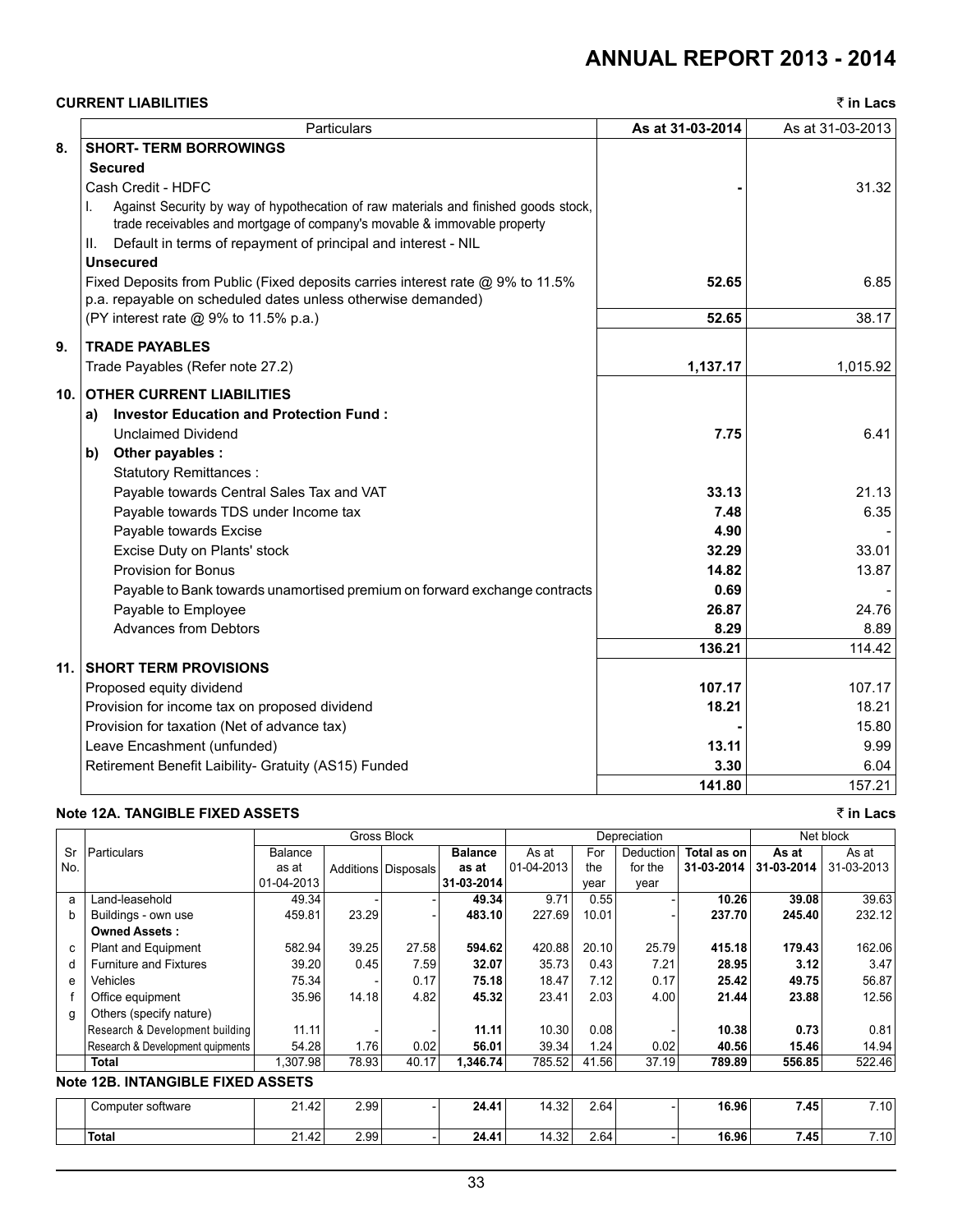### **Note 12A. TANGIBLE FIXED ASSETS (Cont.)** ` **in Lacs**

|     |                                                             |            | Gross Block        |                     |                |            |       | Depreciation |                    |            | Net block        |
|-----|-------------------------------------------------------------|------------|--------------------|---------------------|----------------|------------|-------|--------------|--------------------|------------|------------------|
| Sr  | Particulars                                                 | Balance    |                    |                     | <b>Balance</b> | As at      | For   | Deduction    | <b>Total as on</b> | As at      | As at            |
| No. |                                                             | as at      |                    | Additions Disposals | as at          | 01-04-2012 | the   | for the      | 31-03-2013         | 31-03-2013 | 31-03-2012       |
|     |                                                             | 01-04-2012 |                    |                     | 31-03-2013     |            | vear  | year         |                    |            |                  |
| a   | Land-leasehold                                              | 49.34      |                    |                     | 49.34          | 9.16       | 0.55  |              | 9.71               | 39.63      | 40.18            |
| b   | Buildings - own use                                         | 459.81     |                    |                     | 459.81         | 217.53     | 10.16 |              | 227.69             | 232.12     | 242.28           |
|     | <b>Owned Assets:</b>                                        |            |                    |                     |                |            |       |              |                    |            |                  |
| c   | Plant and Equipment                                         | 562.87     | 20.07              |                     | 582.94         | 398.13     | 22.75 |              | 420.88             | 162.06     | 164.76           |
| d   | <b>Furniture and Fixtures</b>                               | 37.57      | 1.64               |                     | 39.20          | 34.67      | 1.06  |              | 35.73              | 3.47       | 2.89             |
| e   | Vehicles                                                    | 71.49      | 8.01               | 4.16                | 75.34          | 14.73      | 6.51  | 2.77         | 18.47              | 56.87      | 56.76            |
| f   | Office equipment                                            | 35.52      | 0.44               |                     | 35.96          | 21.62      | 1.79  |              | 23.41              | 12.56      | 13.90            |
| q   | Others (specify nature)                                     |            |                    |                     |                |            |       |              |                    |            |                  |
|     | Research & Development building                             | 11.11      |                    |                     | 11.11          | 10.21      | 0.09  |              | 10.30              | 0.81       | 0.90             |
|     | Research & Development equipments                           | 46.22      | 8.05               |                     | 54.28          | 37.02      | 2.31  |              | 39.34              | 14.94      | 9.20             |
|     | <b>Total</b>                                                | 1,273.93   | 38.21              | 4.16                | 1,307.98       | 743.06     | 45.23 | 2.77         | 785.52             | 522.46     | 530.86           |
|     | Note 12B. INTANGIBLE FIXED ASSETS                           |            |                    |                     |                |            |       |              |                    |            |                  |
|     | Computer software                                           | 13.30      | 8.12               |                     | 21.42          | 12.41      | 1.90  |              | 14.32              | 7.10       | 0.89             |
|     | <b>Total</b>                                                | 13.30      | 8.12               |                     | 21.42          | 12.41      | 1.90  |              | 14.32              | 7.10       | 0.89             |
|     | <b>NON CURRENT ASSETS</b>                                   |            |                    |                     |                |            |       |              |                    |            | ₹ in Lacs        |
|     |                                                             |            | <b>Particulars</b> |                     |                |            |       |              | As at 31-03-2014   |            | As at 31-03-2013 |
| 13. | <b>NON-CURRENT INVESTMENTS</b>                              |            |                    |                     |                |            |       |              |                    |            |                  |
|     | <b>Trade Investment</b>                                     |            |                    |                     |                |            |       |              |                    |            |                  |
|     | 210 Shares of ₹10 each of Bharuch Enviro Infrastructure Ltd |            |                    |                     |                |            |       |              |                    |            |                  |
|     | Unquoted, (PY 210 shares)                                   |            |                    |                     |                |            |       |              | 0.02               |            | 0.02             |
|     |                                                             |            |                    |                     |                |            |       |              | 0.02               |            | 0.02             |
| 14. | <b>LONG TERM LOANS AND ADVANCES</b>                         |            |                    |                     |                |            |       |              |                    |            |                  |
|     | (Unsecured & Considered good)                               |            |                    |                     |                |            |       |              |                    |            |                  |
|     | <b>Sundry Deposits</b><br>a)                                |            |                    |                     |                |            |       |              | 13.30              |            | 12.50            |
|     | b)<br>Prepaid expenses                                      |            |                    |                     |                |            |       |              | 0.32               |            | 1.44             |
|     | Advance payment of income tax (Net of provision)<br>C)      |            |                    |                     |                |            |       |              |                    |            | 1.91             |
|     |                                                             |            |                    |                     |                |            |       |              | 13.62              |            | 15.85            |
| 15. | <b>OTHER NON CURRENT ASSETS</b>                             |            |                    |                     |                |            |       |              |                    |            |                  |
|     |                                                             |            |                    |                     |                |            |       |              |                    |            |                  |
|     |                                                             |            |                    |                     |                |            |       |              | ٠                  |            |                  |

### **CURRENT ASSETS** ` **in Lacs**

|      |                                                                                                   | Particulars |        | As at 31-03-2014 | As at 31-03-2013 |
|------|---------------------------------------------------------------------------------------------------|-------------|--------|------------------|------------------|
| 16.1 | <b>INVENTORIES</b> (As taken, valued & certified by Managing Director)                            |             |        |                  |                  |
|      | Raw Materials<br>(a)                                                                              |             |        | 413.81           | 360.98           |
|      | Work - in - Process *<br>(b)                                                                      | 129.57      | 42.90  |                  |                  |
|      | Finished Goods *<br>(C)                                                                           |             |        | 394.29           | 482.20           |
|      | (Includes finished goods in transit ₹4.79 lacs, PY ₹7.57 lacs)                                    |             |        |                  |                  |
|      | <b>Packing Materials</b><br>(d)                                                                   |             |        | 22.56            | 10.15            |
|      | Stores, Spares & Consumables<br>(e)                                                               | 1.48        | 1.80   |                  |                  |
|      | (f)<br>Fuels                                                                                      | 11.99       | 3.91   |                  |                  |
|      | (At cost or market value whichever is lower)                                                      |             |        |                  |                  |
|      | * Company deals in single product viz synthetic resins                                            | 973.72      | 901.94 |                  |                  |
| 17.  | <b>TRADE RECEIVEBLES</b>                                                                          |             |        |                  |                  |
|      | Unsecured & Considered good                                                                       |             |        |                  |                  |
|      | - Over due for more than six months                                                               |             |        | 19.94            | 31.08            |
|      | - Other Debts                                                                                     |             |        | 2,581.65         | 2,320.40         |
|      | Trade receivables includes debt due from companies controlled by Directors/Relatives of Directors |             |        |                  |                  |
|      | Name of the Company                                                                               | СY          | PY     |                  |                  |
|      | M/s. Asian Paints Ltd.                                                                            | 183.89      | 291.20 |                  |                  |
|      |                                                                                                   | 183.89      | 291.20 | 2,601.60         | 2,351.48         |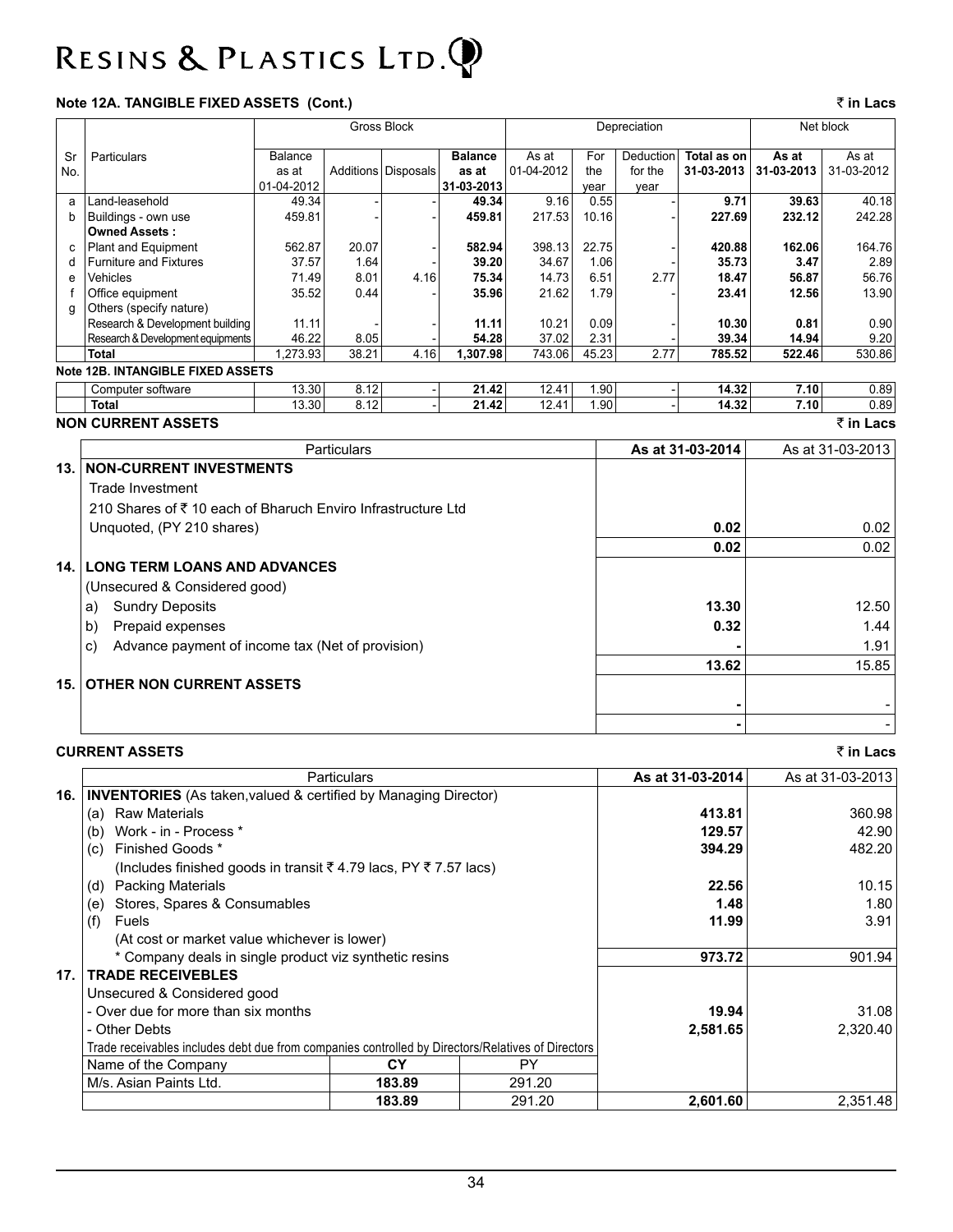|    |                                                                                                       |                  | ₹ in Lacs        |
|----|-------------------------------------------------------------------------------------------------------|------------------|------------------|
|    | Particulars                                                                                           | As at 31-03-2014 | As at 31-03-2013 |
|    | <b>CASH AND BANK BALANCES</b>                                                                         |                  |                  |
|    | A) Cash and Cash Equivalents                                                                          |                  |                  |
|    | (a) Cash on hand                                                                                      | 0.83             | 1.07             |
|    | (b) Balance with banks                                                                                |                  |                  |
|    | <b>Current Account</b>                                                                                | 4.58             | 33.56            |
|    | Cash Credit Account #                                                                                 | 86.53            |                  |
|    | Deposit with bank with maturity less than 3 months                                                    | 1.05             | 5.47             |
| B) | <b>Other bank balances</b>                                                                            |                  |                  |
|    | Deposits with Banks with maturity more than 3 months<br>i)<br>but less than 12 months                 | 4.18             | 7.97             |
|    | Unpaid Dividend Account - In earmarked accounts ##<br>ii)                                             | 7.75             | 6.41             |
|    |                                                                                                       | 104.93           | 54.48            |
|    | # Secured by hypothecation of inventories and trade receivable and carries interest rate @ 12.25% p.a |                  |                  |
|    | ## The Company can utilise these balances only towards settlement of unclaimed dividend.              |                  |                  |
|    | <b>SHORT TERM LOANS AND ADVANCES</b>                                                                  |                  |                  |
|    | (Unsecured & considered good)                                                                         |                  |                  |
|    | Advances/Claim recoverable in cash or kind                                                            |                  |                  |
|    | a) Advances to vendors                                                                                | 19.75            | 22.38            |
|    | b) Prepaid expenses                                                                                   | 6.16             | 7.55             |
| C) | <b>Balance with Government Authorities</b>                                                            |                  |                  |
|    | <b>Cenvat Credit Receivables</b><br>(i)                                                               | 33.09            | 30.72            |
|    | (ii) VAT Credit Receivables/Sales tax refundable                                                      | 59.49            | 70.55            |
|    | (iii) Service tax Credit Receivables                                                                  | 1.46             | 3.21             |
|    | d) Advance payment of income tax (Net of provision)                                                   | 16.57            |                  |
|    | e) Loans/Advances to employees                                                                        | 1.48             | 0.08             |
|    |                                                                                                       | 138.02           | 134.50           |
|    | <b>OTHER CURRENT ASSETS</b>                                                                           |                  |                  |
|    | Unamortised premium on forward exchange contracts                                                     | 0.69             |                  |
|    | Income accrued but not due                                                                            | 3.80             | 1.21             |
|    |                                                                                                       | 4.49             | 1.21             |
|    | <b>REVENUE FROM OPERATIONS</b>                                                                        | Year 2013-2014   | Year 2012-2013   |
| a) | Sale of Synthetic Resins (net of returns)                                                             |                  |                  |
|    | - Home market                                                                                         | 13,065.77        | 12,119.41        |
|    | - Exports                                                                                             | 146.11           | 194.80           |
|    | - Traded goods                                                                                        |                  | 0.14             |
|    |                                                                                                       | 13,211.88        | 12,314.36        |
|    | Less: Discounts & rebate                                                                              | 273.96           | 240.02           |
|    |                                                                                                       | 12,937.92        | 12,074.34        |
| b) | Other operating revenues :                                                                            |                  |                  |
|    | Scrap sale                                                                                            | 6.52             | 4.94             |
|    |                                                                                                       | 12,944.44        | 12,079.28        |
|    |                                                                                                       |                  | 1,350.22         |
|    | Less: Excise Duty                                                                                     | 1,447.82         |                  |
|    | <b>Total</b>                                                                                          | 11,496.62        | 10,729.07        |
|    | Note: Company deals in single product viz synthetic resins                                            |                  |                  |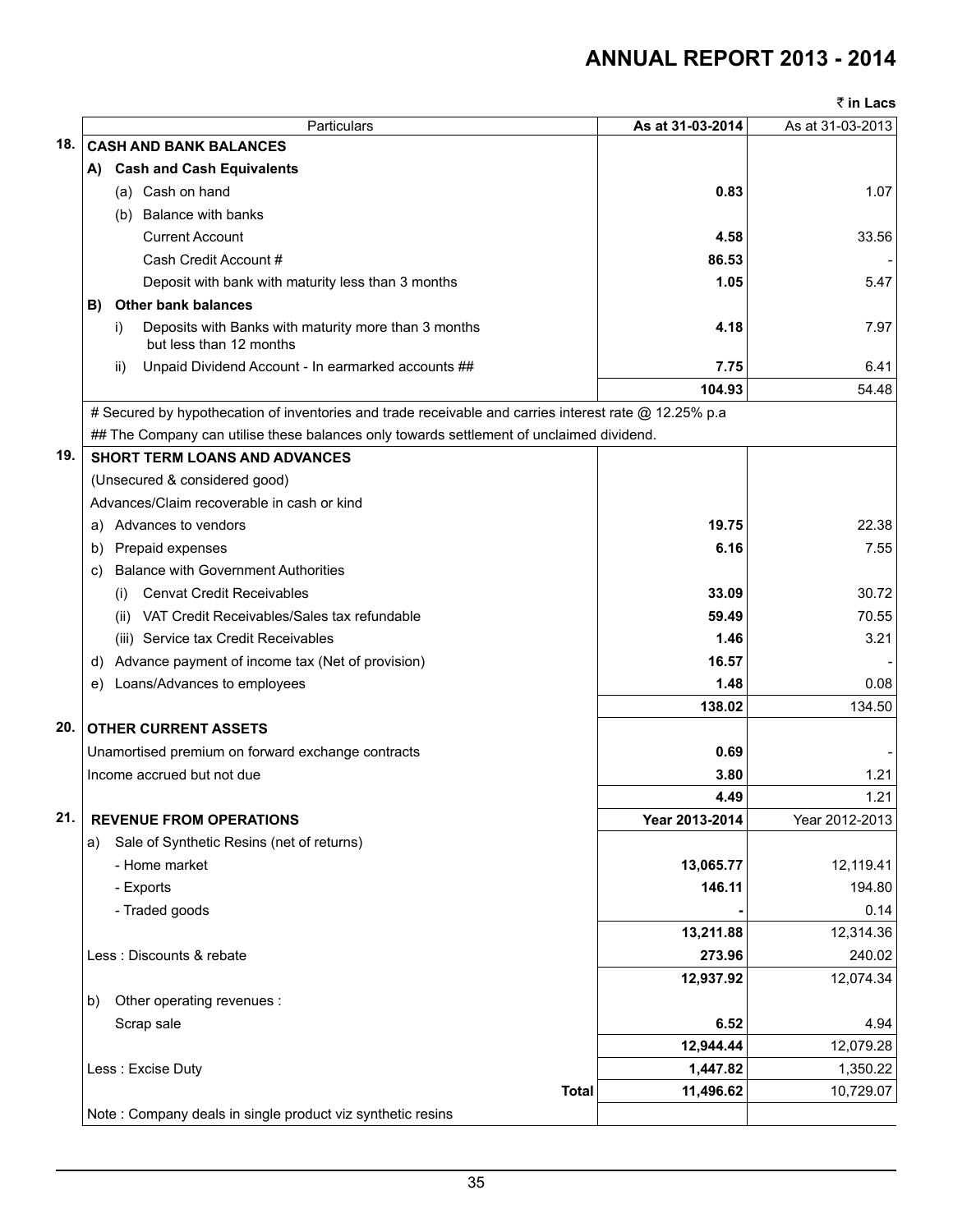|      | Particulars                                                                             | Year 2013-2014  | Year 2012-2013   |
|------|-----------------------------------------------------------------------------------------|-----------------|------------------|
| 22.  | <b>OTHER INCOME</b>                                                                     |                 |                  |
|      | Interest income<br>a)                                                                   | 6.55            | 2.54             |
|      | Dividend from non current investments (CY & PY ₹ 315/-)<br>b)                           | 0.00            | 0.00             |
|      | Other non operating income<br>C)                                                        | 6.09            | 3.75             |
|      |                                                                                         | 12.64           | 6.30             |
|      | 23.A COST OF MATERIAL CONSUMED                                                          |                 |                  |
|      | <b>Raw Materials Consumed</b>                                                           |                 |                  |
|      | <b>Opening Stock</b>                                                                    | 360.98          | 415.51           |
|      | Add: Purchases (net of discounts/sale of materials)                                     | 9,164.47        | 8,561.65         |
|      |                                                                                         | 9,525.46        | 8,977.16         |
|      | Less: Closing stock                                                                     | 413.81          | 360.98           |
|      | (Refer note no 27.5 for major consumption items)                                        | 9,111.65        | 8,616.17         |
|      | <b>Packing Material Consumed</b>                                                        |                 |                  |
|      | <b>Opening Stock</b><br>Add: Purchases                                                  | 10.15<br>283.37 | 6.09             |
|      |                                                                                         |                 | 266.83<br>272.92 |
|      |                                                                                         | 293.52<br>22.56 | 10.15            |
|      | Less: Closing stock                                                                     | 270.96          | 262.77           |
|      | TOTAL COST OF MATERIALS CONSUMED                                                        | 9,382.61        | 8,878.94         |
|      |                                                                                         |                 |                  |
| 23.B | CHANGES IN INVENTORIES OF FINISHED GOODS, WORK-IN-PROGRESS<br><b>AND STOCK-IN-TRADE</b> |                 |                  |
|      | Stock at the end of the year:                                                           |                 |                  |
|      | Finished goods                                                                          | 394.29          | 482.20           |
|      | Work-in-progress                                                                        | 129.57          | 42.90            |
|      | Stock-in-trade                                                                          |                 |                  |
|      | <b>Total</b>                                                                            | 523.87          | 525.10           |
|      | Stock at the beginning of the year:                                                     |                 |                  |
|      | Finished goods<br>Work-in-progress                                                      | 482.20<br>42.90 | 407.59<br>82.98  |
|      | Stock-in-trade                                                                          |                 | 0.40             |
|      | <b>Total</b>                                                                            | 525.10          | 490.97           |
|      | Changes in inventories                                                                  | 1.23            | (34.13)          |
|      | Increase/(Decrease) in Excise duty on finished goods                                    | (0.72)          | 0.61             |
|      | Changes in Inventories of Finished Goods, Work-in-progress and Stock-in-Trade           | 0.52            | (33.52)          |
|      |                                                                                         |                 |                  |
| 24.  | <b>EMPLOYEE BENEFITS EXPENSES</b>                                                       |                 |                  |
|      | Salaries, Wages & Allowances                                                            | 393.67          | 359.79           |
|      | Contribution to Provident and other funds (refer note 28.1)                             | 43.02           | 42.64            |
|      | <b>Staff Welfare Expenses</b>                                                           | 49.89           | 44.56<br>451.09  |
|      |                                                                                         | 486.58          |                  |
| 25.  | <b>FINANCE COST</b><br><b>Interest Expense</b>                                          | 13.57           | 16.07            |
|      | Borrowing cost-Bank processing fees                                                     |                 | 1.72             |
|      | Borrowing cost-Foreign currency loan                                                    |                 | 0.82             |
|      | Net loss on foreign currency transactions and translation                               |                 | 6.18             |
|      |                                                                                         | 13.57           | 24.79            |
| 26.  | <b>OTHER EXPENSES</b>                                                                   |                 |                  |
|      | Power and Fuel                                                                          | 236.73          | 231.90           |
|      | Consumption of stores & spare parts                                                     | 39.42           | 33.78            |
|      | Repairs - Plant & Machinery                                                             | 27.95           | 17.44            |
|      | - Building                                                                              | 54.77           | 11.32            |
|      | - Others                                                                                | 13.47           | 18.80            |
|      | Rent                                                                                    | 2.93            | 3.05             |
|      | Rates and taxes                                                                         | 29.90           | 31.74            |
|      | Insurance                                                                               | 6.73            | 3.53             |
|      | Freight on sales                                                                        | 180.80          | 163.50           |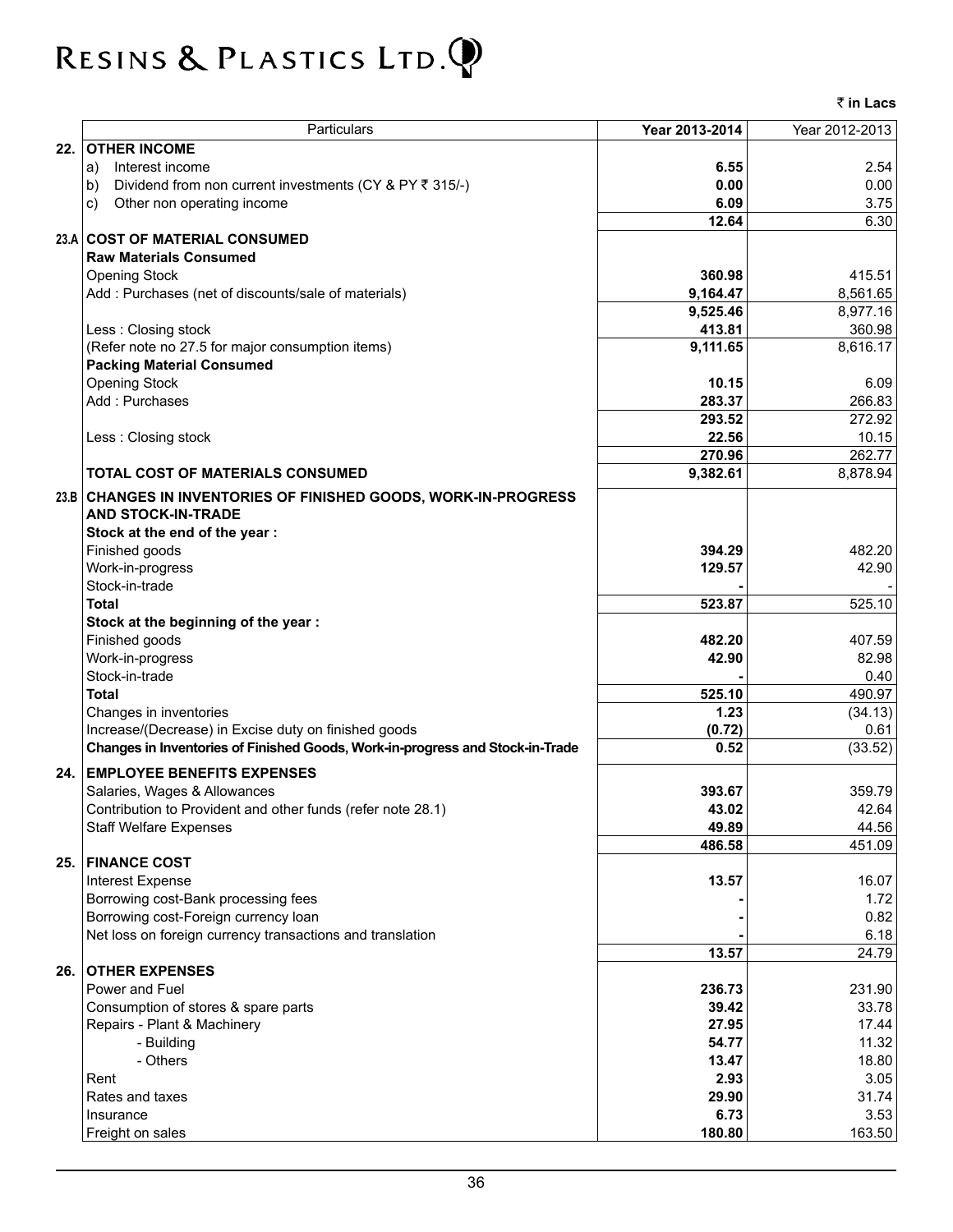` **in Lacs**

| <b>Particulars</b>                                                               | Year 2013-2014 | Year 2012-2013 |
|----------------------------------------------------------------------------------|----------------|----------------|
| Directors' meeting fees                                                          | 4.40           | 2.25           |
| Cash discount                                                                    | 52.67          | 53.50          |
| Security                                                                         | 24.43          | 21.28          |
| Legal & professional fees                                                        | 24.12          | 28.06          |
| Commission on sales                                                              | 83.01          | 77.83          |
| Premium on forward exchange contract amortized                                   | 4.83           |                |
| <b>Payment to Auditor as:</b>                                                    |                |                |
| Auditor<br>a)                                                                    | 2.20           | 2.20           |
| For taxation matters<br>b)                                                       | 0.60           | 0.60           |
| For company law matters<br>C)                                                    | 0.28           | 0.18           |
| For reimbursement of expenses<br>d)                                              | 0.13           | 0.13           |
| Net loss on foreign currency transactions & translation (other than cosidered as | 28.60          | 10.08          |
| finance cost)                                                                    |                |                |
| Bad debts written off                                                            | 6.56           | 6.73           |
| Loss on sale of fixed assets                                                     | 0.01           | 0.64           |
| Miscellaneous expenses                                                           | 143.58         | 126.75         |
| Prior period items (net):                                                        |                |                |
| -Penalty on Entry tax on LDO of previous year & other                            | 1.08           | 0.98           |
| -Short provision of MH VAT                                                       | 1.03           | 0.03           |
| Prior period income :-                                                           |                |                |
| -Excess GST W/back (FY 07-08)                                                    |                | (0.06)         |
|                                                                                  | 970.23         | 846.25         |

### **Note No 27. Additional information to the financial statements**

### **27.1 Contingent liabilities and commitments (to the extent not provided for)** ` **in Lacs**

|    | <b>Particulars</b>                                                        | As at 31-03-2014 | As at 31-03-2013 |
|----|---------------------------------------------------------------------------|------------------|------------------|
|    | <b>Contingent Liabilities</b>                                             |                  |                  |
| a) | Income Tax demands disputed / in appeals                                  | 0.92             | 0.51             |
| b) | Gujarat Entry tax on LDO demands disputed in appeals                      |                  | 1.89             |
| C) | Letters of Credit and bank Guarantee issued by bank and outstanding as on | 34.18            | 67.40            |
|    | 31st March, 2014                                                          |                  |                  |

### **27.2 Disclosure under Section 22 of the Micro, Small and Medium Enterprises Development Act, 2006**

| Principal amount remaining unpaid to any supplier as at the end o<br><b>1 of the accounting</b> | . . |
|-------------------------------------------------------------------------------------------------|-----|
| vear                                                                                            |     |

There are no Micro and Small Enterprises, to whom the Company owes dues, which are outstanding for more than 45 days as at 31st March, 2014. This information as required to be disclosed under the Micro, Small and Medium Enterprises Development Act, 2006 has been determined to the extent such parties have been identified on the basis of information available with the Company.

### **27.3 Details on derivatives instruments and unhedged foreign currency exposures**

#### I) **Outstanding forward exchange contracts entered into by the Company as on 31st March, 2014**

| Particulars of forward contract | As at 31-03-2014 | As at 31-03-2013 |
|---------------------------------|------------------|------------------|
| Toward import payments          |                  |                  |
| In USD                          | 221,883          |                  |
| । ₹ in lacs                     | 132.94           |                  |
| l No of Contracts               | 5                |                  |

II) The foreign currency exposures that have not been hedged by a derivative instrument or otherwise are given below :

| Particulars   | As at 31-03-2014 | As at 31-03-2013 |
|---------------|------------------|------------------|
| In USD        |                  |                  |
| Receivables   |                  | 52,100           |
| Payables      | 261,763          | 204,456          |
| $ $ ₹ in lacs |                  |                  |
| Receivables   |                  | 27.75            |
| Payables      | 156.84           | 113.11           |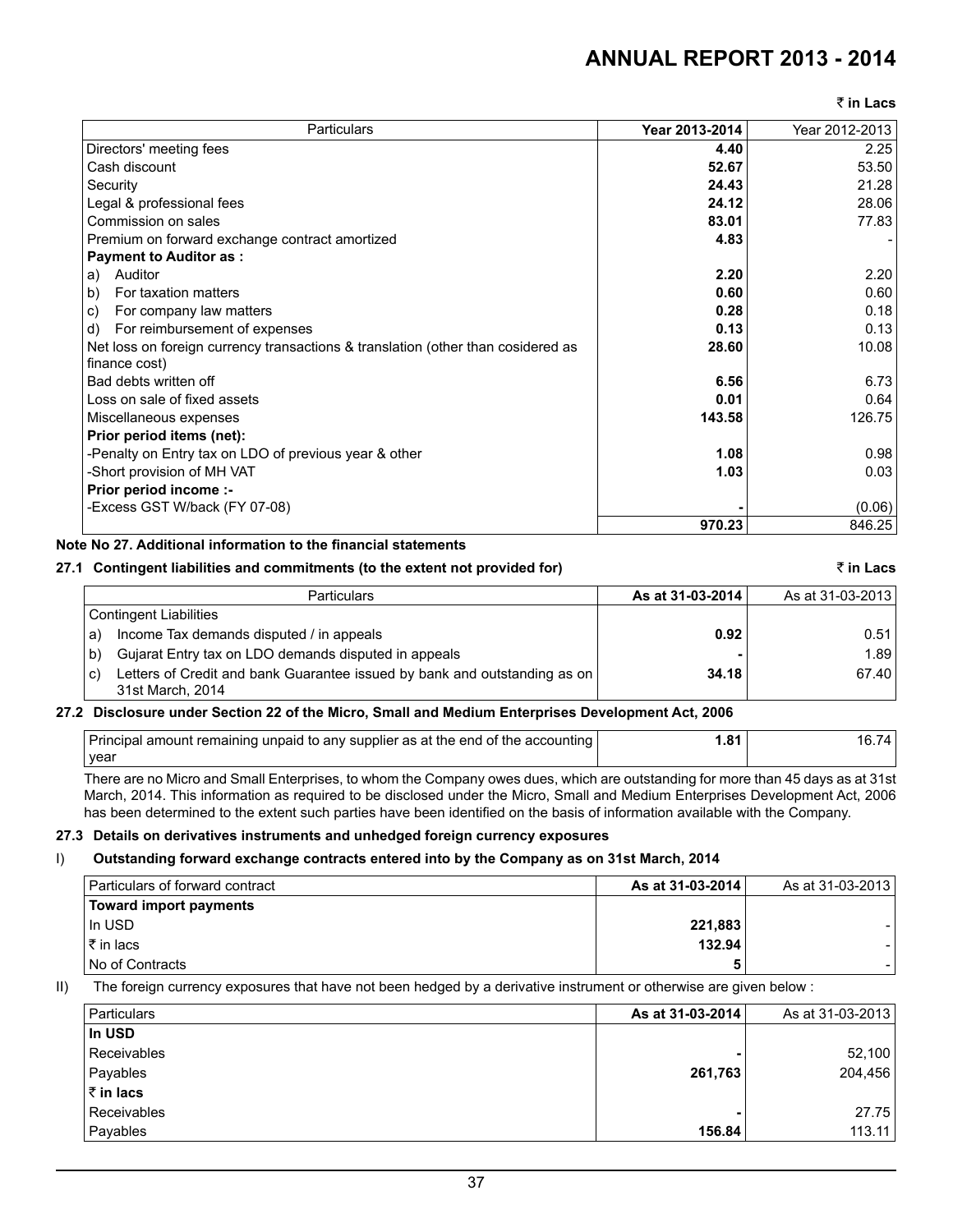### **27.4 Value of imports calculated on CIF basis** ` **in Lacs**

| Particulars                             | As at 31-03-2014 | As at 31-03-2013  |
|-----------------------------------------|------------------|-------------------|
| Raw Materials                           | 2,726.50         | 2,362.95          |
| 27.5 Details of major consumption items |                  | $\bar{z}$ in Lacs |
| Name of the item                        | As at 31-03-2014 | As at 31-03-2013  |
| Dimer Acid                              | 1,330.53         | 984.06            |
| Xylene fresh                            | 1.191.48         | 1,290.17          |
| Other                                   | 6,589.64         | 6,341.95          |

### **Total 9,111.65** 8,616.18

### **27.6 Finished goods** ` **in Lacs**

| Particulars              |             | As at 31-03-2014 |               |             | As at 31-03-2013 |               |
|--------------------------|-------------|------------------|---------------|-------------|------------------|---------------|
|                          | Sales (net) | Closing stock    | Opening stock | Sales (net) | Closing stock    | Opening stock |
| <b>Synthethic resins</b> | 11.490.09   | 394.29           | 482.20        | 10.724.12   | 482.20           | 407.59        |

### **27.7 Work in progress - closing stock** ` **in Lacs**

| ٦Ι٢        | ulars  | $-03-2014$<br>.<br>^^ ^*<br>- 12 | 0010<br>$\sim$<br>n+<br>As<br>я<br>$1.3 - 7$<br>כו ש |
|------------|--------|----------------------------------|------------------------------------------------------|
| Svnthethic | resins | 170<br>--<br>149.91              | ഹ<br>ຯ∠.ອບ                                           |

### **27.8 Details of consumption of imported and indigenous items** ` **in Lacs**

| <b>Particulars</b>           | As at 31-03-2014     |        |                      | As at 31-03-2013 |
|------------------------------|----------------------|--------|----------------------|------------------|
|                              | $\bar{\tau}$ in lacs | %      | $\bar{\tau}$ in lacs | %                |
| Raw Materials:               |                      |        |                      |                  |
| Imported                     | 2,989.68             | 32.81  | 2,715.47             | 31.52            |
| Indigenous                   | 6,121.96             | 67.19  | 5,900.71             | 68.48            |
| <b>Total</b>                 | 9,111.65             | 100.00 | 8,616.18             | 100.00           |
| Stores spares & components : |                      |        |                      |                  |
| Imported                     |                      |        |                      |                  |
| Indigenous                   | 39.42                | 100.00 | 33.78                | 100.00           |
| Total                        | 39.42                | 100.00 | 33.78                | 100.00           |

The Company has imported raw materials on Advance Licenses obtained against exports and availed custom duty exemption of ₹17.39 Lacs (PY ₹ 19.05 Lacs) by way of export incentives

### **27.9 Earning in foreign exchange** ` **in Lacs**

| Particulars          | As at 31-03-2014 | As at 31-03-2013 |
|----------------------|------------------|------------------|
| FOB value of exports | 132.02           | 174.75           |

### **Note no 28. Disclosures under Accounting Standards** ` **in Lacs**

### **28. Employee benefit plans Defined benefit plan I) Gratuity (Funded) :** The following table sets out the status of the Gratuity Plan as required under AS 15 (Revised) ` **in Lacs** Particulars **As at 31-03-2014** As at 31-03-2013 **1 Assumptions :** Discount Rate **8%** 8% Salary Escalation **4%** 4% **2 Table showing changes in present value of obligations :** Present value of obligations as at beginning of year **92.85** 98.59 Interest cost **7.43** 7.89 Current Service Cost **5.13** 5.04 Benefits Paid **(10.74)** (25.38) Actuarial (gain)/Loss on obligations **(3.75)** 6.70 Present value of obligations as at end of year **92.85 98.42** 98.42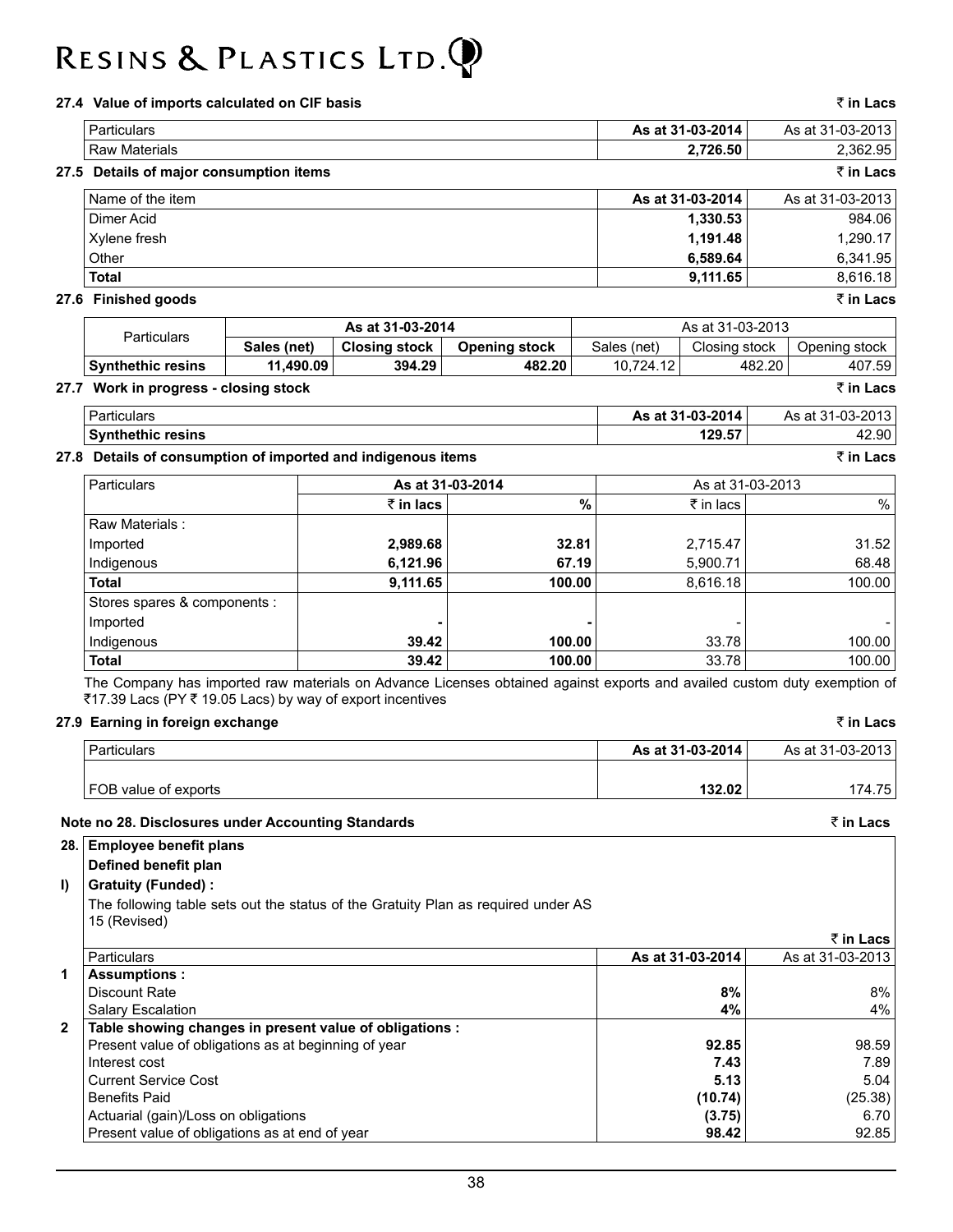**Note no 28. Disclosures under Accounting Standards** ` **in Lacs 3 Table showing changes in the fair value of plan assets :** Fair value of plan assets at beginning of year **102.41 102.41 102.41** Expected return on plan assets **7.87** 8.22 Contributions **11.17** 1.56 Benefits paid **(10.74)** (25.38) Actuarial Gain / (Loss) on Plan assets **NIL** NIL **NIL** NIL **NIL** Fair value of plan assets at the end of year **96.81 95.11 95.11 95.11 95.11 4 Table showing fair value of plan assets :** Fair value of plan assets at beginning of year **86.81** 102.41 Actual return on plan assets **7.87** 8.22 Contributions **11.17** 1.56 Benefits Paid **(10.74)** (25.38) Fair value of plan assets at the end of year **96.81 95.12 95.12 95.12 86.81** Funded status **(3.30)** (6.04) Excess of Actual over estimated return on plan assets **NIL NIL NIL NIL** (Actual rate of return = Estimated rate of return as ARD falls on 31st March) **5 Actuarial Gain/Loss recognized :** Actuarial gain/(Loss) for the year - Obligation **(3.74)** (6.70) Actuarial (gain)/Loss for the year - plan assets **NIL** NIL **NIL** NIL NIL NIL NIL Total (gain)/Loss for the year **3.74** 6.70 Actuarial (gain)/Loss recognized in the year **3.74 3.74 3.74 3.70 3.74 3.76 6 The amounts to be recognized in the balance sheet and statements of profit and loss :** Present value of obligations as at the end of year **98.42** 92.85 Fair value of plan assets as at the end of the year **95.12 95.12 95.12 95.12 86.81** Funded status **(3.30)** (6.04) Net Asset/(liability) recognized in balance sheet **(3.30)** (6.04) **7 Expenses Recognised in statement of Profit & loss :** Current Service cost **5.13** 5.04 Interest Cost **7.43** 7.89 Expected return on plan assets **(7.87)** (8.22) Net Actuarial (gain)/Loss recognised in the year **(3.74)** 6.70 Expenses recognised in statement of Profit & loss **8.43** 11.41 a In accordance with AS 15 Revised pertains to Defined Benefit Plan- Gratuity liability, the company has Credited  $\bar{z}$  2.73 lacs (PY ` 8.78 lacs-Credited) to the statement of Profit & Loss towards accrued liability based on actuarial valuation carried out as at the Balance Sheet date. b The liability towards compensated absences (annual value) for the year ended 31st March, 2014, based on acturial valuation carried out using the Projected Accrued Benefit Method amounting to  $\bar{\zeta}$  1.86 lacs (PY  $\bar{\zeta}$  8.06 lacs) has been recognised in the statement of Profit and Loss.  **II) Provident Fund :** a The company manages its provident fund assets and liabilities through its provident fund trust namely "Resins & Plastics Provident fund ". b The company contributed  $\bar{\tau}$  21.37 lacs (PY  $\bar{\tau}$  19.04 lacs) towards Resins & Plastics Provident fund trust during the year ended 31st March, 2014. **29. Related party transactons as required by AS-18 on Related Party Disclosure for year ended 31st March, 2014. I) Information of related parties** Description of relationship Name of the related parties **a) Key Management Personnel :** Managing Director **Mr. Gobind J. Lulla** Jt. Managing Director Mr. Rupen A. Choksi (w.e.f. 21/06/2013) **b) Promotors and their relatives having direct controls** Chairman Mr. Abhay A. Vakil ( w.e.f 04/09/2013) Non Executive Director **Mr. Ashwin S. Dani**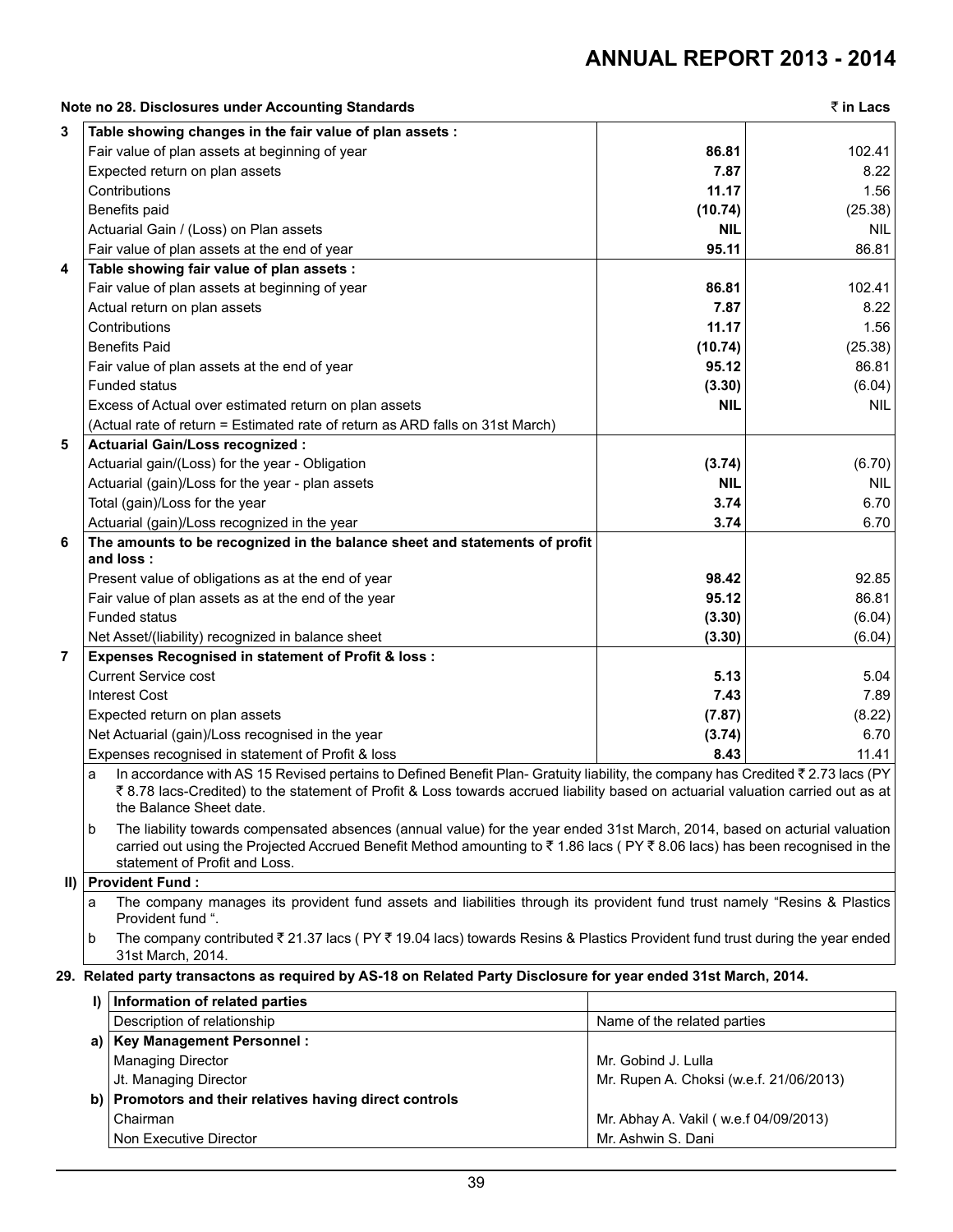| <b>Relatives of Key Management Personnel:</b><br>$c)$             | Mrs. Lata Lulla (wife of Mr. Gobind J. Lulla)   |
|-------------------------------------------------------------------|-------------------------------------------------|
| <b>Companies controlled by Directors / Relatives of Directors</b> |                                                 |
| Asian Paints Ltd.                                                 | Lyon Investment and Industries Pvt. Ltd.        |
| AR Intertect Design Pvt. Ltd.                                     | Murahar Investments and Trading Co. Ltd.        |
| Avinash Holding & Trading Co. Pvt. Ltd.                           | Navbharat Packaging Industries Ltd.             |
| Asteroids Trading and Investments Pvt. Ltd.                       | Nehal Trading and Investments Pvt. Ltd.         |
| Castle Investment and Industries Pyt. Ltd.                        | Parekh Plast India Ltd                          |
| Centaurus Trading and Investments Pvt. Ltd.                       | Pragati Chemicals Ltd.                          |
| Clear Mipak Packaging and Solutions Ltd.                          | Rayirth Holding and Trading Co. Pvt. Ltd.       |
| Coatings Specialities (India) Ltd.                                | Rrituh Holding & Trading Co Pvt Ltd.,           |
| Canes Venatici Trading Co. Pvt. Ltd.                              | Riash Realty Pvt Ltd.                           |
| Dani Finlease Ltd.                                                | Rangudyan Insurance Broking Services Ltd.       |
| Doli Trading and Investments Pvt. Ltd.                            | Ricinash Oil Mill Ltd.                          |
| Elcid Investments Ltd.                                            | Rupen Investment and Industries Pvt. Ltd.       |
| ELF Trading and Chemicals Mfg. Ltd.                               | Smiti Holding and Trading Co. Pvt. Ltd.         |
| Germinait Solutions Pvt. Ltd.                                     | S.C. Dani Research Foundation Pyt. Ltd.         |
| Geetanjali Trading & Investments Pvt. Ltd.                        | Sadavani Investments and Trading Co. Pvt. Ltd.  |
| Gujarat Organics Ltd.                                             | Sapan Investments Pvt. Ltd.                     |
| Hitech Plast Ltd.                                                 | Satyadharma Investments & Trading Co. Pvt. Ltd. |
| Haish Holding & Trading Co. Pvt. Ltd.                             | Sudhanva Investments and Trading Co. Pvt. Ltd.  |
| Hydra Trading Pvt. Ltd                                            | Suprasad Investments & Trading Co. Pvt. Ltd.    |
| ISIS Skills Development Pvt. Ltd.                                 | Suptaswar Investments and Trading Co. Ltd.      |
| ISIS Holding & Trading Co. Pvt. Ltd.                              | Suryakant Paint Accessories Pvt. Ltd.           |
| Jalaj Trading and Investments Pvt. Ltd.                           | Tru Trading and Investments Pvt. Ltd.           |
| Jaldhar Investments and Trading Co. Pvt. Ltd.                     | Unnati Trading and Investments Pvt. Ltd.        |
| Kalica Paper Industries Pvt. Ltd.                                 | Vijal Holding & Trading Co. Pvt. Ltd.           |
| Lambodar Investments & Trading Co. Ltd.                           | Vikatmey Containers Ltd.                        |

 **II) Details of related party transactions during the year ended 31st March, 2014 and outstanding balances as at 31st March, 2014 :**

| <b>Particulars</b>                               | Key<br><b>Management</b><br><b>Personnel</b> | <b>Relatives</b><br>of Key<br><b>Management</b><br><b>Personnel</b> | <b>Companies in which</b><br>Promotors/Directors/KMP and<br>their Relatives have control<br>/ can exercise significant<br>influence | <b>Directors</b> |
|--------------------------------------------------|----------------------------------------------|---------------------------------------------------------------------|-------------------------------------------------------------------------------------------------------------------------------------|------------------|
| <b>Purchase of goods:</b>                        |                                              |                                                                     |                                                                                                                                     |                  |
| M/s. Asian Paints Ltd.<br>a)                     |                                              |                                                                     | 326.08                                                                                                                              |                  |
|                                                  |                                              |                                                                     | (449.92)                                                                                                                            |                  |
| M/s. Pragati Chemicals Ltd.<br>b)                |                                              |                                                                     | 4.69                                                                                                                                |                  |
|                                                  |                                              |                                                                     | (54.46)                                                                                                                             |                  |
| M/s. Ricinash Oil Mill Ltd.<br>C)                |                                              |                                                                     | 54.00                                                                                                                               |                  |
|                                                  |                                              |                                                                     | (40.65)                                                                                                                             |                  |
| Sale of goods (raw materials & finished goods) : |                                              |                                                                     |                                                                                                                                     |                  |
| M/s. Asian Paints Ltd.<br>a)                     |                                              |                                                                     | 1,140.08                                                                                                                            |                  |
|                                                  |                                              |                                                                     | (1,315.32)                                                                                                                          |                  |
| M/s. Pragati Chemicals Ltd.<br>b)                |                                              |                                                                     |                                                                                                                                     |                  |
|                                                  |                                              |                                                                     | (0.46)                                                                                                                              |                  |
| M/s. Ricinash Oil Mill Ltd.<br>C)                |                                              |                                                                     | 0.77                                                                                                                                |                  |
|                                                  |                                              |                                                                     | (2.83)                                                                                                                              |                  |
|                                                  |                                              |                                                                     |                                                                                                                                     |                  |
| Remuneration paid to Managing Director           | 65.49                                        |                                                                     |                                                                                                                                     |                  |
|                                                  | (55.20)                                      |                                                                     |                                                                                                                                     |                  |
| Remuneration paid to Jt. Managing Director       | 24.16                                        |                                                                     |                                                                                                                                     |                  |
|                                                  | (20.57)                                      |                                                                     |                                                                                                                                     |                  |
| Directors' sitting fees                          |                                              |                                                                     |                                                                                                                                     | 4.40             |
|                                                  |                                              |                                                                     |                                                                                                                                     | (2.25)           |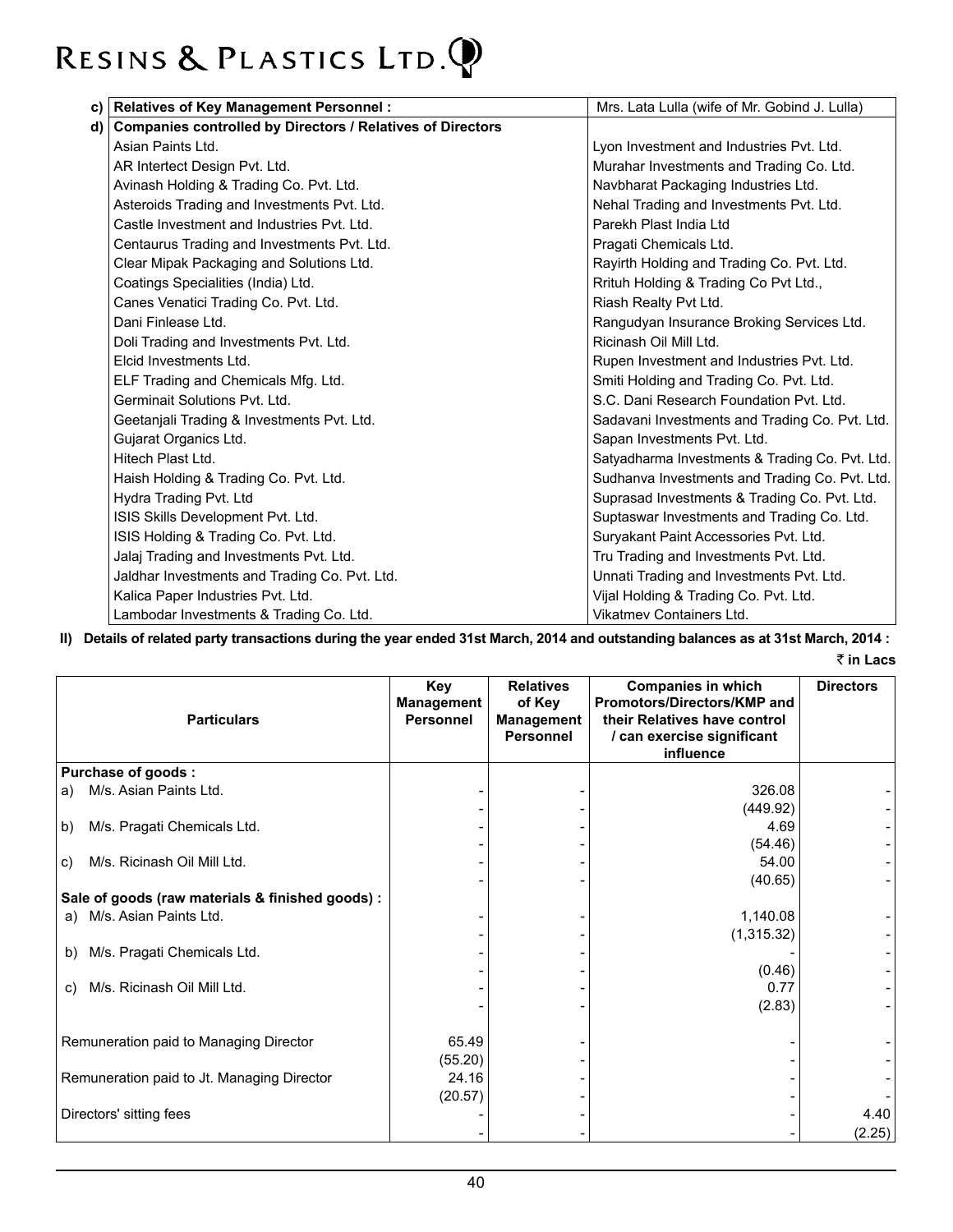| ₹ in Lacs                                   |                                                     |                                                              |                                                                                                                                     |                  |  |  |  |
|---------------------------------------------|-----------------------------------------------------|--------------------------------------------------------------|-------------------------------------------------------------------------------------------------------------------------------------|------------------|--|--|--|
| <b>Particulars</b>                          | <b>Key</b><br><b>Management</b><br><b>Personnel</b> | <b>Relatives</b><br>of Key<br>Management<br><b>Personnel</b> | <b>Companies in which</b><br>Promotors/Directors/KMP and<br>their Relatives have control<br>/ can exercise significant<br>influence | <b>Directors</b> |  |  |  |
| Leasing arrangements:                       |                                                     |                                                              |                                                                                                                                     |                  |  |  |  |
| Rent paid                                   |                                                     | 10.20                                                        | 0.21                                                                                                                                |                  |  |  |  |
|                                             |                                                     | (10.20)                                                      | (0.46)                                                                                                                              |                  |  |  |  |
| Rent received                               |                                                     |                                                              | 1.20                                                                                                                                |                  |  |  |  |
|                                             |                                                     |                                                              | (1.20)                                                                                                                              |                  |  |  |  |
| Interest paid on fixed deposits             | 0.41                                                | 0.18                                                         |                                                                                                                                     |                  |  |  |  |
|                                             | (0.58)                                              |                                                              |                                                                                                                                     |                  |  |  |  |
| Balances outstanding at the end of the year |                                                     |                                                              |                                                                                                                                     |                  |  |  |  |
| Trade Receivables                           |                                                     |                                                              | 183.89                                                                                                                              |                  |  |  |  |
|                                             |                                                     |                                                              | (387.28)                                                                                                                            |                  |  |  |  |
| Trade Payables                              |                                                     |                                                              | 14.94                                                                                                                               |                  |  |  |  |
|                                             |                                                     |                                                              | (58.56)                                                                                                                             |                  |  |  |  |
| <b>Fixed Deposits accepted</b>              | 4.00                                                |                                                              |                                                                                                                                     |                  |  |  |  |
|                                             | (4.00)                                              |                                                              |                                                                                                                                     |                  |  |  |  |

Note : Figures in bracket relates to the previous year

### **30. Earning per share**

| Particulars                                                                  | As at 31-03-2014 | As at 31-03-2013 |
|------------------------------------------------------------------------------|------------------|------------------|
| Profit after tax as per Profit and Loss account - $\bar{\tau}$ in lacs<br>a) | 430.84           | 361.94           |
| Weighted average number of equity shares outstanding<br>b)                   | 3.572.300        | 3.572.300        |
| Basic and diluted earning per share in rupees<br>C)                          | 12.06            | 10.13            |
| (Face value $\bar{\tau}$ 10/- per share)                                     |                  |                  |

### **31. Details of Research and Development expenditure recognised as expenses** ` **in Lacs**

|      | Particulars                                 | As at 31-03-2014 | As at 31-03-2013 |
|------|---------------------------------------------|------------------|------------------|
| a)   | <b>Revenue Expenditure</b>                  |                  |                  |
|      | Employee cost<br>a)                         | 27.10            | 17.89            |
|      | Depreciation on Equipments & building<br>b) | 1.32             | 2.40             |
|      | Materials consumed<br>$\mathbf{C}$          | 2.96             | 2.01             |
|      | Travelling expenses<br>d)                   | 1.04             | 0.90             |
|      | Other expenses<br>e)                        | 2.66             | 2.48             |
|      | Total                                       | 35.08            | 25.68            |
| b) l | <b>Capital Expenditure</b>                  |                  |                  |
|      | Equipments                                  | 1.76             | 8.05             |
|      | Total                                       | 1.76             | 8.05             |

### **32. Pursuant to the Accounting Standard 29 - Provisions, Contingent Liabilities and Contingent Assets, the disclosure relating to provisions made in the accounts for the year ended 31st March, 2014 is as follows:** ` **in Lacs**

| <b>Particulars</b>     | Prov. for Sales Tax dues |                  | Prov. for leave encashment |                  | Prov. for gratuity |                  |  |
|------------------------|--------------------------|------------------|----------------------------|------------------|--------------------|------------------|--|
|                        | As at 31-03-2014         | As at 31-03-2013 | As at 31-03-2014           | As at 31-03-2013 | As at 31-03-2014   | As at 31-03-2013 |  |
| Opening Balance        | 0.94                     | 0.94             | 36.03                      | 27.97            | 4.66               | 2.55             |  |
| Additions              |                          |                  | 9.10                       | 16.36            | 3.19               | 2.11             |  |
| Utilization            |                          |                  | 7.24                       | 8.30             |                    |                  |  |
| Reversals              | 0.94                     |                  |                            |                  |                    |                  |  |
| <b>Closing Balance</b> | 0.00                     | 0.94             | 37.89                      | 36.03            | 7.85               | 4.66             |  |

### **33. Previous year's figures**

Previous years/periods figures have been regrouped/reclassified wherever necessary to correspond with the current years classification/disclosure.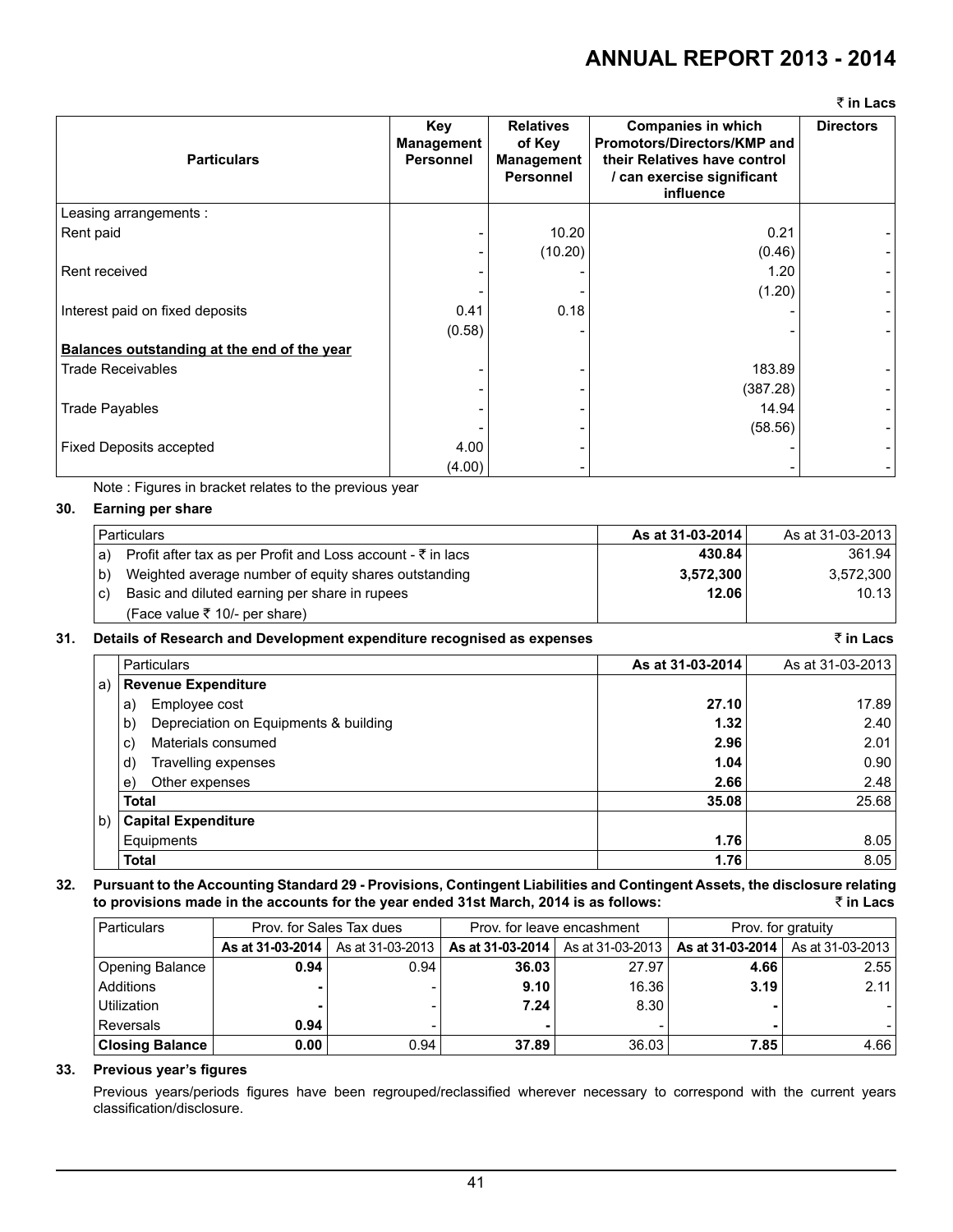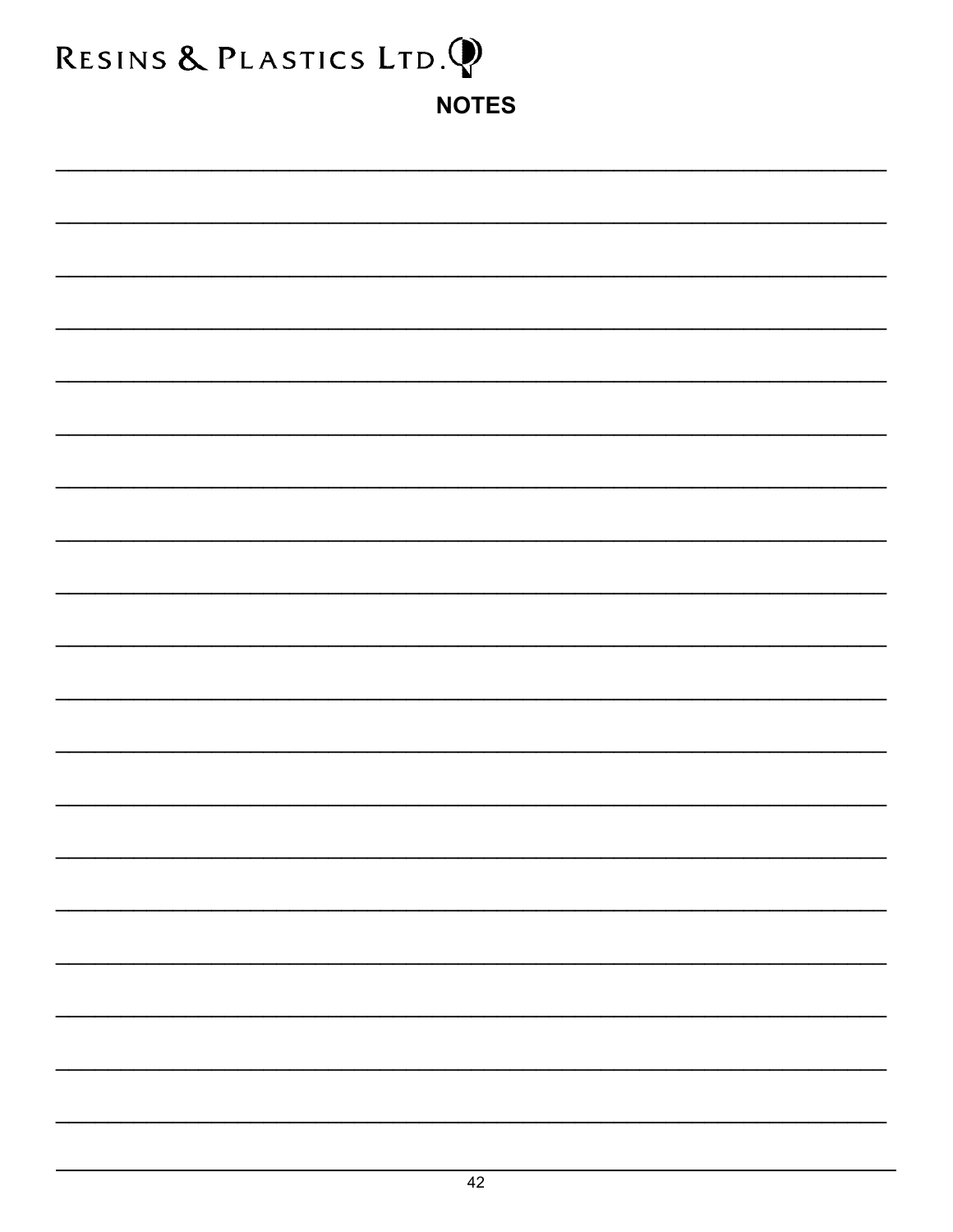| $\bigcirc$ resins & plastics limited |  |  |
|--------------------------------------|--|--|
|                                      |  |  |

(CIN:L25209MH1961PLC012223)

Registered Office: A-8 Marol Industrial Estate of MIDC, Cross Road B, Street No.5, Andheri (East),Mumbai 400093

Email : info@resplast.com, Website : www.resplast.com, Phone : 022-61987000, Fax : 022-61987099

|        |                        |                                                                            | <b>PROXY FORM</b>                                                                                                                                                                                               |     |                                      |
|--------|------------------------|----------------------------------------------------------------------------|-----------------------------------------------------------------------------------------------------------------------------------------------------------------------------------------------------------------|-----|--------------------------------------|
|        | Name of the Member(s)  |                                                                            |                                                                                                                                                                                                                 |     |                                      |
|        | Registered address:    |                                                                            |                                                                                                                                                                                                                 |     |                                      |
|        | Email Id:              |                                                                            |                                                                                                                                                                                                                 |     |                                      |
|        | Folio No. / Client ID: |                                                                            |                                                                                                                                                                                                                 |     |                                      |
| DP ID: |                        |                                                                            |                                                                                                                                                                                                                 |     |                                      |
|        |                        |                                                                            |                                                                                                                                                                                                                 |     |                                      |
| (1)    |                        |                                                                            |                                                                                                                                                                                                                 |     |                                      |
|        |                        |                                                                            |                                                                                                                                                                                                                 |     |                                      |
| (2)    |                        |                                                                            |                                                                                                                                                                                                                 |     |                                      |
|        |                        |                                                                            |                                                                                                                                                                                                                 |     |                                      |
| (3)    |                        |                                                                            |                                                                                                                                                                                                                 |     |                                      |
|        |                        |                                                                            |                                                                                                                                                                                                                 |     |                                      |
|        | <b>Resolution No.</b>  | respect of such resolutions as are indicated below:                        | 2014, at 11.00 am at MC Ghia Hall,2nd Floor, Bhogilal Hargovindas Building, 18/20 K Dubash Marg, Kala Ghoda, Mumbai 400001 and at any adjournment thereof in<br><b>Resolutions</b>                              | For | <b>Against</b>                       |
|        |                        | <b>Ordinary Business</b>                                                   |                                                                                                                                                                                                                 |     |                                      |
|        | -1                     | <b>Adoption of Accounts</b>                                                |                                                                                                                                                                                                                 |     |                                      |
|        | 2                      | Declaration of final dividend on equity shares                             |                                                                                                                                                                                                                 |     |                                      |
|        | 3                      |                                                                            | Re-appointment of Shri Abhay A. Vakil who retires by rotation and, being eligible, offers himself for re-appointment                                                                                            |     |                                      |
|        |                        | <b>Appointment of Statutory Auditors</b>                                   |                                                                                                                                                                                                                 |     |                                      |
|        |                        | <b>Special Business</b>                                                    |                                                                                                                                                                                                                 |     |                                      |
|        | 5                      | of the Companies Act, 2013                                                 | Appointment of Shri Bharat B. Chovatia as Independent Director as per Section 149, 152 and any other applicable provisions                                                                                      |     |                                      |
|        | 6                      | the Companies Act, 2013                                                    | Appointment of Shri Dhiren P. Mehta as Independent Director as per Section 149, 152 and any other applicable provisions of                                                                                      |     |                                      |
|        | 7                      | of the Companies Act, 2013                                                 | Appointment of Shri Chetan S. Thakkar as Independent Director as per Section 149, 152 and any other applicable provisions                                                                                       |     |                                      |
|        | 8                      | 196,197,203 and any other applicable provisions of the Companies Act, 2013 | Re-appointment of Shri Gobind J. Lulla as Managing Director for the period 01.10.2013 to 30.09.2016 as per Sections                                                                                             |     |                                      |
|        | 9                      | Appointment of Cost Auditor for the F.Y. 2014-15                           |                                                                                                                                                                                                                 |     |                                      |
|        |                        |                                                                            |                                                                                                                                                                                                                 |     | Affix<br>Re. 1/-<br>Revenue<br>Stamp |
|        |                        | Signature of first Proxy holder                                            | Signature of the Second proxy holder<br>Signature of third proxy holder                                                                                                                                         |     |                                      |
|        |                        | commencement of the Meeting.                                               | Note: This form of proxy in order to be effective should be duly completed and deposited at the Registered Office of the Company, not less than 48 hours before the                                             |     |                                      |
|        |                        |                                                                            | RESINS & PLASTICS LIMITED                                                                                                                                                                                       |     |                                      |
|        |                        |                                                                            | (CIN:L25209MH1961PLC012223)                                                                                                                                                                                     |     |                                      |
|        |                        |                                                                            | Registered Office: A-8 Marol Industrial Estate of MIDC, Cross Road B, Street No.5, Andheri (East), Mumbai 400093<br>Email: info@resplast.com, Website: www.resplast.com, Phone: 022-61987000, Fax: 022-61987099 |     |                                      |
|        |                        |                                                                            |                                                                                                                                                                                                                 |     |                                      |
|        | <b>ATTENDANCE SLIP</b> |                                                                            | DP ID                                                                                                                                                                                                           |     |                                      |
|        |                        | (To be presented at the entrance)                                          | Folio No./Client ID                                                                                                                                                                                             |     |                                      |

PLEASE COMPLETE THIS ATTENDANCE SLIP AND HAND IT OVER AT THE ENTRANCE OF THE MEETING HALL. JOINT SHAREHOLDER(S) MAY OBTAIN ADDITIONAL SLIP AT THE VENUE OF THE MEETING.